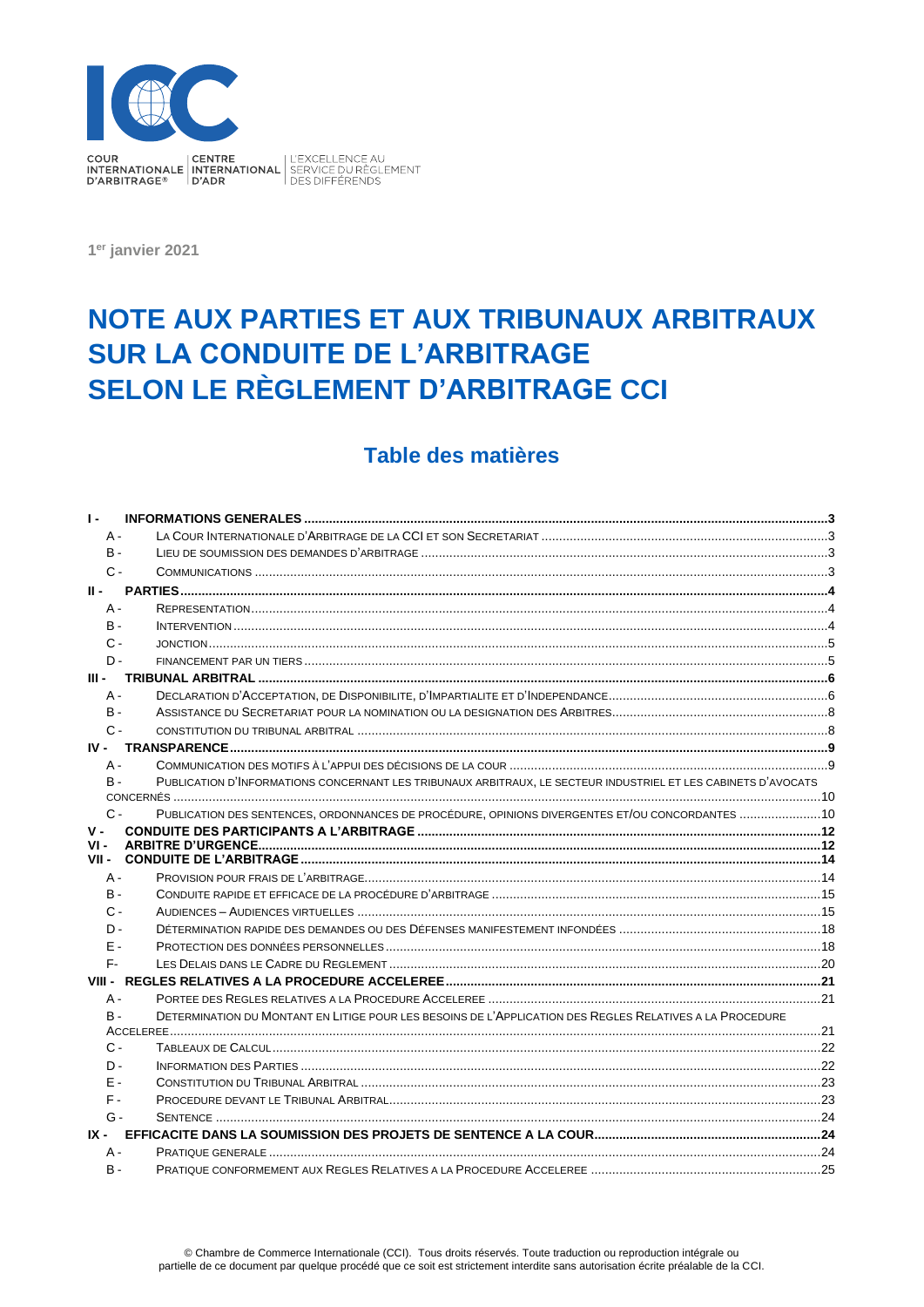| $X -$      |  |
|------------|--|
| $A -$      |  |
| <b>B</b> - |  |
| $C -$      |  |
| $D -$      |  |
|            |  |
|            |  |
|            |  |
| A -        |  |
| B -        |  |
| $C -$      |  |
| D-         |  |
| $F -$      |  |
| $F -$      |  |
| $G -$      |  |
|            |  |
|            |  |
|            |  |
|            |  |
|            |  |
| $A -$      |  |
| <b>B</b> - |  |
| $C -$      |  |
| $D -$      |  |
|            |  |
| $A -$      |  |
| <b>B</b> - |  |
| $C -$      |  |
| D-         |  |
| E -        |  |
| F-         |  |
|            |  |
| A -        |  |
| <b>B</b> - |  |
|            |  |
|            |  |
| $A -$      |  |
| <b>B</b> - |  |
| $C -$      |  |
|            |  |
|            |  |
| $A -$      |  |
| $B -$      |  |
| XXVII-     |  |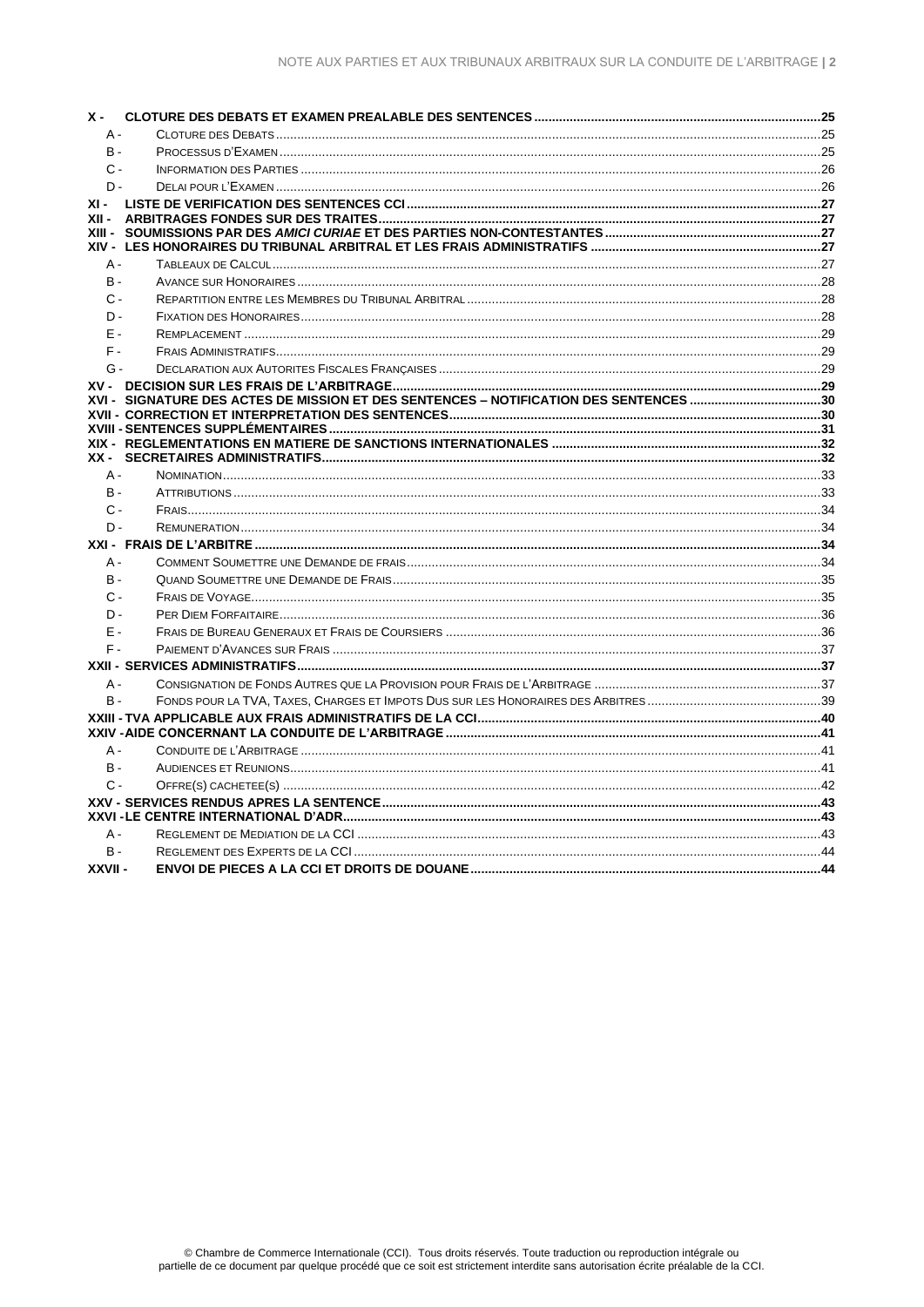# <span id="page-2-0"></span>**I - Informations Générales**

- 1. Cette Note vise à fournir aux parties et aux tribunaux arbitraux des indications pratiques concernant la conduite d'arbitrages conformément au Règlement d'arbitrage de la CCI ("Règlement") ainsi que les pratiques de la Cour internationale d'arbitrage de la Chambre de commerce internationale ("Cour").
- 2. Sauf indication contraire, la présente Note est applicable aux arbitrages de la CCI indépendamment de la version du Règlement en vertu duquel ils sont conduits. Les articles de cette Note se réfèrent au Règlement de 2021.

# <span id="page-2-1"></span>**A - La Cour Internationale d'Arbitrage de la CCI et son Secrétariat**

- 3. La Cour est un organisme administratif qui veille à la conduite des arbitrages CCI conformément au Règlement. Elle ne résout pas elle-même les différends (article 1(2)).
- 4. La Cour est assistée par son Secrétariat (article 1(5)). Le Secrétariat est sous la direction du Secrétaire général, du Secrétaire général adjoint et du Conseiller superviseur. Il se compose d'équipes en charge de la gestion des procédures, chacune étant dirigée par un Conseiller.
- 5. Le Secrétariat surveille étroitement chaque arbitrage et aide les parties et les tribunaux arbitraux concernant toutes questions relatives à la conduite de l'arbitrage. Les parties et/ou leurs représentants sont encouragés à contacter le Secrétariat pour toutes questions ou tous commentaires découlant du Règlement et/ou de cette Note.
- 6. À la fin de chaque arbitrage, les parties, leur conseil ou leurs autres représentants ("conseil") et les arbitres seront invités à soumettre un formulaire d'évaluation auprès du Secrétariat.

#### **B - Lieu de Soumission des Demandes d'Arbitrage**

- 7. L'arbitrage de la CCI commence dès la réception par le Secrétariat d'une demande d'arbitrage. Les demandes d'arbitrage peuvent être déposées par courrier électronique [à cette adresse](mailto:arb@iccwbo.org) ou auprès de l'un des bureaux du Secrétariat sous un format papier (articles 4(1) du Règlement et 5(3) de l'Appendice II). Les informations à jour sur la liste des bureaux du Secrétariat où les demandes d'arbitrage peuvent être déposées se trouvent *ici*.
- 8. Suite à la demande d'arbitrage, le Secrétaire général attribuera l'affaire à l'une des équipes du Secrétariat en charge de la gestion des procédures, dans l'un de ses bureaux. Le dossier de l'affaire peut faire l'objet d'un transfert vers un bureau du Secrétariat autre que celui devant lequel la demande d'arbitrage a été déposée.

# **C - Communications**

- 9. Conformément à l'article 3(1), les parties et les arbitres doivent envoyer directement des copies de toutes les communications écrites à toutes les autres parties, aux arbitres ainsi qu'au Secrétariat.
- 10. En règle générale, la demande d'arbitrage (article 4), la réponse et toutes demandes reconventionnelles (article 5) de même que toute demande d'intervention (article 7) doivent être envoyées par courrier électronique au Secrétariat. Les copies papier font l'objet d'un dépôt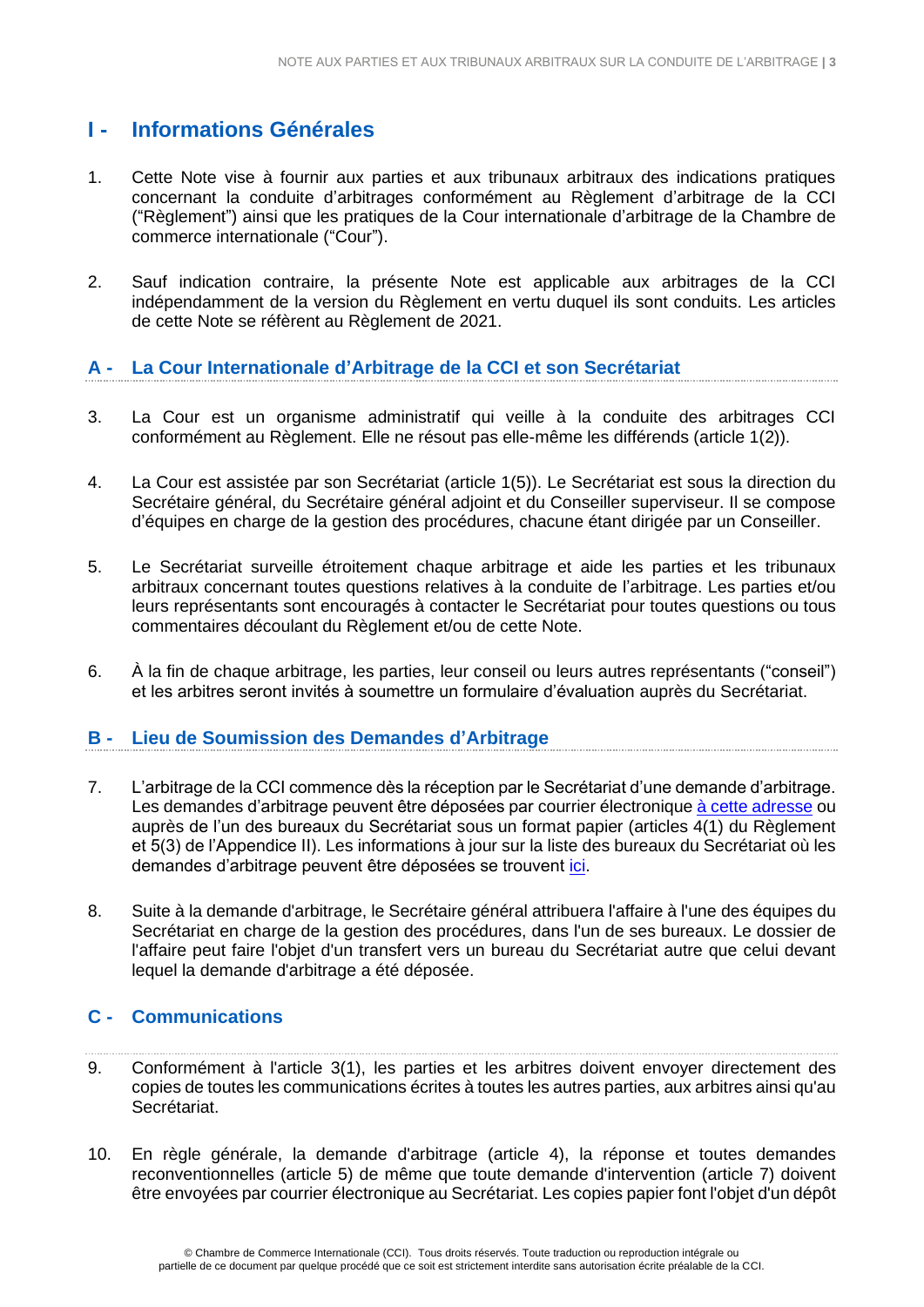uniquement lorsque la partie procédant au dépôt d'une demande, d'une réponse ou de toute demande reconventionnelle ou demande d'intervention sollicite la transmission de ces dernières par remise contre reçu, lettre recommandée ou service de messagerie. Dans tous les autres cas, les copies papier ne doivent pas être envoyées au Secrétariat, même lorsque le tribunal arbitral a lui-même demandé à recevoir de telles copies.

11. Le Secrétariat communiquera par courrier électronique, sauf si les circonstances imposent d'autres moyens de communication. Les parties, leur conseil et les arbitres pressentis doivent communiquer leurs adresses électroniques au Secrétariat.

# **II - Parties**

# **A - Représentation**

- 12. Les parties sont tenues d'indiquer au Secrétariat et au tribunal arbitral les noms et coordonnées de leur ou leurs représentant(s). Les parties doivent également informer le Secrétariat, le tribunal arbitral et les autres parties dans les meilleurs délais de toutes modifications concernant leur représentation.
- 13. Une fois que le tribunal arbitral est constitué, les parties doivent s'abstenir d'introduire un nouveau représentant s'il existe entre ce dernier et l'un ou plusieurs des arbitres une relation qui met à mal leur indépendance et leur impartialité.
- 14. Conformément à l'article 17(2), le tribunal arbitral peut, après avoir donné aux parties la possibilité de présenter par écrit leurs observations dans un délai raisonnable, prendre toute mesure nécessaire pour préserver l'intégrité de l'arbitrage, y compris, sans toutefois s'y limiter, exclure des débats le représentant d'une partie ayant été nouvellement introduit.
- 15. Le tribunal arbitral doit, pour décider de l'exclusion d'un représentant d'une partie ayant été nouvellement introduit, examiner avec soin l'ensemble des circonstances pertinentes et avoir pour objectif de préserver l'intégrité de l'arbitrage, notamment (a) la possibilité pour la partie ayant introduit un nouveau représentant de soumettre adéquatement ses arguments en l'absence de ce représentant, (b) le moment auquel ce représentant d'une partie a été nouvellement introduit et, (c) la perturbation pouvant résulter pour l'arbitrage du maintien de sa participation s'il est fait droit à une demande de récusation à l'encontre d'un ou de plusieurs arbitres.

#### **B - Intervention**

- 16. Si une partie souhaite faire intervenir un tiers, elle doit déposer une demande d'intervention auprès du Secrétariat ("demande d'intervention"). Les demandes d'intervention sont formées de la même manière qu'une demande d'arbitrage. Après l'acceptation de l'intervention, le tiers devient une partie à l'arbitrage et peut soulever des moyens conformément à l'article 6(3).
- 17. Après la confirmation ou la nomination d'un arbitre, l'intervention d'un tiers peut être acceptée si (i) toutes les parties, y compris la partie intervenante, en sont convenues (article 7(1)) ; ou si (ii) le tribunal arbitral une fois constitué en décide ainsi sous réserve que la partie intervenante accepte la constitution du tribunal arbitral et consente à l'acte de mission, le cas échéant (article 7(5)).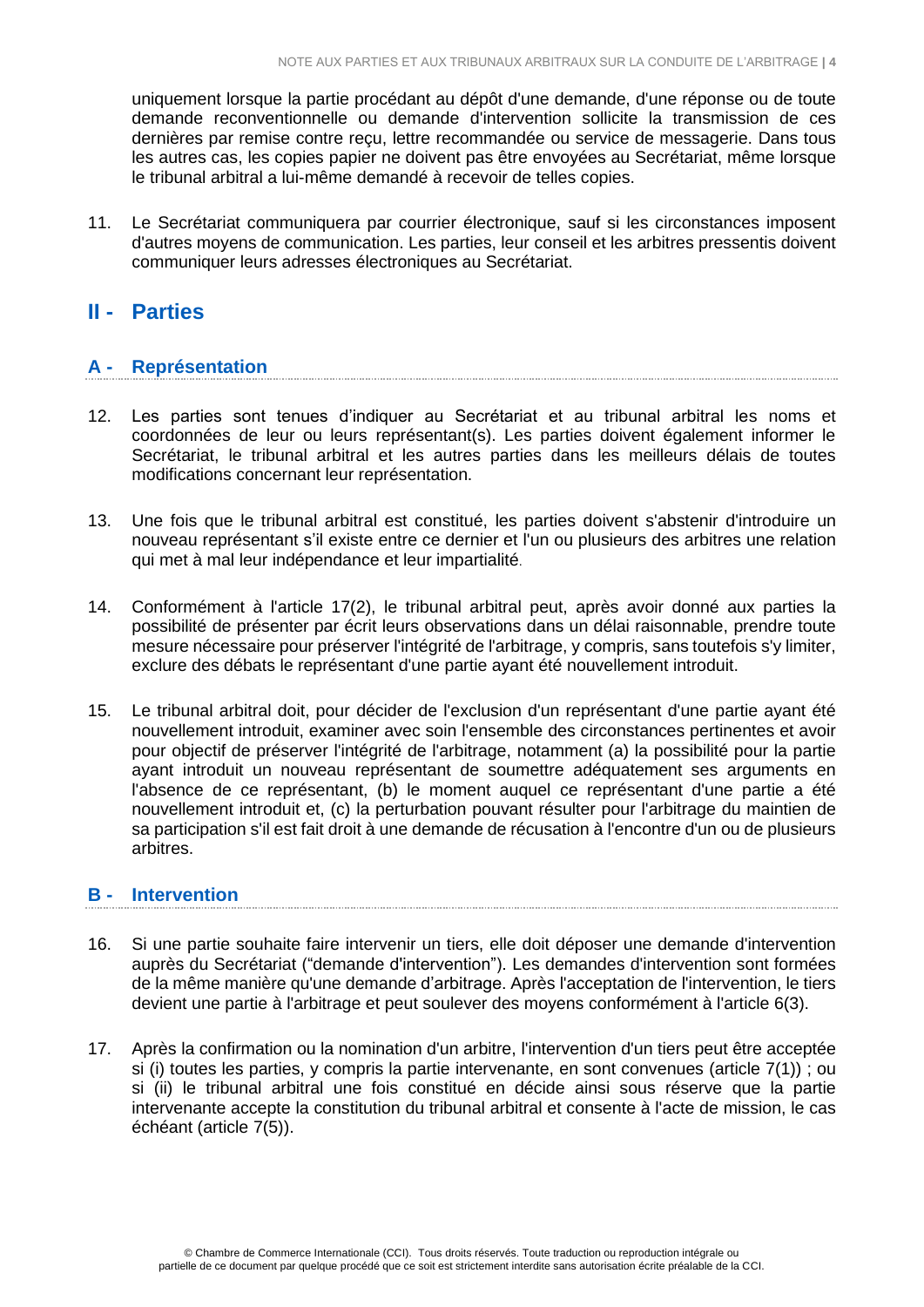18. Pour statuer sur une demande d'intervention en vertu de l'article 7(5), le tribunal arbitral doit envisager toutes les circonstances pertinentes, notamment si le tribunal arbitral est investi d'une compétence prima facie à l'égard de la partie intervenante, le moment de la demande, les conflits d'intérêts potentiels pouvant découler de l'intervention et l'impact de celle-ci sur la conduite efficace de l'arbitrage. Toute décision d'intervention par une partie consentante est sans préjudice de la décision du tribunal arbitral quant à sa compétence à l'égard de cette partie, au cas où une telle compétence fait l'objet d'une contestation.

### **C - Jonction**

- 19. L'article 10 envisage les trois scénarios potentiels dans lesquels la Cour peut, sur la demande d'une partie, décider de la jonction de deux ou plusieurs arbitrages pendants :
	- a. lorsque toutes les parties consentent à la jonction (article 10(a)) ;
	- b. lorsque toutes les demandes se fondent sur la même ou les mêmes conventions d'arbitrages, et ce même si les parties aux arbitrages pendants ne sont pas les mêmes (article 10(b)). Si les versions précédentes du Règlement limitaient la possibilité d'une jonction en présence de parties différentes aux situations dans lesquelles toutes les demandes sont formées au titre d'une même convention d'arbitrage, la révision de 2021 autorise les jonctions lorsque toutes les demandes sont formées au titre de la même ou des mêmes conventions d'arbitrage. Par exemple : les parties A, B, C et D sont parties à une Convention d'achat d'actions (SPA - *Share Purchase Agreement*) et à un Pacte d'actionnaires (SHA - *Shareholders Agreement*). Les parties A et D sont parties à l'arbitrage 1, alors que les parties B et C sont parties à l'arbitrage 2. Dans un tel scénario, la jonction des arbitrages 1 et 2 peut être possible ; ou
	- c. les parties aux arbitrages pendants sont les mêmes et les demandes sont formées au titre de conventions d'arbitrage différentes (article 10(c)). Par exemple : l'arbitrage 1 intervient entre les parties A et B et implique des demandes formées en vertu d'une convention d'arbitrage au titre d'un SPA, et l'arbitrage 2 intervient entre les mêmes parties formant des demandes en vertu d'une convention arbitrage au titre d'une SHA. Dans ce scénario, la jonction peut être possible si les litiges faisant l'objet d'un arbitrage découlent d'une même relation juridique et que la Cour conclut à la compatibilité de ces conventions d'arbitrage.

# **D – Financement par un tiers**

- 20. Afin d'apporter une assistance aux arbitres pressentis et aux arbitres dans l'exercice de leur obligation de divulgation (voir section III(A)), chacune des parties doit, conformément à l'article 11(7), informer sans délai le Secrétariat, le tribunal arbitral et les autres parties de l'existence et de l'identité de toute non-partie ayant conclu une convention aux fins du financement de demandes ou de moyens de défense, en vertu de laquelle elle a un intérêt économique quant au résultat de l'arbitrage. Par exemple, la non-partie est en droit de recevoir tout ou partie des sommes allouées par la sentence.
- 21. Sous réserve de toute décision différente pouvant être prise par le tribunal arbitral dans les circonstances de toute affaire donnée, l'article 11(7) ne viserait pas habituellement (i) le financement interentreprises au sein d'un groupe de sociétés, (ii) les conventions d'honoraires entre une partie et son conseil, ou (iii) un intérêt indirect, tel que celui d'une banque ayant accordé un prêt à une partie dans le cours ordinaire de ses activités habituelles plutôt que de manière spécifique pour le financement de l'arbitrage.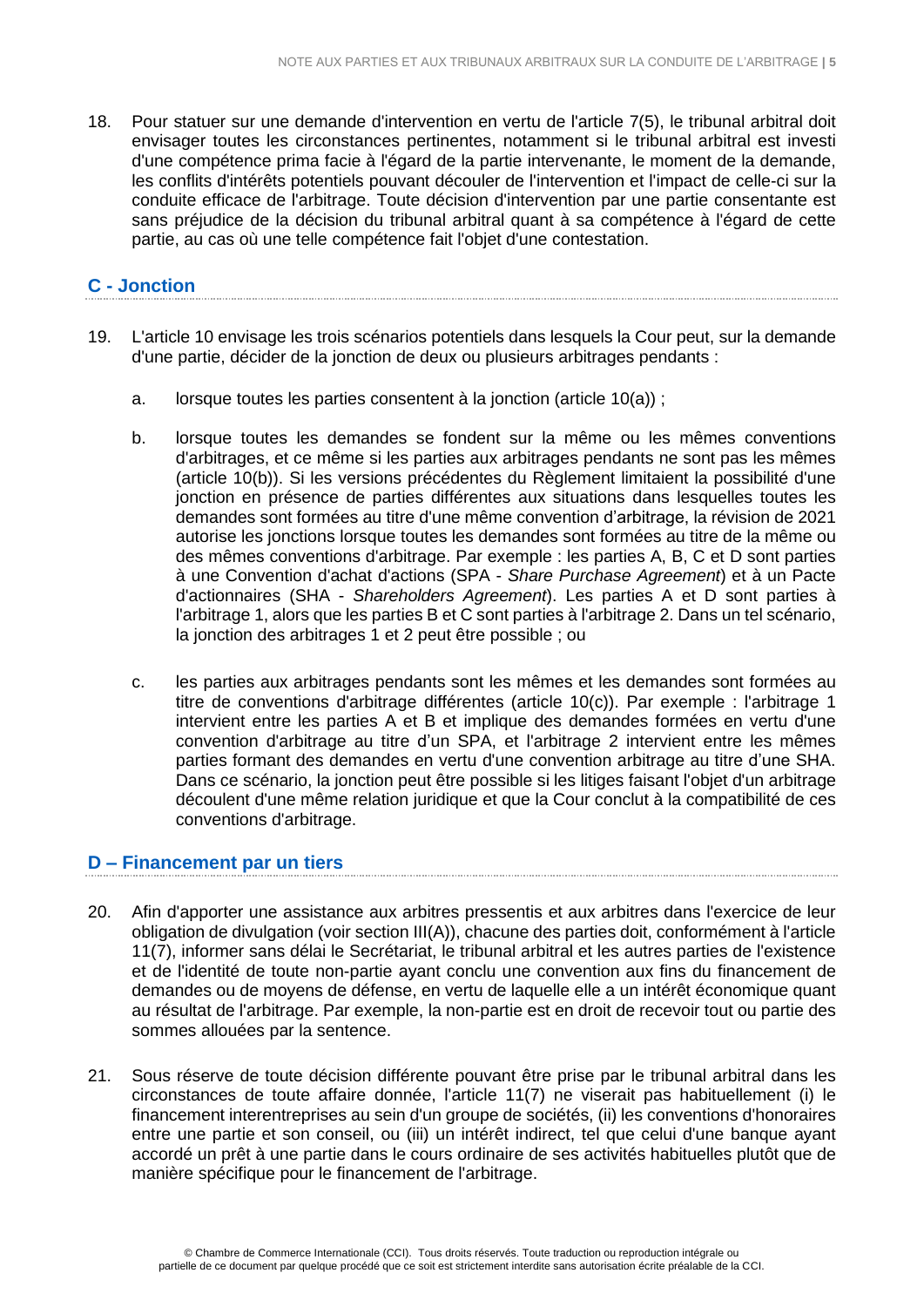# <span id="page-5-0"></span>**III - Tribunal Arbitral**

# <span id="page-5-1"></span>**A - Déclaration d'Acceptation, de Disponibilité, d'Impartialité et d'Indépendance**

- 22. Tous les arbitres, y compris les arbitres d'urgence, sont tenus d'agir en tout temps de façon impartiale et indépendante (articles 11 et 22(4)).
- 23. La Cour demande à tous les arbitres pressentis de remplir et de signer une Déclaration d'acceptation, de disponibilité, d'impartialité et d'indépendance ("Déclaration") (article 11(2)).
- 24. Les parties ont un intérêt légitime à être pleinement informées de l'ensemble des faits ou circonstances pouvant selon elles s'avérer pertinents, pour s'assurer qu'un arbitre ou arbitre pressenti est et demeure indépendant et impartial ou, si tel est le souhait des parties, pour étudier plus avant cette question et/ou prendre les mesures prévues par le Règlement.
- 25. Un arbitre ou arbitre pressenti est tenu de divulguer dans sa Déclaration, au moment de sa nomination et pendant toute la durée de l'arbitrage, toute circonstance pouvant être de nature à mettre en cause son indépendance dans l'esprit de l'une des parties ou à faire naître des doutes raisonnables quant à son impartialité. Tout doute doit être résolu en faveur d'une divulgation.
- 26. Une divulgation n'implique aucunement l'existence d'un conflit. Au contraire, les arbitres procédant à une divulgation s'estiment impartiaux et indépendants, nonobstant les faits communiqués. Sinon, ils refuseraient d'accepter la mission. En cas d'objection ou de récusation, il appartient à la Cour de statuer sur la question de savoir si les éléments divulgués font obstacle à l'exercice de la fonction d'arbitre. Bien qu'un défaut de divulgation ne constitue pas en soi un motif de récusation, il sera cependant pris en compte par la Cour afin de décider du bien-fondé d'une objection à la confirmation ou d'une récusation.
- 27. Chaque arbitre ou arbitre pressenti doit évaluer les circonstances qui sont susceptibles le cas échéant, de mettre en cause son indépendance dans l'esprit des parties ou de faire naître des doutes raisonnables quant à son impartialité. Lors de cette évaluation, un arbitre ou arbitre pressenti doit envisager toutes les circonstances potentiellement pertinentes, y compris, **sans toutefois s'y limiter**, les circonstances suivantes :
	- L'arbitre ou l'arbitre pressenti, ou le cabinet d'avocats auquel il ou elle appartient, représente ou conseille, ou a représenté ou conseillé, l'une des parties ou l'un de ses affiliés.
	- L'arbitre ou l'arbitre pressenti, ou le cabinet d'avocats auquel il ou elle appartient, intervient ou est intervenu à l'encontre de l'une des parties ou de l'un de ses affiliés.
	- L'arbitre ou l'arbitre pressenti, ou le cabinet d'avocats auquel il ou elle appartient, entretient une relation commerciale avec l'une des parties ou l'un de ses affiliés, ou a un intérêt personnel, de quelque nature qu'il soit, quant à l'issue du litige.
	- L'arbitre ou l'arbitre pressenti, ou le cabinet d'avocats auquel il ou elle appartient, intervient ou est intervenu au nom de l'une des parties ou de l'un de ses affiliés, en qualité d'administrateur, de membre du conseil, de dirigeant ou autrement.
	- L'arbitre ou l'arbitre pressenti, ou le cabinet d'avocats auquel il ou elle appartient, a été impliqué dans le litige, ou a exprimé une opinion sur le litige d'une manière susceptible d'affecter son impartialité.
	- L'arbitre ou l'arbitre pressenti entretient une relation professionnelle ou personnelle étroite avec le conseil de l'une des parties ou le cabinet d'avocats de ce conseil.
	- L'arbitre ou l'arbitre pressenti, intervient ou est intervenu en qualité d'arbitre dans une affaire impliquant l'une des parties ou l'un de ses affiliés.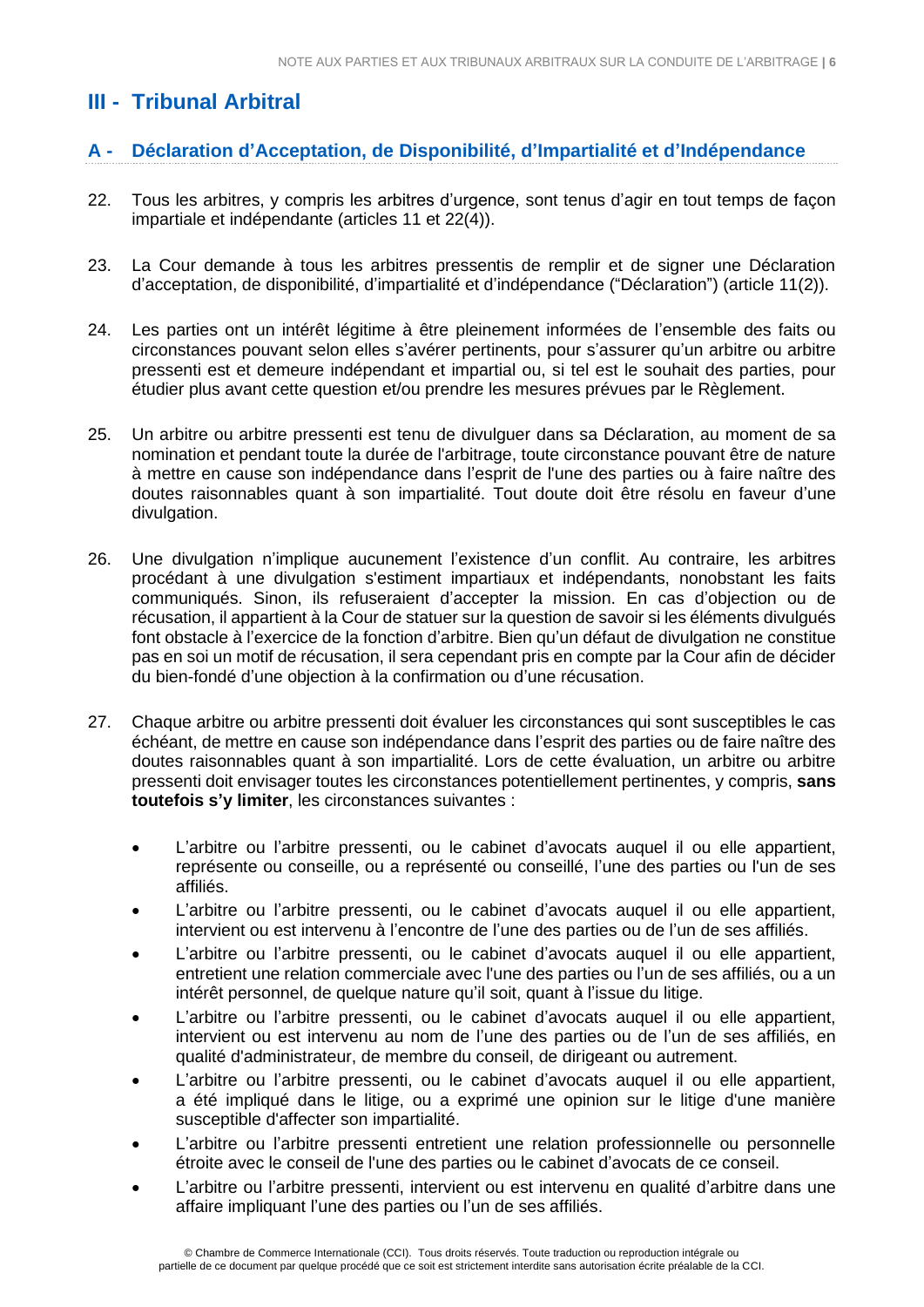- L'arbitre ou l'arbitre pressenti intervient ou est intervenu en qualité d'arbitre dans une affaire connexe.
- L'arbitre ou l'arbitre pressenti a précédemment été nommé en tant qu'arbitre par l'une des parties ou l'un de ses affiliés, ou par le conseil de l'une des parties ou le cabinet d'avocats de ce conseil.

Lors de l'évaluation portant sur la pertinence d'une divulgation, un arbitre ou un arbitre pressenti doit examiner les relations avec les non-parties ayant un intérêt dans le résultat de l'arbitrage, comme les bailleurs de fonds tiers, mais également les relations avec les autres membres du tribunal arbitral, ainsi que les experts et les témoins intervenant dans l'affaire.

- 28. Pour apporter une assistance aux arbitres pressentis, le Secrétariat s'efforce au début de l'affaire d'identifier les entités et les individus dans l'arbitrage pouvant être pertinents aux fins des divulgations. Une telle indication ne décharge aucunement un arbitre ou un arbitre pressenti de son obligation de divulgation relativement aux autres entités pertinentes et aux individus qu'il ou elle peut connaître. En cas de doute concernant une telle indication donnée par le Secrétariat, il est conseillé à l'arbitre ou à l'arbitre pressenti de consulter le Secrétariat.
- 29. L'obligation de divulgation est de nature continue et s'applique par conséquent pendant toute la durée de l'arbitrage.
- 30. Bien qu'une déclaration ou une renonciation préalable portant sur les éventuels conflits d'intérêt résultant de faits et circonstances susceptibles de se produire à l'avenir, puisse ou non dans certaines circonstances être prise en compte par la Cour, une telle déclaration ou renonciation préalable ne libère aucunement l'arbitre de son obligation continue de divulgation.
- 31. Lorsque l'arbitre ou l'arbitre pressenti remplit sa Déclaration et détermine s'il y a lieu de procéder à une divulgation, que ce soit au début de l'arbitrage ou par la suite, l'arbitre ou l'arbitre pressenti doit soumettre ses dossiers, ceux de son cabinet d'avocats et, le cas échéant, tous autres éléments disponibles à des vérifications raisonnables.
- 32. Dans le cadre des divulgations, un arbitre est considéré comme endossant l'identité de son cabinet juridique, et une personne morale inclut ses affiliés. Lors du traitement d'éventuelles objections à la confirmation ou de récusations, la Cour examinera les activités du cabinet juridique de l'arbitre et la relation de ce cabinet avec l'arbitre dans chaque affaire individuelle. Dans chaque cas, les arbitres doivent envisager de divulguer leurs relations avec un autre arbitre ou un conseil qui est un membre des mêmes "*barristers' chambers*". Les arbitres doivent également envisager de divulguer les relations entre arbitres, ainsi que celles avec une entité ayant un intérêt économique direct au litige ou une obligation de dédommager une partie pour la sentence.
- 33. Les arbitres ont l'obligation de consacrer à l'arbitrage le temps nécessaire pour la conduite de la procédure et ce de manière aussi diligente, efficace et rapide que possible. Par conséquent, les arbitres pressentis doivent indiquer dans la Déclaration le nombre d'arbitrages dans lesquels ils interviennent actuellement, en précisant s'ils agissent en qualité de président, d'arbitre unique, de coarbitre ou de conseil d'une partie, ainsi que tous leurs autres engagements et leur disponibilité au cours des 24 prochains mois.
- 34. Si une ou plusieurs parties s'opposent à la confirmation d'un arbitre pressenti, ou en cas de récusation, le Secrétariat invitera l'autre partie ou les autres parties et l'arbitre ou l'arbitre pressenti, à présenter leurs observations.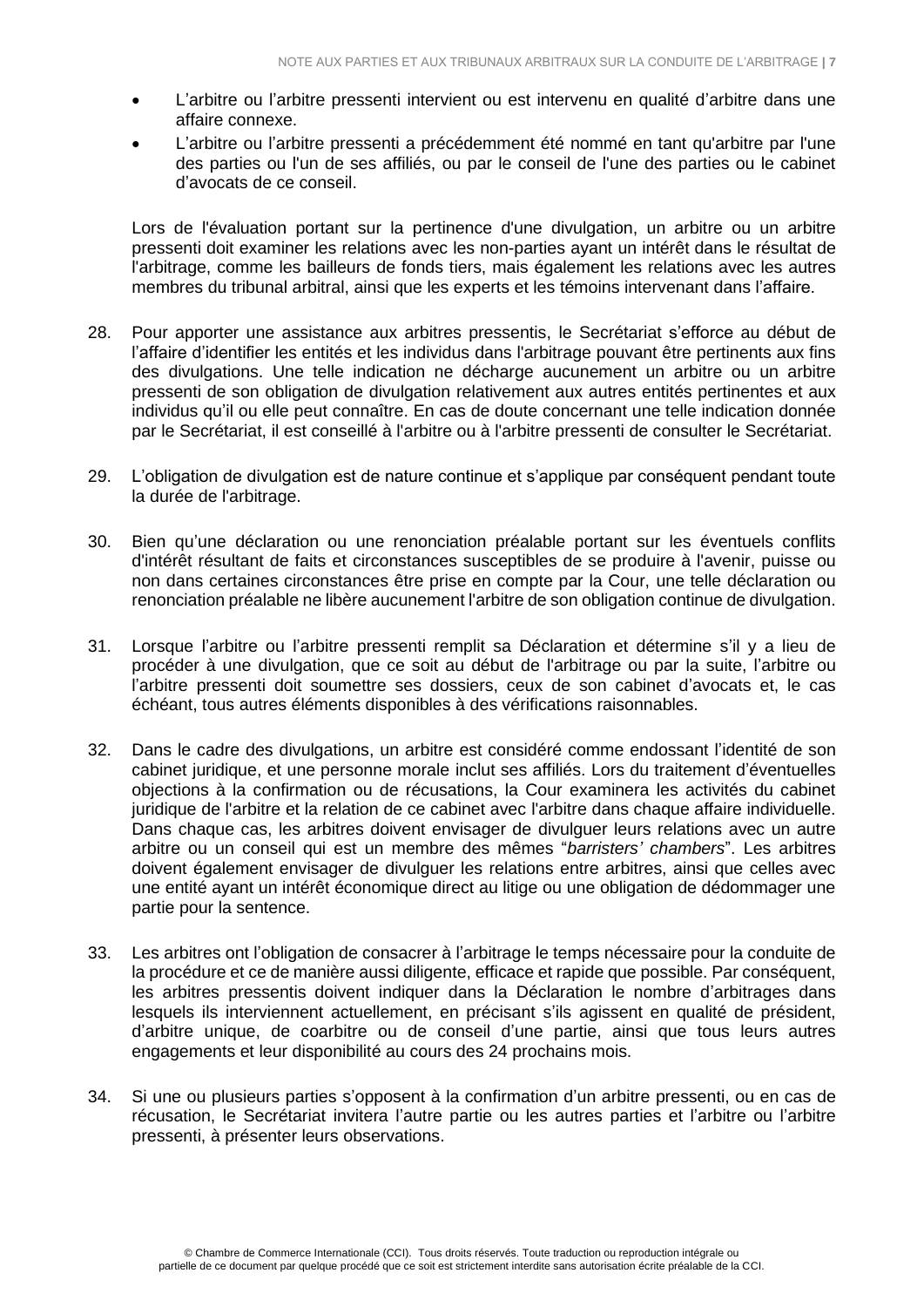- 35. Les arbitres sont encouragés à s'assurer qu'ils ont souscrit une assurance adéquate couvrant leur responsabilité. Afin d'évaluer la nécessité de souscrire une assurance, il est recommandé que les arbitres envisagent les circonstances de l'affaire, notamment le montant en litige, les devises utilisées, la nationalité et la domiciliation des parties, le lieu de l'arbitrage et le site des audiences.
- 36. Par la signature de la Déclaration, les arbitres pressentis confirment que leur nom et leurs coordonnées ainsi que leur *curriculum vitae* peuvent être communiqués aux membres de la Cour, au Secrétariat auprès de ses différents bureaux, ainsi qu'aux Comités nationaux et Groupes de la CCI afin d'exercer les fonctions dont ils sont investis en vertu du Règlement. Les arbitres pressentis confirment également par la signature de la Déclaration que leurs noms et informations connexes, ainsi que leur(s) sentence(s), ordonnance(s) de procédure et opinion(s) divergente(s) ou concordante(s) peuvent être publiées conformément aux sections IV(B) et (C), afin de (a) promouvoir les intérêts légitimes des parties, des arbitres et du public par un accès à des informations transparentes sur l'arbitrage de la CCI ; (b) leur apporter une assistance dans le cadre de leur prise de décision et pour faire valoir leurs intérêts légitimes ; (c) protéger les droits procéduraux fondamentaux des parties grâce à l'arbitrage et (d) garantir le prononcé de sentences de grande qualité. L'arbitre pressenti peut s'opposer à la publication si ses intérêts et droits fondamentaux prévalent sur ces intérêts légitimes.

# <span id="page-7-0"></span>**B - Assistance du Secrétariat pour la Nomination ou la Désignation des Arbitres**

- 37. Les parties en charge de la nomination d'un arbitre unique ou d'un arbitre-président pour sa confirmation par le Secrétaire général ou par la Cour, et les coarbitres procédant à la désignation d'un arbitre-président, peuvent conjointement solliciter l'assistance du Secrétariat en demandant à ce dernier de proposer les noms de candidats potentiels ou de leur fournir des informations non-confidentielles sur des arbitres pressentis. Sur la demande conjointe des parties, le Secrétariat peut également contacter des arbitres pressentis afin de vérifier leur expérience, leur disponibilité et les conflits d'intérêts potentiels.
- 38. Les parties peuvent convenir que la nomination d'un arbitre unique ou d'un arbitre-président par la Cour interviendra dans le cadre d'une consultation entre les parties et le Secrétariat. Les parties peuvent notamment convenir qu'une telle nomination interviendra dans le cadre d'une procédure de liste, suivant laquelle le Secrétariat établira une liste de candidats qui sera soumise aux parties (en permettant par exemple aux parties de rejeter un nombre limité de candidats et de classer les autres par ordre de préférence) avant de procéder à la nomination.

# **C - Constitution du Tribunal arbitral**

- 39. Les tribunaux arbitraux sont constitués en vertu du Règlement et conformément à l'accord des parties, consigné dans la convention d'arbitrage ou conclu par la suite.
- 40. Lorsque les parties ne se sont pas accordées quant au nombre d'arbitres, la Cour nommera en règle générale un arbitre unique, sauf s'il apparaît que la complexité du litige ou les intérêts en présence imposent la désignation de trois arbitres. Sans préjudice des autres circonstances pertinentes pouvant justifier la constitution d'un tribunal arbitral composé de trois membres, la Cour statuera habituellement en faveur d'un arbitre unique lorsque le montant en litige est inférieur à 10 000 000 US\$ et en faveur de trois arbitres lorsque le montant en litige est supérieur à 30 000 000 US\$.
- 41. L'article 12(6) traite de la constitution des tribunaux arbitraux composés de trois membres dans les arbitrages comptant plusieurs parties. Il impose aux demandeurs multiples d'une part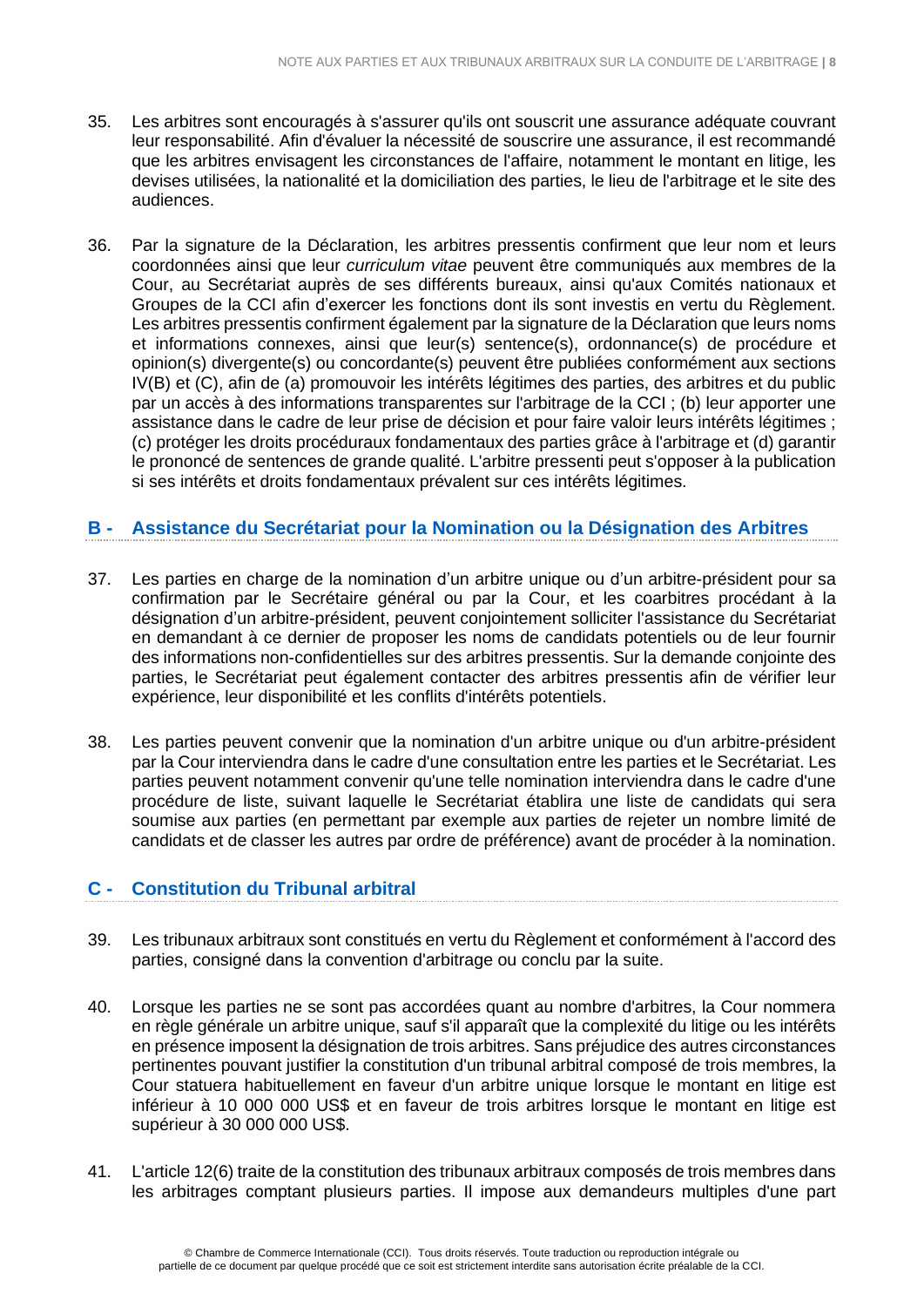comme aux défendeurs multiples d'autre part de nommer conjointement un arbitre. L'article 12(7) stipule qu'une partie intervenante peut nommer conjointement un arbitre avec le(s) demandeur(s) ou le(s) défendeur(s).

- 42. À défaut d'une nomination conjointe telle que précitée, la Cour peut nommer un arbitre pour le compte des parties ayant échoué à cette nomination conjointe conformément à l'article 12(4). La Cour peut sinon nommer chaque membre du tribunal arbitral et désigner l'un d'entre eux afin qu'il intervienne en qualité de président conformément à l'article 12(8), sauf si les parties s'accordent sur les modalités de constitution du tribunal arbitral. Lorsqu'il apparaît que les intérêts des parties multiples ayant échoué à procéder à une nomination conjointe sont susceptibles de ne pas être concordants, la Cour applique l'article 12(8) afin de veiller à ce que toutes les parties reçoivent un traitement égal dans le processus de constitution du tribunal arbitral.
- 43. L'article 12(9) stipule que dans des circonstances exceptionnelles la Cour peut nommer chaque membre du tribunal arbitral, nonobstant tout accord des parties sur les modalités de constitution du tribunal arbitral, lorsque les dispositions de la convention d'arbitrage sont irrecevables et que leur application aurait pour conséquence un risque significatif de traitement inégal et de partialité susceptible d'affecter la validité de la sentence. La Cour peut par exemple appliquer l'article 12(9) lorsque la convention d'arbitrage prévoit que l'une des parties aura le droit de constituer de manière unilatérale le tribunal arbitral, et que la loi du lieu de l'arbitrage exclut ce droit unilatéral.
- 44. Conformément à l'article 13(5), lorsque la Cour nomme l'arbitre unique ou le président du tribunal arbitral, la nationalité de cet arbitre doit être différente de celle des parties. Cette règle vise à garantir que l'arbitre-président ou l'arbitre unique fait preuve d'une parfaite neutralité et qu'il se place à égale distance dans sa relation avec les parties, tout en reconnaissant le droit qu'ont ces dernières de nommer des coarbitres de la même nationalité qu'elles. Cependant, lorsque toutes les parties sont de la même nationalité, la Cour peut nommer un arbitreprésident ou un arbitre unique dont la nationalité est la même que celle des parties, sous réserve qu'aucune des parties ne s'y oppose. Cette possibilité ne sera pas habituellement utilisée dans un contexte dans lequel les parties sont de la même nationalité alors que le litige est par nature international (p. ex. l'une des parties est un Véhicule de titrisation (SPV - *Special Purpose Vehicle*) ou la filiale locale d'un groupe international).
- 45. L'article 13(6) confirme la nature spécifique de l'arbitrage fondé sur des traités, lorsque le tribunal arbitral est tenu d'appliquer le droit international et peut devoir évaluer la légitimité des politiques publiques, réglementations et législations adoptées dans l'intérêt du public. Dans ce contexte, aucun des arbitres ne peut être de la même nationalité qu'une partie quelconque à l'arbitrage, sauf accord contraire des parties.

# **IV - Transparence**

# **A - Communication des motifs à l'appui des décisions de la Cour**

- 46. Conformément à l'article 5 de l'Appendice II, la Cour communiquera sur la demande d'une partie les motifs à l'appui d'une décision portant sur (i) une compétence *prima facie* (article 6(4)) ; (ii) une jonction (article 10) ; (iii) l'article 12(8) ; (iv) l'article 12(9) ; (v) la récusation d'un arbitre conformément à l'article 14 ; (vi) la question du remplacement d'un arbitre conformément à l'article 15(2).
- 47. La Cour peut cependant, dans des circonstances exceptionnelles, décider de ne pas communiquer les motifs de l'une quelconque de ces décisions.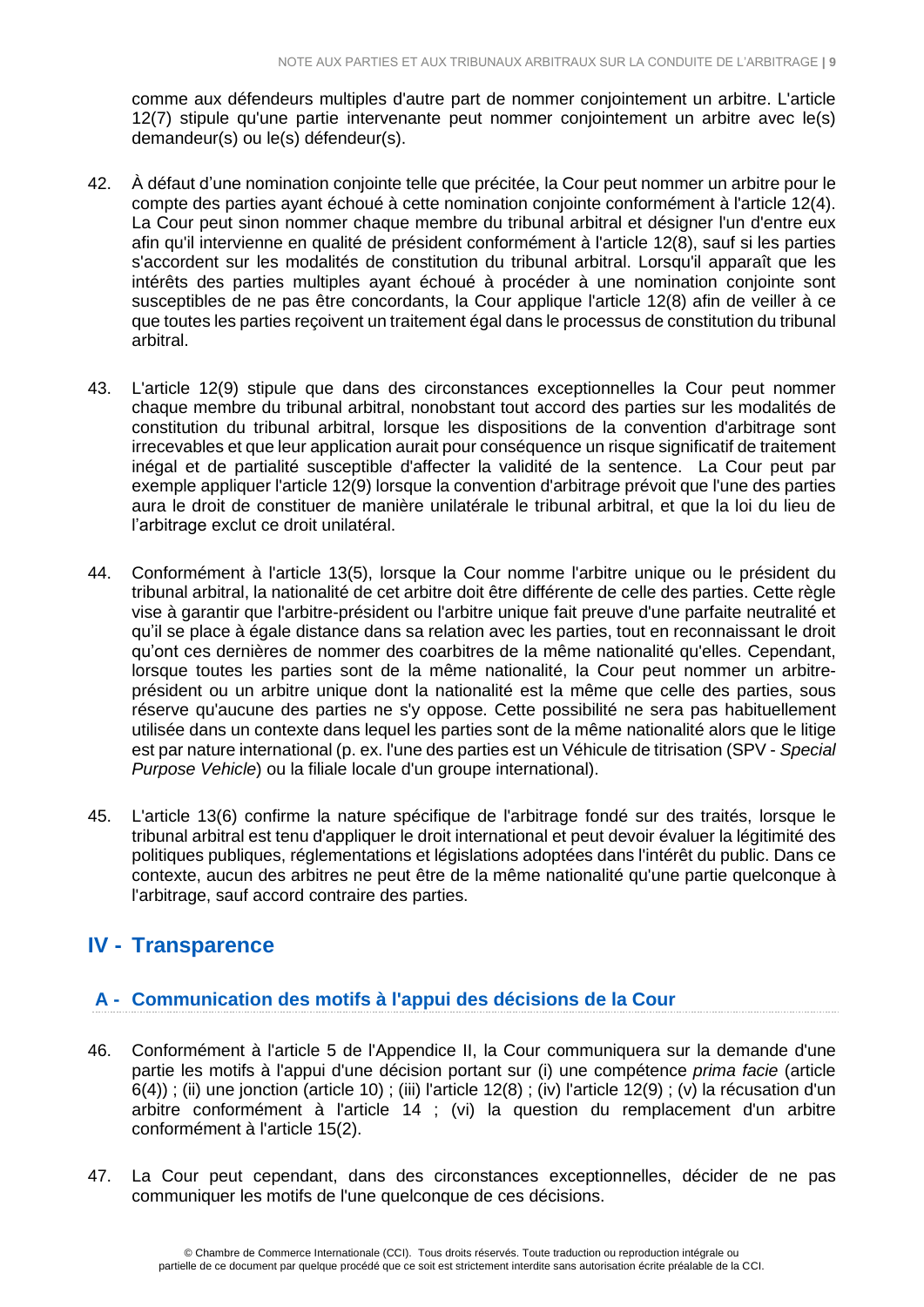- 46. Quant aux arbitrages conduits en vertu du Règlement en vigueur avant la prise d'effet du Règlement de 2017, une demande de communication des motifs doit être formée par toutes les parties.
- 47. Toute demande de communication des motifs doit être faite avant le prononcé de la décision visée par cette requête. Celle-ci peut intervenir lorsque le Secrétariat invite les parties à faire part de leurs observations avant la décision de la Cour.

#### <span id="page-9-0"></span>**B - Publication d'Informations Concernant les Tribunaux Arbitraux, le Secteur industriel et les Cabinets d'avocats concernés**

- 50. Le fait de mettre davantage d'informations à la disposition des parties ainsi qu'à la communauté des affaires dans son ensemble et au monde universitaire est crucial pour faire en sorte que l'arbitrage demeure un outil fiable facilitant les échanges commerciaux. La transparence renforce la confiance dans le processus d'arbitrage, et permet de protéger l'arbitrage contre des critiques erronées ou non fondées. La Cour s'efforce par conséquent de rendre le processus d'arbitrage plus transparent sans compromettre les attentes des parties, le cas échéant, en matière de confidentialité.
- 51. Conformément à cette politique et à moins que les parties n'en conviennent autrement, la Cour publie sur le site internet de la CCI, pour des arbitrages enregistrés à compter du 1 er janvier 2016, les informations suivantes : (i) les noms des arbitres, (ii) leur nationalité, (iii) leur rôle au sein d'un tribunal arbitral, (iv) les modalités de leur nomination, et (v) si l'arbitrage est pendant ou clôturé. Le numéro de référence de l'arbitrage ainsi que le nom des parties et de leur conseil ne seront pas publiés.
- 52. Pour les arbitrages enregistrés à compter du 1<sup>er</sup> janvier 2020, la Cour publie les informations complémentaires suivantes sur le site internet de la CCI : (vi) le secteur industriel concerné, (vii) les cabinets d'avocats représentant les parties dans l'affaire. Pour les arbitrages enregistrés à compter du 1<sup>er</sup> janvier 2021, la Cour publiera également après le 1<sup>er</sup> juillet 2021 les noms des secrétaires administratifs.
- 53. Ces informations sont publiées après que l'acte de mission ait été transmis à la Cour ou approuvé par cette dernière, (ou après la conférence sur la gestion de la procédure dans les procédures accélérées). Elles sont mises à jour en cas de modification de la composition du tribunal arbitral ou de la représentation d'une partie (sans toutefois mentionner le motif de la modification).
- 54. Ces informations restent accessibles sur le site internet de la CCI après la clôture de l'arbitrage sauf si la personne concernée demande leur effacement conformément aux lois et règlements applicables sur la protection des données.
- 55. Les parties peuvent conjointement demander à la Cour de publier des informations complémentaires concernant un arbitrage particulier dans lequel elles sont impliquées.

#### **C - Publication des Sentences, Ordonnances de procédure, Opinions dissidentes et/ou concordantes**

56. L'un des engagements de la CCI depuis sa création a été la publication et la diffusion d'informations relatives à l'arbitrage. Ceci est un facteur essentiel ayant promu le développement des échanges commerciaux à l'échelle mondiale.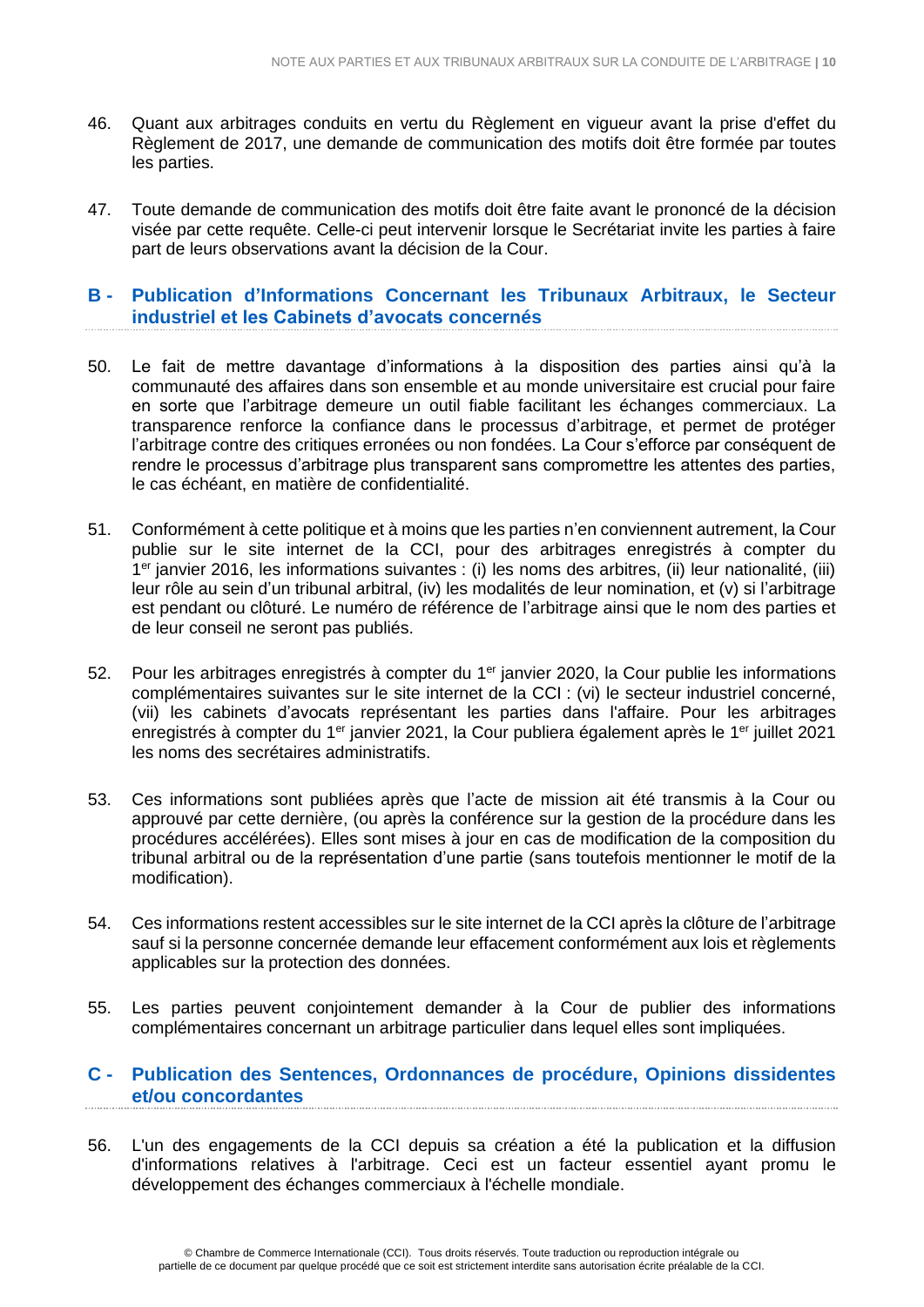- 57. Les sentences et/ou ordonnances de la CCI, ainsi que toutes les opinions divergentes et/ou concordantes prononcées à compter du 1<sup>er</sup> janvier 2019 ("sentences et documents connexes de la CCI"), peuvent être publiées conformément aux dispositions suivantes.
- 58. Durant la procédure et au moment de la notification de toute sentence finale prise à compter du 1<sup>er</sup> janvier 2019, le Secrétariat informera les parties et les arbitres que la sentence finale ainsi que toutes autres sentences et/ou ordonnances, de même que les opinions divergentes et/ou concordantes prises dans l'affaire, peuvent être publiées dans leur intégralité, y compris les noms des parties et des arbitres, au minimum deux ans après la date de cette notification. Les parties peuvent convenir d'une période plus longue ou plus brève concernant la publication. Avant la publication des documents en question, le Secrétariat les enverra aux parties et/ou à leurs représentants pour leur information en utilisant les coordonnées indiquées dans la sentence ou toutes informations de contact fournies par la suite.
- 59. À tout moment avant la publication, toute partie peut s'y opposer ou demander que toute sentence ainsi que les documents connexes soient en tout ou partie anonymisés (à savoir, effacement des noms et de toutes données contextuelles pouvant entraîner l'identification des personnes, parties ou litiges) ou pseudonymisés (à savoir, le remplacement d'un nom par un ou plusieurs identifiants artificiels ou pseudonymes). En ce cas, ils ne seront pas publiés ou seront anonymisés ou pseudonymisés. Si une partie demande l'anonymisation ou la pseudonymisation, il appartient aux parties de s'accorder sur les révisions ou d'accepter les révisions proposées par le Secrétariat. La CCI fera de son mieux pour veiller à une nonidentification des parties par la publication d'extraits anonymisés. Toute personne ou entité peut également à tout moment faire savoir au Secrétariat qu'elle ne souhaite pas en règle générale la publication de toute sentence et des documents connexes de la CCI sur lesquels elle apparaît en qualité de partie. En ce cas, aucune des sentences ou décisions ne fera l'objet d'une publication. La CCI n'est cependant pas en mesure d'avoir connaissance de toutes les données à la disposition du public ainsi que des conséquences potentielles de la combinaison d'informations tirées de différentes sources pouvant conduire éventuellement à l'identification de l'affaire ou du différend.
- 60. Si un accord ou une ordonnance de confidentialité ou des dispositions explicites traitant de la confidentialité en vertu de la loi du lieu de l'arbitrage couvrent certains aspects de l'arbitrage ou de la sentence, la publication relèvera d'un consentement spécifique des parties.
- 61. Le Secrétariat peut anonymiser ou pseudonymiser si besoin les données à caractère personnel figurant dans la sentence et/ou les ordonnances et les opinions divergentes et/ou concordantes, conformément aux lois et réglementations applicables sur la protection des données. Les tribunaux arbitraux seront encouragés à inclure dans leurs sentences une liste des noms des personnes ou entités pertinentes impliquées dans l'affaire.
- 62. Le Secrétariat peut à sa discrétion écarter la publication des sentences et documents connexes de la CCI.
- 63. Les parties et/ou leurs représentants doivent tenir compte des lois applicables pertinentes et déterminer si des exigences ou limitations légales sont susceptibles d'empêcher la publication des sentences et documents connexes de la CCI, puis informer en conséquence le tribunal arbitral et le Secrétariat. Toute information dont dispose le Secrétariat à cet égard sera communiquée aux parties et au tribunal arbitral.
- 64. Les sentences et documents connexes non-confidentiels de la CCI peuvent être consultés à des fins de recherche (articles 1(5) et 1(6) de l'Appendice II) et des extraits choisis de ces derniers peuvent être publiés sous une forme anonymisée, au minimum deux ans après la conclusion de l'affaire.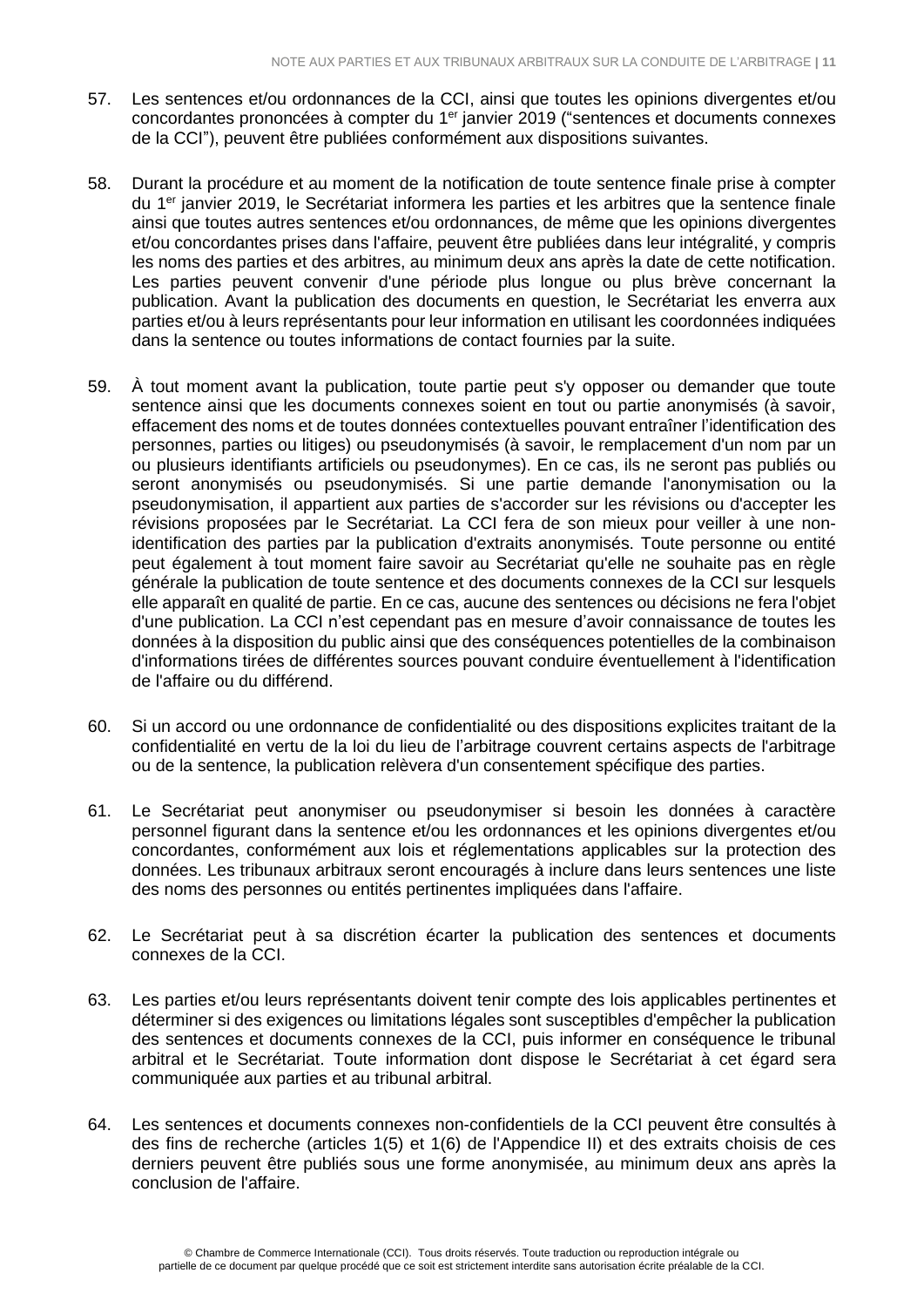# <span id="page-11-0"></span>**V - Conduite des Participants à l'Arbitrage**

- 65. Les tribunaux arbitraux, les parties et leurs représentants doivent se conformer aux normes d'intégrité et d'honnêteté les plus exigeantes, adopter une conduite honorable, courtoise et professionnelle et encourager tous les autres participants à la procédure arbitrale à faire de même.
- 66. Les arbitres sont tenus d'exercer leurs fonctions conformément au Règlement, et de faire preuve à tout moment d'indépendance et d'impartialité. Ils doivent écarter toute conduite susceptible de créer un conflit d'intérêts, un préjugé ou l'apparence d'un préjugé et ne pas permettre qu'une considération sans pertinence avec l'affaire n'influe sur leurs décisions.
- 67. Les parties et les tribunaux arbitraux sont encouragés lorsque cela est approprié, à adopter les Lignes directrices de l'Association internationale du barreau (IBA) sur la représentation des parties dans l'arbitrage international *(IBA Guidelines on Party Representation in International Arbitration)*, ou à s'appuyer sinon sur celles-ci.
- 68. Un arbitre ou un arbitre pressenti ne doit pas engager de communications *ex parte* avec une partie ou un représentant d'une partie concernant l'arbitrage. Cependant :
	- a. un arbitre pressenti peut communiquer *ex parte* avec une partie ou un représentant d'une partie en vue de déterminer son expertise, son expérience, ses compétences, sa disponibilité, son acceptation et l'existence de conflits d'intérêts potentiels ;
	- b. dans la mesure où les parties en conviennent, les arbitres peuvent communiquer *ex parte* avec les parties ou les représentants des parties pour les besoins du choix du président du tribunal arbitral ;
	- c. tout arbitre ou arbitre pressenti doit s'abstenir d'exprimer des opinions sur le fond du litige dans le cadre de telles communications *ex parte*.

# <span id="page-11-1"></span>**VI - Arbitre d'Urgence**

- 69. Conformément à l'article 29 et à l'Appendice V (les "Règles relatives à l'arbitre d'urgence"), toute partie sollicitant des mesures provisoires ou conservatoires urgentes qui ne peuvent attendre la constitution d'un tribunal arbitral ("mesures d'urgence") peut déposer une requête auprès du Secrétariat.
- 70. Les Règles relatives à l'arbitre d'urgence ne s'appliquent qu'aux parties qui sont signataires de la convention d'arbitrage sur laquelle la requête est fondée ou leurs successeurs.
- 71. Les Règles relatives à l'arbitre d'urgence ne s'appliquent pas si :
	- a. la convention d'arbitrage visant le Règlement a été conclue avant le 1<sup>er</sup> janvier 2012 ;
	- b. les parties ont exclu l'application des Règles relatives à l'arbitre d'urgence ; ou
	- c. la convention d'arbitrage qui fonde la procédure d'arbitrage découle d'un traité.
- 72. Les parties peuvent convenir que les Règles relatives à l'arbitre d'urgence s'appliquent à des conventions d'arbitrage conclues avant le 1<sup>er</sup> janvier 2012.
- 73. Les parties désirant déposer une requête aux fins de mesures d'urgence ("Requête") doivent en informer le Secrétariat dès que possible, et de préférence avant de déposer la Requête. Si la Requête est déposée avant la demande d'arbitrage, les parties doivent adresser un courriel à l'adresse [emergencyarbitrator@iccwbo.org.](mailto:emergencyarbitrator@iccwbo.org) Si la Requête concerne un arbitrage en cours,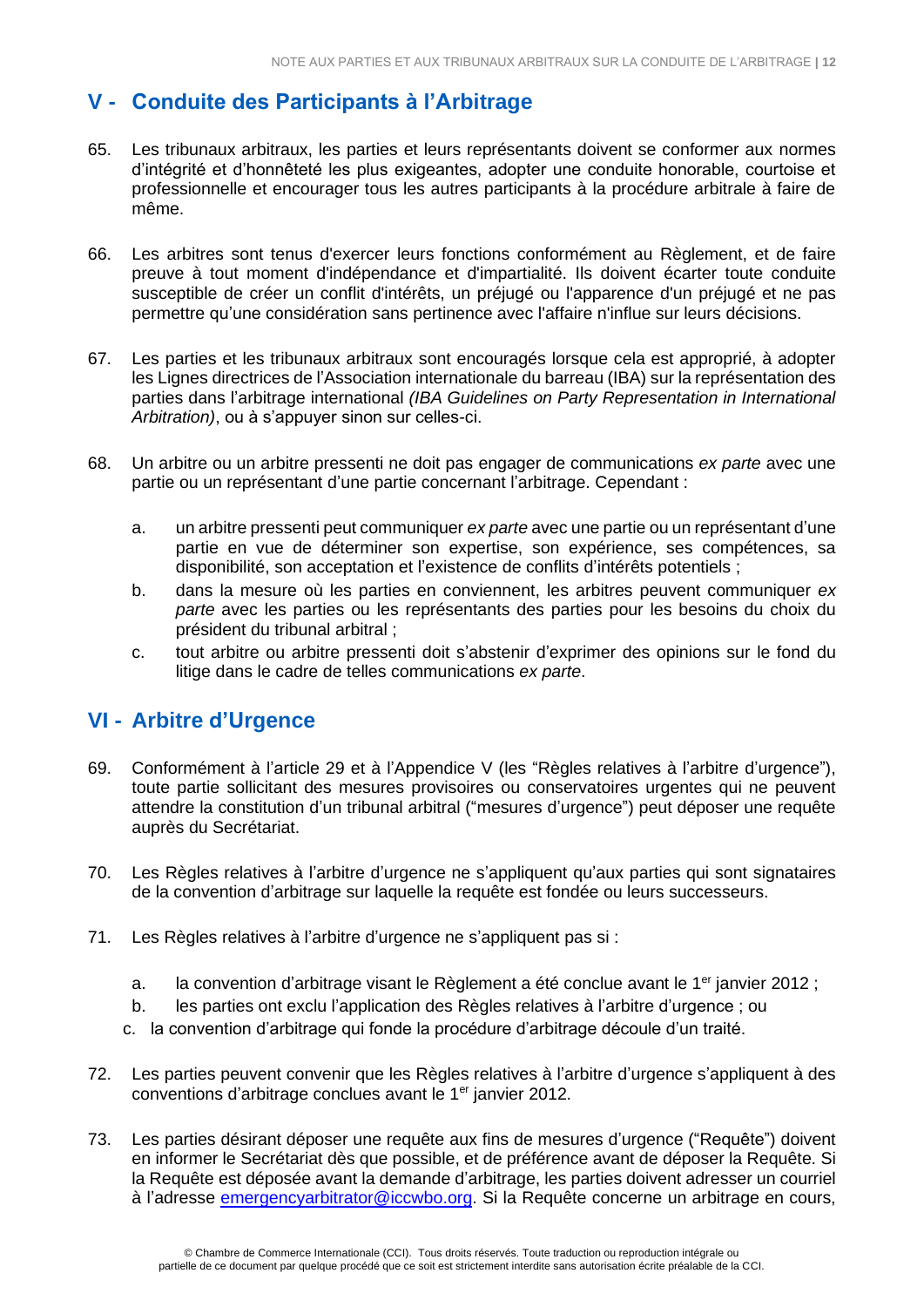les parties doivent contacter l'équipe de gestion de la procédure de la CCI à laquelle l'arbitrage a été confié.

- 74. À réception de la Requête, le Président de la Cour déterminera si les Règles relatives à l'arbitre d'urgence s'appliquent. Si le Président de la Cour considère qu'elles s'appliquent, le Secrétariat transmettra la Requête à l'autre partie. Si le Président de la Cour a considéré qu'elles ne s'appliquent pas, le Secrétariat informera les parties que la procédure de l'arbitre d'urgence ne peut avoir lieu. Sans préjudice de la situation des parties dans la procédure arbitrale principale, le Président de la Cour peut considérer que les Règles relatives à l'arbitre d'urgence s'appliquent uniquement à l'égard de certaines des parties, auquel cas le Secrétariat en informera les parties et transmettra une copie de la Requête à toutes les parties. Les parties qui ne participeront pas à la procédure de l'arbitre d'urgence conserveront néanmoins la qualité de parties à l'arbitrage.
- 75. Le Président de la Cour mettra fin à la procédure de l'arbitre d'urgence si le Secrétariat n'a pas reçu une demande d'arbitrage dans un délai de 10 jours à compter de la réception de la Requête par le Secrétariat, à moins que l'arbitre d'urgence ne décide qu'un délai plus long est nécessaire (article 1(6) de l'Appendice V).
- 76. Le Président de la Cour nomme l'arbitre d'urgence dans les plus brefs délais, normalement dans les deux jours de la réception de la Requête par le Secrétariat.
- 77. Les arbitres d'urgence doivent satisfaire aux exigences énoncées dans la section III. La demande de récusation de l'arbitre d'urgence doit être soumise dans les trois jours suivant soit la réception de la notification de la nomination de l'arbitre d'urgence par la partie introduisant la récusation, soit la date à laquelle cette partie a été informée des faits et circonstances qu'elle invoque à l'appui de sa demande de récusation, si cette date est postérieure à la réception de la notification susvisée. La Cour peut se prononcer sur la demande de récusation, après que toutes les parties et l'arbitre d'urgence ont été mis en mesure de présenter leurs observations par écrit, avant ou après l'adoption de l'ordonnance relative à l'arbitre d'urgence ("Ordonnance").
- 78. La première tâche de l'arbitre d'urgence est d'établir le calendrier de la procédure dans les plus brefs délais, normalement dans un délai de deux jours à compter de la remise du dossier à l'arbitre d'urgence (article 5 de l'Appendice V). Ce faisant, l'arbitre d'urgence doit veiller à ce que l'autre partie ait un délai pour faire part de ses commentaires sur la Requête.
- 79. L'Ordonnance doit être rendue au plus tard dans un délai de 15 jours à compter de la date de remise du dossier à l'arbitre d'urgence (article 6(4) de l'Appendice V). Le Président de la Cour peut prolonger ce délai sur demande motivée ou d'office (article 6(4) de l'Appendice V).
- 80. La Cour n'examinera pas le projet d'Ordonnance. Cependant, l'arbitre d'urgence est encouragé à demander au Secrétariat de le guider, en particulier en soumettant son projet d'Ordonnance pour examen avant l'expiration du délai mentionné à l'article 6(4) de l'Appendice V. *La liste de vérification [de l'ordonnance de l'arbitre d'urgence CCI](https://iccwbo.org/publication/icc-emergency-arbitrator-order-checklist/)* peut également servir de guide à l'arbitre d'urgence pour la rédaction de l'Ordonnance.
- 81. L'Ordonnance peut être signée et notifiée sous forme électronique si l'arbitre d'urgence en décide ainsi après avoir consulté les parties.
- 82. Les effets de l'Ordonnance sont énoncés aux articles 29(2), 29(3) et 29(4) du Règlement et aux articles 6(6), 6(7) et 6(8) de l'Appendice V.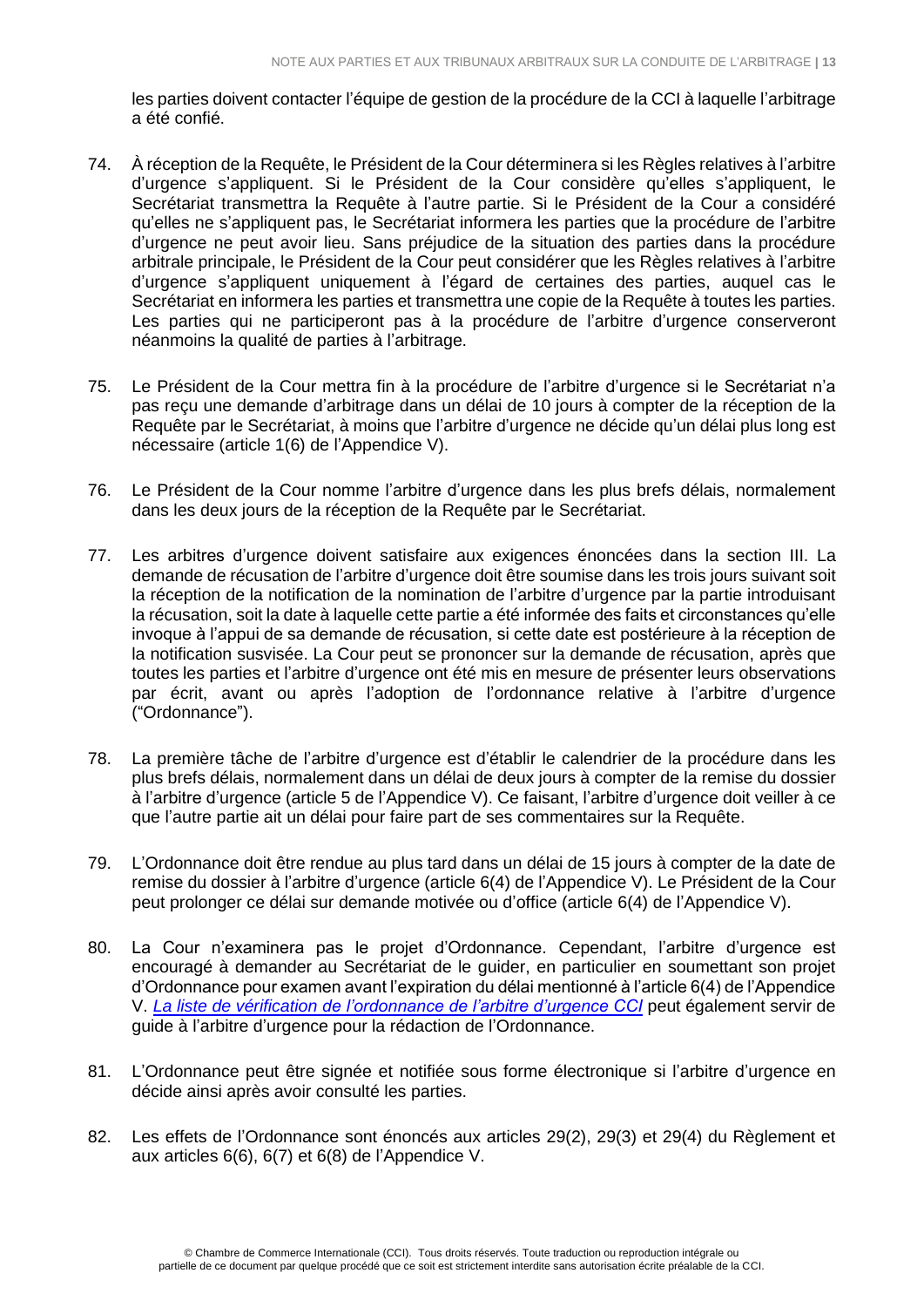# <span id="page-13-0"></span>**VII - Conduite de l'Arbitrage**

### **A - Provision pour Frais de l'Arbitrage**

- 83. Un demandeur doit conjointement au dépôt d'une Demande d'arbitrage, s'acquitter des droits d'enregistrement de 5 000 US\$. Ce paiement n'est pas remboursable et est à valoir sur la provision versée par la ou les parties ayant déposé la demande (article 1(1) de l'Appendice III). La notification de la Demande d'arbitrage au défendeur sera sous réserve du versement préalable des droits d'enregistrement (Article 4(5)).
- 84. Le Secrétaire général peut fixer une avance sur la provision pour frais de l'arbitrage dès réception de la demande d'arbitrage (article 37(1)). L'avance sur la provision est destinée à couvrir les frais de l'arbitrage jusqu'à l'établissement de l'acte de mission ou, lorsqu'il est fait application des Règles relatives à la procédure accélérée, jusqu'à la conférence sur la gestion de la procédure.
- 85. Tout paiement de l'avance sur la provision constitue un paiement partiel par le demandeur de la provision pour frais de l'arbitrage fixée ultérieurement par la Cour. Le Secrétariat transmettra le dossier au tribunal arbitral, une fois constitué, uniquement suivant paiement préalable de l'avance sur la provision pour frais de l'arbitrage (article 16).
- 86. La provision pour frais de l'arbitrage est fixée par la Cour et est destinée à couvrir les honoraires et frais du tribunal arbitral, ainsi que les frais administratifs de la CCI (article 37 du Règlement et article 1(4) de l'Appendice III). La provision pour frais de l'arbitrage comprend (i) un montant se situant entre les honoraires minimum et maximum suggérés par les tableaux de calcul, (ii) un montant raisonnable pour les dépenses liées au tribunal et (iii) le montant des frais administratifs prévus par les tableaux. Dans tous les cas où la Cour fixe ou réévalue la provision pour frais, un tableau financier est remis aux parties et aux arbitres lequel vise à les informer et les conseiller. La Cour fixe les honoraires des arbitres à la fin de l'arbitrage sur la base de facteurs détaillés dans la section XIV. Ces honoraires peuvent être inférieurs à l'entière provision pour frais de l'arbitrage.
- 87. La provision pour frais peut être réévaluée par la Cour en fonction de l'évolution de l'arbitrage (article 37(5)). Le tribunal arbitral doit informer le Secrétariat de toute évolution concernant la valeur et la complexité de l'arbitrage ou de tout autre élément qu'il estime pertinent. À cette fin, il sera demandé aux arbitres par le Secrétariat de soumettre un rapport périodique de leurs activités. Celui-ci devra comporter une description des tâches accomplies, une estimation du temps passé pour chacune des tâches indiquées et toute autre information connexe jugée pertinente par les arbitres. Il est recommandé à cet effet aux arbitres d'utiliser le formulaire CCI pour le *[Relevé de temps passé et de voyages pour les travaux effectués](https://iccwbo.org/publication/statement-time-travel-work-done)*, disponible sur le site internet de la CCI ou si les arbitres utilisent des relevés de temps dans le cadre de leurs activités professionnelles habituelles, ils peuvent sinon communiquer ces documents au Secrétariat. Les arbitres sont également encouragés à transmettre ces rapports au Secrétariat de leur propre initiative après la conclusion d'une étape de la procédure ou lorsqu'ils sollicitent des avances sur honoraires ou une réévaluation de la provision pour frais de l'arbitrage. Chaque arbitre doit communiquer des informations relatives au temps passé, à l'exclusion du temps passé par le secrétaire administratif, le cas échéant. De plus, le tribunal arbitral peut s'il le souhaite, rendre compte du temps passé du secrétaire administratif.
- 88. Lorsque le montant en litige est élevé, la Cour peut d'abord fixer la provision pour frais suivant un montant qui ne couvre pas la totalité des frais administratifs de la CCI et des honoraires et frais des arbitres. Dans de tels cas, le Secrétariat informe les parties et les arbitres afin qu'ils ne déduisent pas que la provision couvre l'intégralité des frais jusqu'à la fin de l'arbitrage et qu'ils soient avisés que des réévaluations de la provision pour frais sont susceptibles de se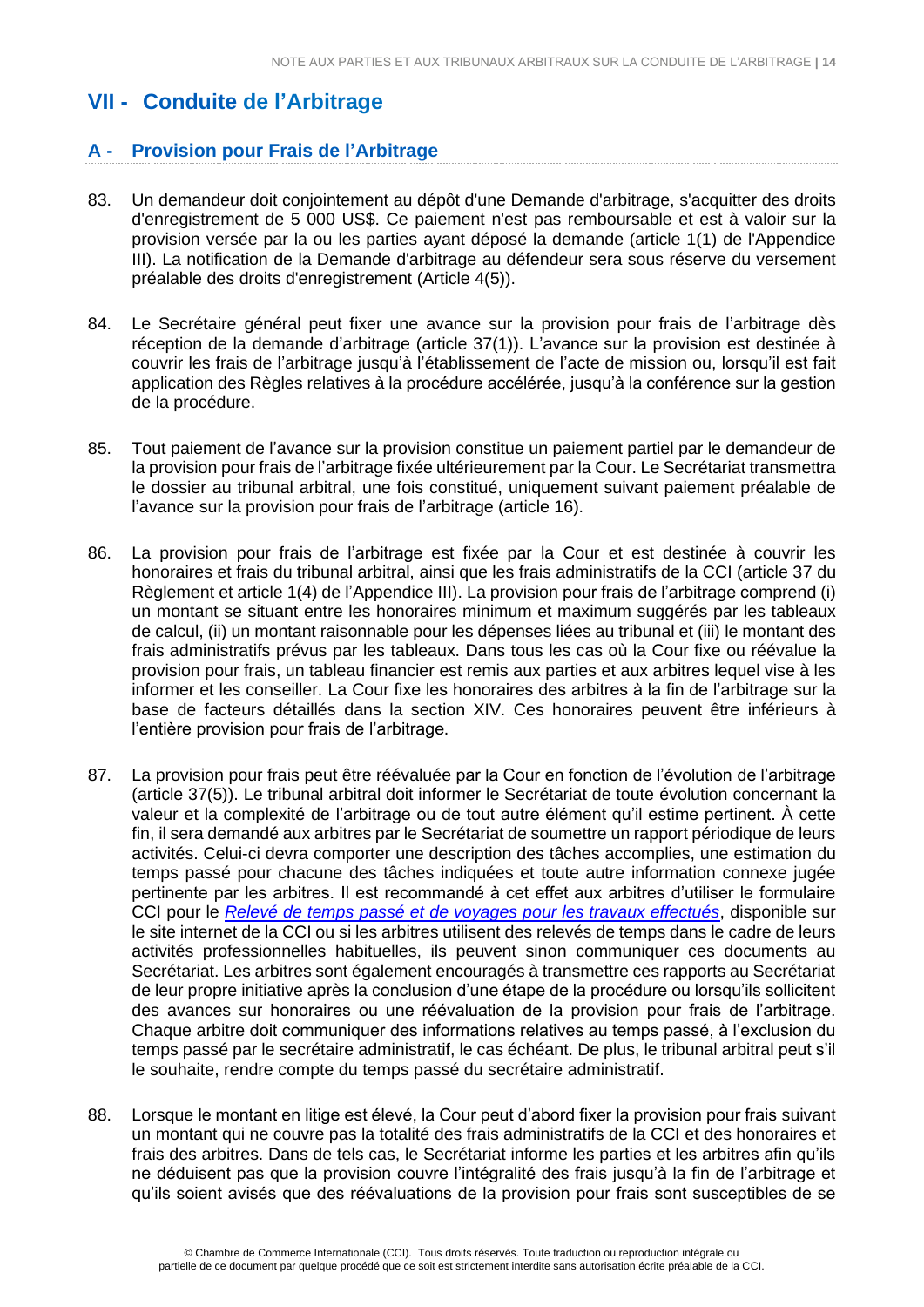produire. La Cour peut, afin de prendre en compte les développements de l'affaire, procéder à des évaluations supplémentaires sur la provision pour frais au fur et à mesure de la progression de l'affaire.

- 89. Les parties doivent s'acquitter de la provision pour frais conformément aux paragraphes 2, 3, 4 et 5 de l'article 37 et aux paragraphes 4, 5, 6, 7, 8 et 9 de l'article 1 de l'Appendice III. En règle générale, les paiements doivent provenir directement des parties à l'affaire. Néanmoins, la CCI acceptera des règlements effectués par des représentants dûment mandatés, sous réserve que la relation juridique entre le payeur tiers et la partie à l'affaire soit démontrée. Si le document légal n'est pas jugé satisfaisant par les banques de la CCI conformément à leurs obligations légales en vertu de la législation française, le paiement reçu par la CCI peut être annulé et l'absence d'informations pertinentes faire l'objet d'un signalement auprès des autorités réglementaires compétentes. La partie procédant au paiement doit s'acquitter de l'ensemble des frais et/ou taxes bancaires applicables au règlement de la provision pour frais. Cependant, les virements bancaires effectués au sein de l'Espace Économique Européen (EEE) sont assujettis à des frais bancaires partagés.
- 90. Lorsque des demandes sont formées conformément aux articles 7 et 8, la Cour peut soit (1) fixer plusieurs provisions pour frais de l'arbitrage, soit (2) fixer une provision pour frais de l'arbitrage et établir les parts respectives à payer par chaque partie (article 37(4)). Les parties peuvent également convenir d'une répartition différente.
- 91. Le tribunal arbitral doit clarifier avec les parties si les frais de toute audience doivent être couverts par la provision pour frais ou faire directement l'objet d'un règlement entre les parties et l'établissement où se tient l'audience. Si les frais de l'audience sont inclus dans la provision pour frais de l'arbitrage, le tribunal arbitral doit communiquer au Secrétariat une estimation de ceux-ci. Le Secrétariat peut examiner par la suite s'il y a lieu d'inviter la Cour à réévaluer le montant de la provision pour frais de l'arbitrage.

#### **B - Conduite Rapide et Efficace de la Procédure d'Arbitrage**

- 92. Le tribunal arbitral et les parties doivent conduire la procédure d'arbitrage avec célérité et efficacité en termes de coûts, eu égard à la complexité et à l'enjeu du litige (article 22(1)).
- 93. Afin d'assurer une gestion efficace de la procédure, le tribunal arbitral, après consultation des parties, adopte les mesures procédurales qu'il juge appropriées, à condition qu'elles ne soient pas contraires à tout accord des parties (article 22(2)). Ces mesures peuvent inclure une ou plusieurs techniques de gestion de la procédure figurant dans l'Appendice IV du Règlement. Le tribunal arbitral peut notamment encourager les parties à envisager un règlement de tout ou partie de leurs différends, soit par le biais d'une négociation ou par toute méthode de règlement amiable telle qu'une médiation conduite conformément au Règlement de médiation de la CCI.
- 94. Le tribunal arbitral doit apporter une attention appropriée au rapport de la Commission de l'arbitrage et ADR de la CCI, intitulé *[Controlling Time and Costs in Arbitration](http://www.iccwbo.org/Advocacy-Codes-and-Rules/Document-centre/2012/ICC-Arbitration-Commission-Report-on-Techniques-for-Controlling-Time-and-Costs-in-Arbitration/)* (techniques pour maîtriser le temps et les coûts dans l'arbitrage) et disponible sur le site internet de la CCI.

#### **C - Audiences – Audiences virtuelles**

95. Conformément à l'article 26(1), une audience se tiendra si l'une des parties en fait la demande, ou à défaut, si le tribunal arbitral décide d'office d'entendre les parties.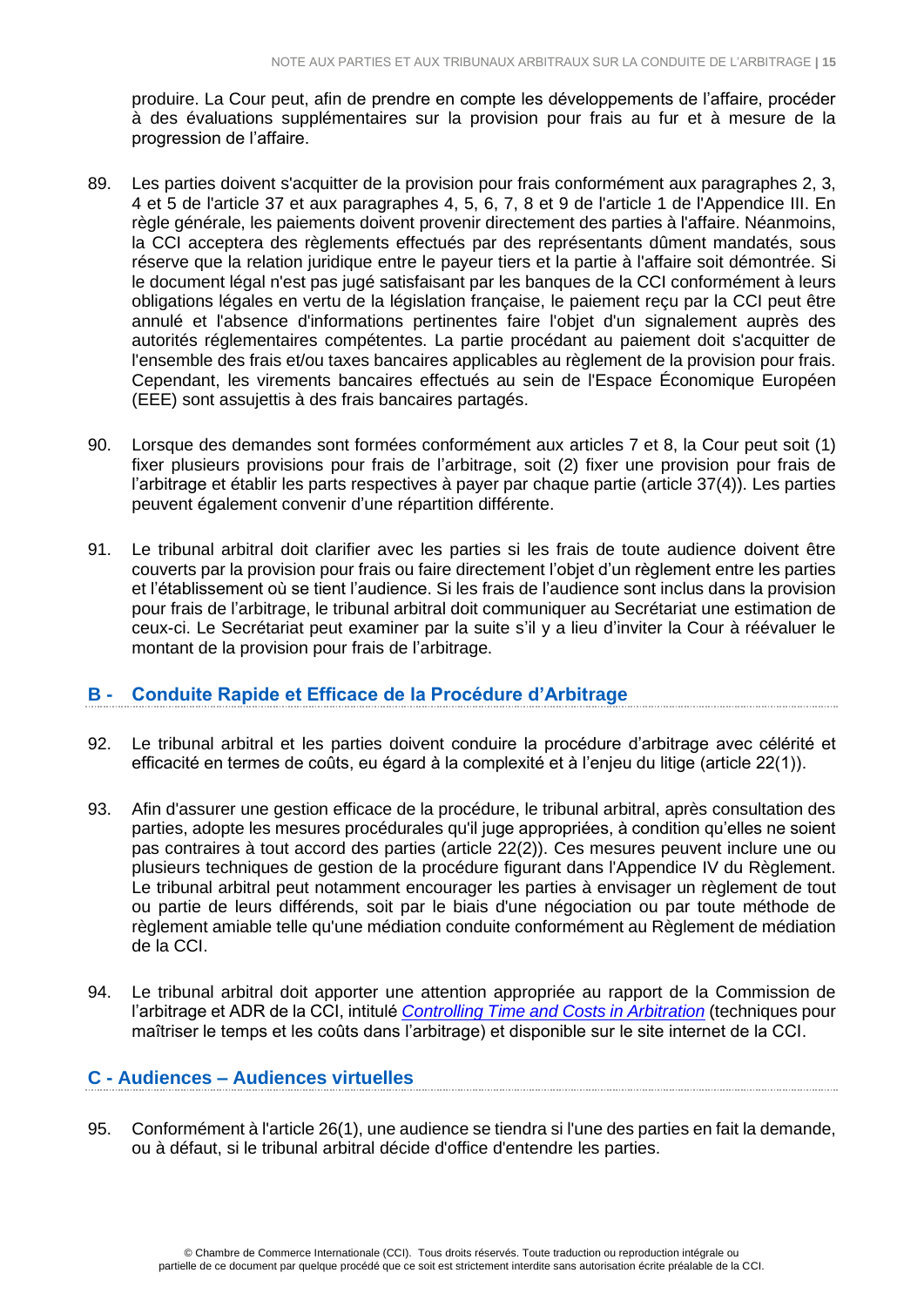- 96. La tenue d'une audience sur la demande d'une partie conformément à l'article 26(1) peut intervenir suivant l'organisation d'au minimum une audience, et n'impose pas que chacune des questions litigieuses soit débattue au cours d'une audience. Le tribunal arbitral peut, après consultation des parties, décider d'organiser plusieurs audiences si une plus grande efficacité en résulte.
- 97. Le tribunal arbitral peut décider après consultation des parties de conduire toute audience en présentiel ou par un moyen de communication à distance, tel qu'une vidéoconférence ("audience virtuelle") ou les deux.
- 98. L'organisation d'une audience virtuelle ou hybride peut être particulièrement appropriée pour les conférences de gestion de la procédure (article 24(4)), ainsi que pour toute audience dans le cadre des Dispositions sur la procédure accélérée (voir section VIII) ou des dispositions de l'arbitre d'urgence (voir section VI), ou relativement aux requêtes aux fins du règlement de l'affaire (*dispositive motions*) (voir paragraphe 109).
- 99. Le tribunal arbitral doit prendre toute décision concernant la tenue d'une audience d'examen des preuves par un moyen de communication à distance plutôt qu'en présentiel après un examen approfondi de toutes les circonstances pertinentes, notamment la nature de l'audience, l'existence potentielle de contraintes liées au déplacement, la durée prévue de l'audience, le nombre de participants, de témoins et d'experts devant être entendus, la portée et la complexité de l'affaire, le besoin qu'ont les parties de se préparer adéquatement pour l'audience, les coûts et les gains en matière d'efficacité pouvant être attendus d'un recours à un moyen de communication virtuel, et si un report de l'audience impliquerait des retards excessifs ou injustifiés.
- 100. Si un tribunal arbitral décide d'organiser une audience virtuelle sans l'accord d'une partie, ou en dépit de l'opposition d'une partie, il doit envisager avec le plus grand soin les circonstances pertinentes, notamment celles dont il est fait mention au paragraphe 99, évaluer si la sentence sera susceptible de sanction légale, tel que stipulé par l'article 42, et fournir les motifs à l'appui de cette décision. Les tribunaux arbitraux peuvent tenir compte pour la prise d'une telle décision de leur large pouvoir procédural en vertu de l'article 22(2) pour, après consultation des parties, adopter les mesures procédurales qu'ils jugent appropriées, sous réserve qu'elles ne soient pas contraires à un accord quelconque des parties.
- 101. Toute audience virtuelle suppose une consultation entre le tribunal arbitral et les parties visant à la mise en œuvre de mesures - souvent désignées sous l'appellation de cyber-protocole qui sont nécessaires au respect de toutes les réglementations applicables en matière de confidentialité des données. Ces mesures doivent également porter sur le caractère confidentiel de l'audience et la protection de la confidentialité des communications électroniques échangées au cours de la procédure d'arbitrage et sur toute plateforme de documents électroniques.
- 102. En préparation d'une audience virtuelle et afin de s'assurer que les parties soient traitées de manière équitable et que chacune d'entre elle ait pleinement la possibilité de présenter ses arguments, le tribunal arbitral doit tenir compte de ce qui suit :
	- Les différents fuseaux horaires pour fixer les dates d'audience, les heures de début et de fin, les pauses et la durée de chaque journée d'audience ;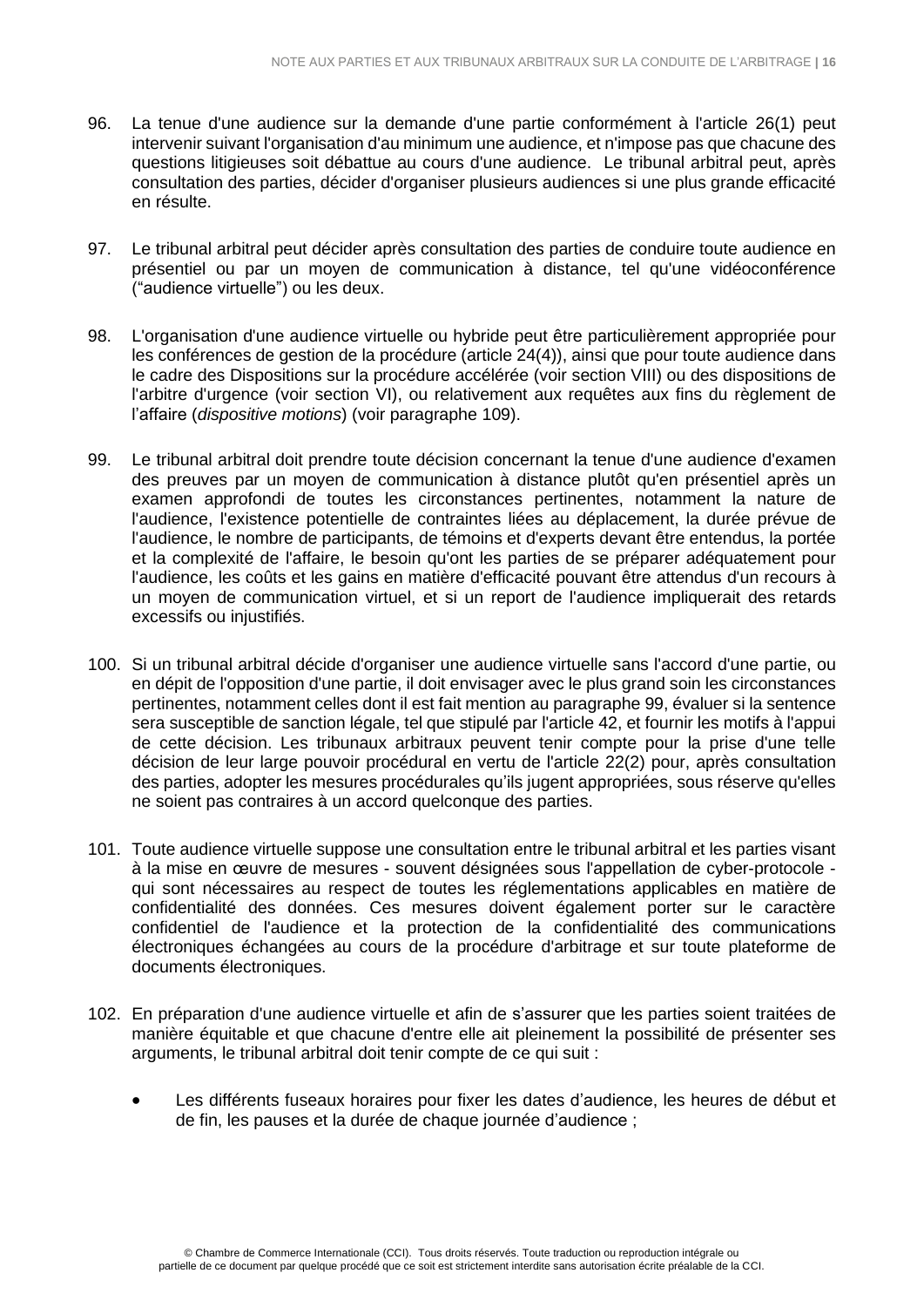- La logistique de localisation des participants, y compris sans toutefois s'y limiter le nombre total de participants, le nombre de sites distants, la mesure dans laquelle les participants seront dans un même lieu physique, la mesure dans laquelle les membres du tribunal arbitral peuvent se trouver dans le même lieu physique ensemble et/ou avec tout autre participant, la disponibilité et le contrôle de salles destinées aux pauses ;
- L'utilisation d'une transcription en temps réel ou d'une autre forme d'enregistrement ;
- Le recours à des interprètes, qu'ils soient simultanés ou consécutifs ;
- Les procédures permettant de vérifier la présence de tous les participants et leur identification, y compris celle de tout administrateur technique ;
- Les procédures pour recueillir les preuves auprès des témoins factuels et des experts afin de veiller à préserver l'intégrité de tout témoignage oral ;
- La production de pièces justificatives, notamment par l'affichage d'écrans partagés ; et
- L'utilisation d'un dossier d'audience électronique hébergé sur une plateforme de partage de documents garantissant un accès par tous les participants.
- 103. Le document Liste de vérification pour un Protocole d'audience virtuelle et [recommandations](https://iccwbo.org/publication/icc-checklist-for-a-protocol-on-virtual-hearings-and-suggested-clauses-for-cyber-protocols-and-procedural-orders-dealing-with-the-organisation-of-virtual-hearings/) quant aux Clauses des [Cyber-protocoles](https://iccwbo.org/publication/icc-checklist-for-a-protocol-on-virtual-hearings-and-suggested-clauses-for-cyber-protocols-and-procedural-orders-dealing-with-the-organisation-of-virtual-hearings/) et Ordonnances de procédure traitant de [l'organisation](https://iccwbo.org/publication/icc-checklist-for-a-protocol-on-virtual-hearings-and-suggested-clauses-for-cyber-protocols-and-procedural-orders-dealing-with-the-organisation-of-virtual-hearings/) d'audiences virtuelles est accessible sur le site Internet de la CCI.
- 104. Le Centre [d'audience](https://iccwbo.org/dispute-resolution-services/hearing-centre/) de la CCI à Paris propose un support technique et une assistance aux tribunaux arbitraux souhaitant mieux comprendre les options relatives aux infrastructures d'audience virtuelle et de dossier électronique, et comment utiliser ces infrastructures d'une manière préservant au mieux l'intégrité du processus arbitral et assurant la protection de la confidentialité et des données de manière appropriée. La CCI a en outre signé un [Protocole](https://iccwbo.org/dispute-resolution-services/memorandums-understanding-mous/) [d'accord](https://iccwbo.org/dispute-resolution-services/memorandums-understanding-mous/) avec d'autres centres d'audience dans la plupart des lieux importants d'arbitrage. Elle est en mesure de coordonner avec les tribunaux arbitraux pour un accès aux infrastructures d'audience virtuelle proposées dans ces centres et obtenir le support technique et l'orientation nécessaires. Des informations supplémentaires peuvent être obtenues à l'adresse suivante : [infohearingcentre@iccwbo.org.](mailto:infohearingcentre@iccwbo.org)
- 105. Différentes options de plateforme de vidéoconférence sont disponibles pour des audiences virtuelles. Un tableau comparatif des tiers et de toutes les options qu'ils mettent à disposition, peut être consulté [ici.](https://en.wikipedia.org/wiki/Comparison_of_web_conferencing_software) Celles-ci vont des services d'audiences personnalisées proposées par certains centres d'audiences et/ou prestataires de services, aux plateformes publiques sous licence et aux plateformes publiques gratuites. Les plateformes de vidéoconférence payantes, personnalisées ou sous licence, peuvent offrir une plus grande sécurité, confidentialité et protection des données que les plateformes publiques gratuites.
- 106. Les tribunaux arbitraux doivent consulter les parties afin de garantir une utilisation sous licence de toute plateforme de partage de vidéos utilisée pour des audiences virtuelles, ainsi qu'une configuration suivant des paramètres de sécurité maximale. La CCI dispose d'un accès sous licence aux options de plateformes de vidéoconférence suivantes : Microsoft Teams, Vidyocloud et Skype for Business. Le support technique de la CCI est disponible à distance pour aider les tribunaux à utiliser ces plateformes, à participer à une réunion (ou à une audience) et à utiliser en réunion les fonctions audio et vidéo ainsi que celles de partage d'écrans. Les autres plateformes ayant été utilisées dans des affaires récentes sont notamment Zoom, Blue Jeans et GoToMeeting.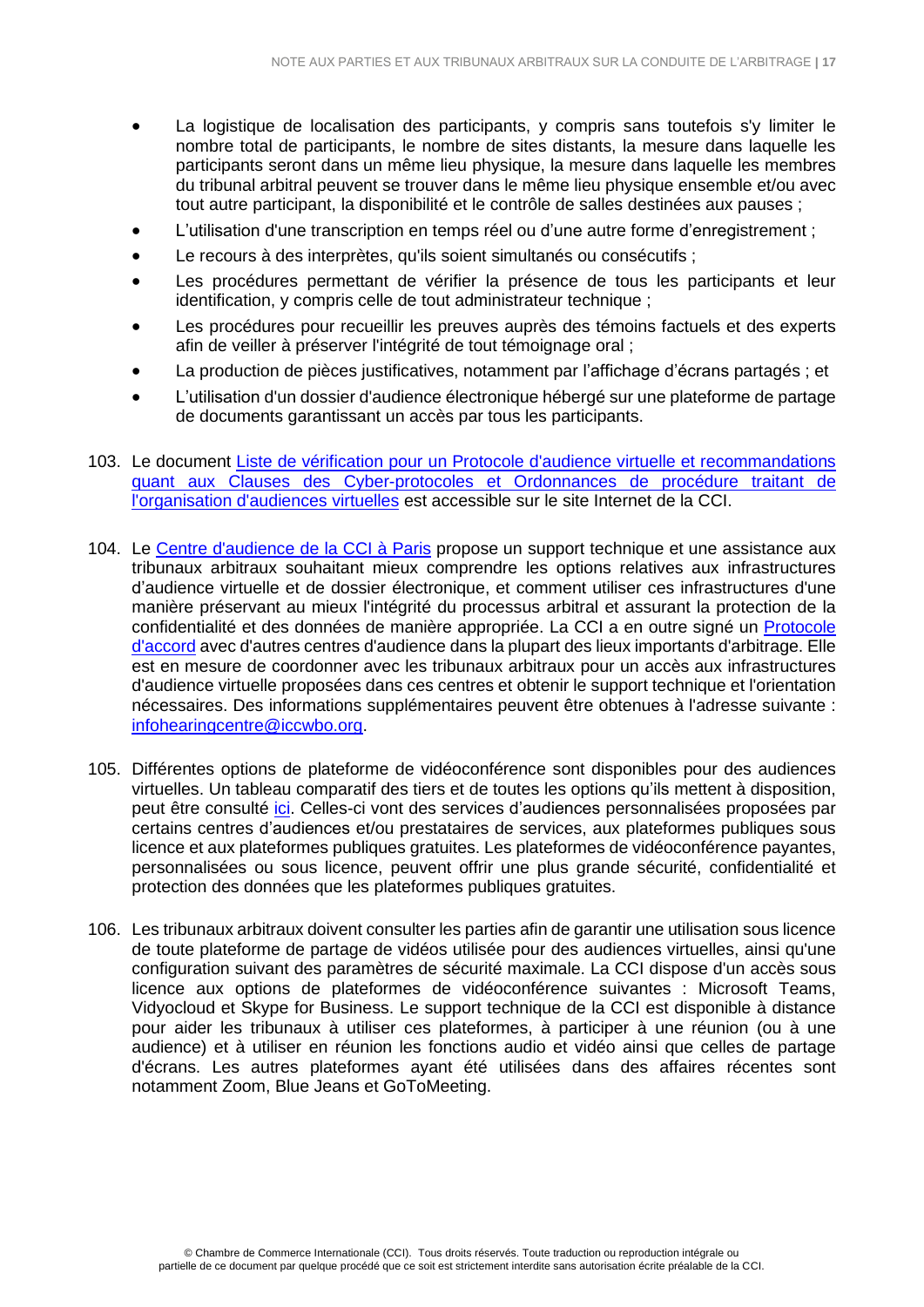- 107. De nombreuses plateformes de partage de documents existent pour les dossiers électroniques. Tout comme les plateformes de vidéoconférence, celles-ci vont également des services d'audiences personnalisées proposées par des centres d'audience et/ou des prestataires de services (tels qu'Opus, Transperfect et XBundle) aux plateformes publiques sous licence et aux plateformes publiques gratuites. Les plateformes de partage de documents payantes, personnalisées ou sous licence, peuvent offrir une plus grande sécurité, confidentialité et protection des données que les plateformes publiques gratuites.
- 108. La CCI ne fait aucunement la promotion d'un fournisseur tiers mentionné dans cette Note, pas plus qu'elle ne fait de déclaration ni n'énonce de garantie le concernant. Les parties, leurs représentants et les tribunaux arbitraux doivent procéder à leurs propres vérifications préalables quant à leur adéquation pour toute affaire donnée.

# **D - Détermination Rapide des Demandes ou des Défenses Manifestement Infondées**

- 109. Cette section comporte des conseils sur la manière de traiter une requête de détermination rapide des demandes ou défenses manifestement infondées, dans le cadre étendu de l'article 22.
- 110. Chacune des parties peut demander au tribunal arbitral la détermination rapide d'une ou plusieurs demandes ou défenses, au motif que ces demandes ou défenses sont manifestement dénuées de tout fondement ou qu'il est manifeste que celles-ci ne relèvent pas de la compétence du tribunal arbitral ("requête"). La requête doit être déposée le plus rapidement possible après la présentation des demandes ou défenses pertinentes.
- 111. Le tribunal arbitral décide à son entière discrétion de poursuivre la procédure, en tenant compte de toutes les circonstances qu'il juge appropriées, y compris l'étape à laquelle se trouve la procédure et la nécessité de satisfaire au besoin d'efficacité en termes de temps et de coûts.
- 112. Si le tribunal arbitral décide de poursuivre la procédure relative à la requête, il doit rapidement adopter les mesures procédurales qu'il juge appropriées, après avoir consulté les parties. L'autre partie ou les autres parties doivent avoir la possibilité en toute équité d'être entendues eu égard à la requête. La présentation de preuves additionnelles ne sera autorisée que dans des circonstances exceptionnelles.
- 113. Le tribunal arbitral doit statuer sur la requête le plus rapidement possible, conformément à la nature de celle-ci, et il peut donner les motifs de sa décision de la manière la plus concise possible. La décision peut être rendue sous forme d'ordonnance ou de sentence. Dans tous les cas, le tribunal arbitral peut se prononcer sur les coûts de la requête conformément à l'article 38 ou réserver sa décision pour une étape ultérieure.
- 114. La Cour examine toute sentence rendue en relation avec une requête de détermination rapide, habituellement dans un délai d'une semaine de sa réception par le Secrétariat.

#### **E - Protection des Données Personnelles**

115. La CCI reconnaît l'importance de protections efficaces et pertinentes en faveur des données personnelles lorsqu'elle en fait la collecte puis les utilise en sa qualité de responsable du traitement conformément aux réglementations sur la protection des données, notamment le Règlement de l'UE 2016/679 du Parlement Européen et du Conseil du 27 avril 2016 relatif à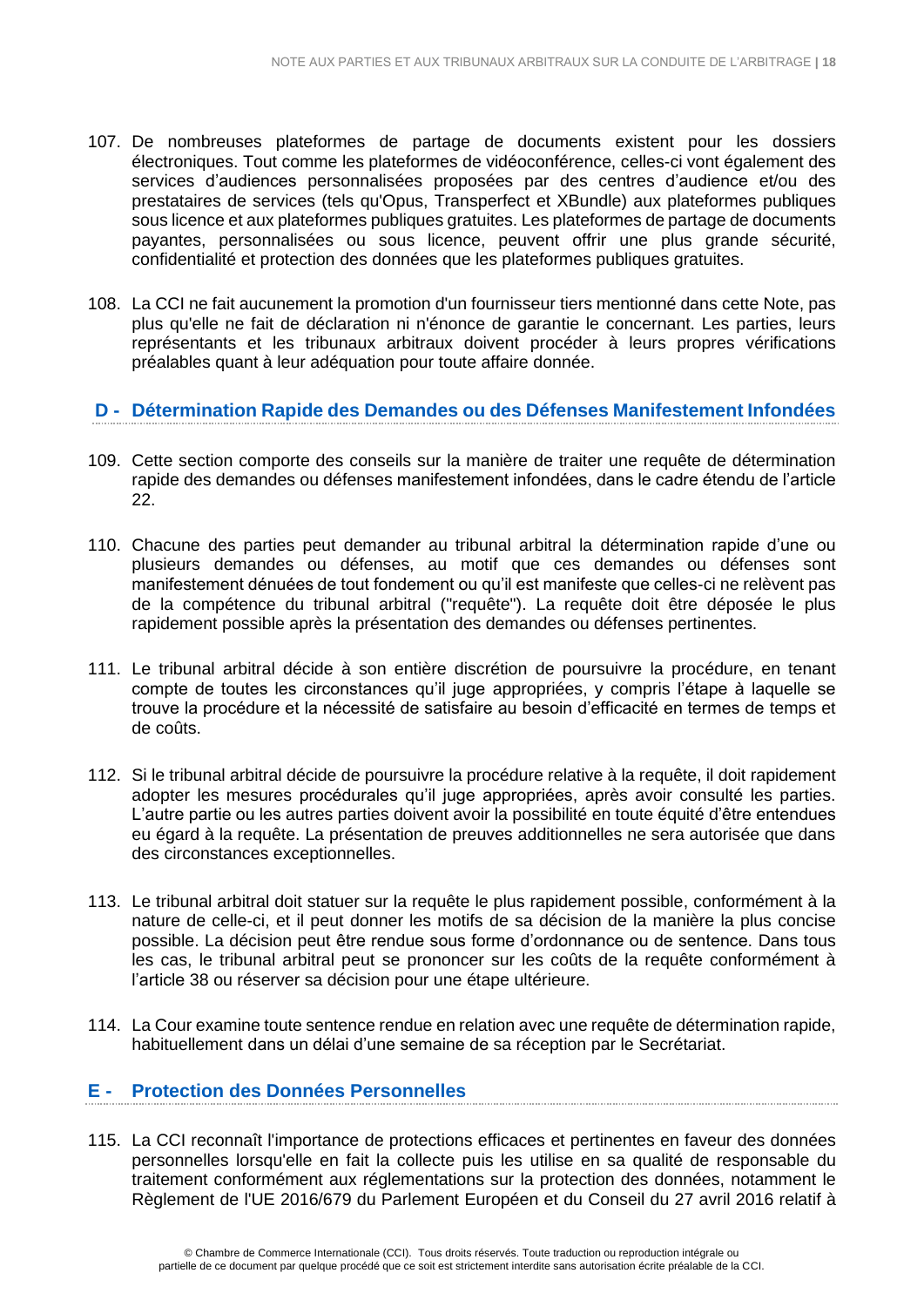la protection des personnes physiques à l'égard du traitement des données à caractère personnel et à la libre circulation de ces données (le "Règlement général sur la protection des données" ou "RGPD"). La CCI a publié à cette fin la *[ICC Data Privacy Notice for ICC Dispute](https://iccwbo.org/dispute-resolution-services/icc-data-privacy-notice-for-icc-dispute-resolution-proceedings/)  [Resolution Proceedings](https://iccwbo.org/dispute-resolution-services/icc-data-privacy-notice-for-icc-dispute-resolution-proceedings/)* (Note de la CCI sur la Confidentialité des données pour les Procédures de règlement des litiges).

- 116. Dans le cadre de l'exécution (i) de la mission de la Cour qui est de diffuser et d'optimiser à l'échelle internationale les connaissances relatives à l'arbitrage et (ii) de leurs obligations en vertu du Règlement, la CCI, la Cour et son Secrétariat procèdent à la collecte et au traitement des données personnelles des parties, de leurs représentants, des arbitres, du secrétaire administratif, des témoins, des experts et de toute autre personne pouvant être impliquée dans l'arbitrage, en quelque qualité que ce soit. Dans l'exercice de leurs attributions en vertu du Règlement, les tribunaux arbitraux doivent également procéder à la collecte et au traitement de ces données personnelles. Ces données sont susceptibles, à cette fin, d'être transférées par ou vers différents bureaux du Secrétariat au sein ou à l'extérieur de l'Union Européenne.
- 117. Les parties, leurs représentants, les arbitres, le secrétaire administratif, les témoins, les experts et toute autre personne pouvant être impliquée dans l'arbitrage, en quelque qualité que ce soit, reconnaissent que la collecte, le transfert et l'archivage de données personnelles sont nécessaires aux fins de la procédure d'arbitrage, et que lesdites données peuvent être publiées au cas où une sentence, une ordonnance de procédure et une opinion divergente et/ou concordante fait l'objet d'une publication.
- 118. Les parties doivent veiller (i) à ce que leurs représentants, ainsi que les témoins, experts désignés par leurs soins et toute autre personne comparaissant en leur nom ou dans leur intérêt dans le cadre de l'arbitrage, soient informés et acceptent que leurs données personnelles puissent être collectées, transférées, publiées et archivées aux fins de l'arbitrage, ainsi (ii) qu'au respect des réglementations applicables sur la protection des données, y compris le RGPD.
- 119. Le tribunal arbitral doit, à un moment approprié au cours de l'arbitrage, rappeler aux parties, à leurs représentants, aux témoins et experts, ainsi qu'à toute autre personne comparaissant devant lui, que le RGPD ou d'autres lois et réglementations sur la protection des données sont applicables à l'arbitrage. Ainsi, leurs données personnelles peuvent être collectées, transférées, publiées et archivées conformément à la convention d'arbitrage ou aux intérêts légitimes à l'appui du règlement du litige, mais aussi pour que la procédure d'arbitrage puisse intervenir de manière équitable et efficace. Les tribunaux arbitraux sont invités à établir à cette fin un protocole sur la protection des données.
- 120. Les parties et les arbitres doivent veiller à ce qu'il soit procédé uniquement au traitement des données personnelles s'avérant nécessaires et exactes aux fins de la procédure d'arbitrage. Toute personne dont les données sont collectées et traitées dans le cadre d'un arbitrage peut à tout moment former une demande auprès du responsable du traitement compétent afin d'exercer notamment son droit d'accès et pour obtenir que les données inexactes soient corrigées ou supprimées, conformément aux lois et réglementations applicables sur la protection des données.
- 121. Le tribunal arbitral, les parties et leurs représentants doivent mettre en place et veiller à ce que tous ceux agissant en leur nom mettent en place des mesures techniques et organisationnelles adéquates garantissant un niveau de sécurité raisonnable et approprié pour l'arbitrage. Ils devront tenir compte de la portée et du risque du traitement, de l'état des connaissances, de l'impact pour les personnes concernées, des capacités et des exigences réglementaires de tous ceux qui sont impliqués dans l'arbitrage, des coûts de mise en œuvre et de la nature des informations traitées ou transférées, y compris si elles incluent des données personnelles ou des informations commerciales, exclusives ou confidentielles sensibles. Les tribunaux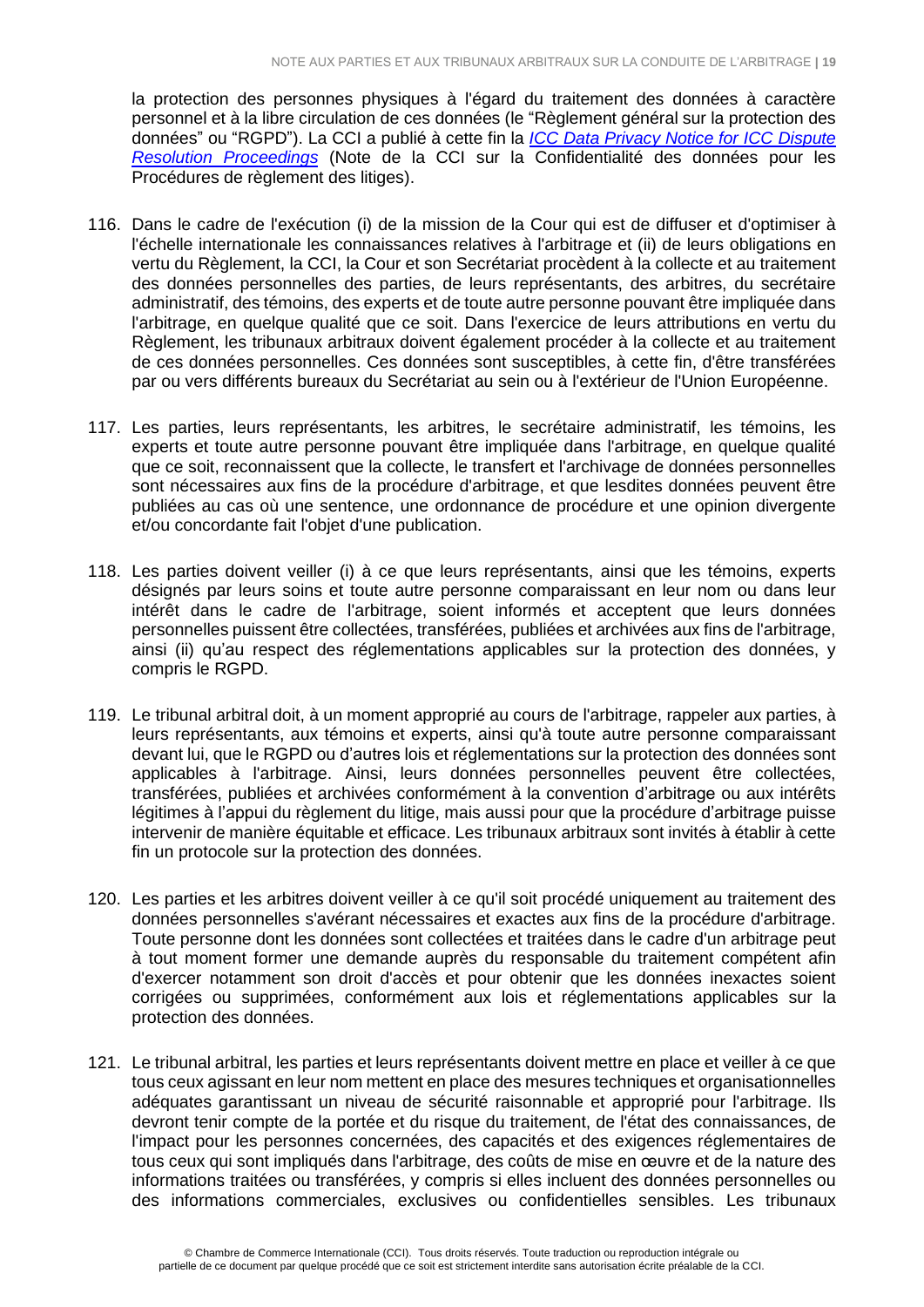arbitraux et les parties sont à cette fin invités à consulter le *[Report on the Use of Information](https://iccwbo.org/publication/information-technology-international-arbitration-report-icc-commission-arbitration-adr/)  [Technology in International Arbitration](https://iccwbo.org/publication/information-technology-international-arbitration-report-icc-commission-arbitration-adr/)* (rapport sur l'utilisation des technologies de l'information (TI) lors d'une procédure d'arbitrage international), rédigé par la Commission d'arbitrage et ADR de la CCI.

- 122. Toute violation de la sécurité et de la confidentialité des données personnelles, telle qu'un accès ou un usage non autorisé des données personnelles, leur divulgation fortuite à des personnes qui n'auraient pas dû être identifiées comme des destinataires, doit être signalée sans délai à la personne dont les données personnelles peuvent être affectées ainsi qu'au Secrétariat. Conformément aux lois et réglementations applicables sur la protection des données, la CCI lorsqu'elle agit en qualité de responsable du traitement, doit notifier l'autorité de contrôle compétente et le cas échéant les personnes concernées par cette violation.
- 123. Une fois que l'arbitrage est arrivé à sa conclusion, les arbitres peuvent conserver les données personnelles ayant été traitées durant la procédure et ce aussi longtemps qu'ils conservent le dossier de l'affaire dans leurs archives conformément aux lois applicables. Cette durée doit être communiquée aux parties et au Secrétariat.
- 124. Au terme de chaque affaire, le Secrétariat doit conserver, en exécution de ses obligations (article 1(7) de l'Appendice II), les données personnelles afférentes à l'affaire. Ces données seront archivées. Les autres données personnelles qui ne sont plus nécessaires pour que la CCI puisse s'acquitter de son obligation en vertu du Règlement seront détruites ou effacées.
- 125. Les archives de la Cour et de son Secrétariat sont également conservées à des fins de recherche scientifique et historique. L'accès aux archives et leur publication, que ce soit dans leur intégralité, sous la forme d'extraits modifiés ou non ou d'un résumé, peuvent être autorisés par le Président ou le Secrétaire général de la Cour dans le cadre de la mission de la CCI visant à diffuser et optimiser à l'échelle internationale les connaissances relatives à l'arbitrage.

#### <span id="page-19-0"></span>**F - Les Délais dans le Cadre du Règlement**

- 126. Le Règlement contient des délais que les arbitres et les parties doivent s'efforcer de respecter, notamment :
	- a. **L'acte de mission :** doit être établi dans un délai d'**un mois** à compter de la remise du dossier au tribunal arbitral (article 23(2)). L'acte de mission n'est pas exigé pour les arbitrages soumis aux Règles relatives à la procédure accélérée.
	- b. **La conférence sur la gestion de la procédure :** doit être tenue avec les parties (1) lors de l'établissement de l'acte de mission ou dès que possible après celui-ci (article 24(1)), ou (2) au plus tard dans les quinze jours suivant la date de remise du dossier au tribunal arbitral dans le cas des arbitrages soumis aux Règles relatives à la procédure accélérée.
	- c. **Le calendrier de la procédure :** doit être fixé au cours ou immédiatement à l'issue de la conférence sur la gestion de la procédure et communiqué à la Cour et aux parties (article 24(2)).
	- d. **La clôture des débats :** doit être prononcée dès que possible après la dernière audience relative aux questions à résoudre dans une sentence ou la présentation des dernières écritures autorisées concernant ces questions (article 27).
	- e. **La date de soumission des projets de sentence :** doit être indiquée au Secrétariat et aux parties lorsque le tribunal arbitral clôt les débats (article 27). Les projets de sentences finales doivent être déposés auprès du Secrétariat trois mois après la dernière étape substantielle de l'arbitrage pour les tribunaux arbitraux comptant trois membres et deux mois pour les arbitres uniques (paragraphe 153).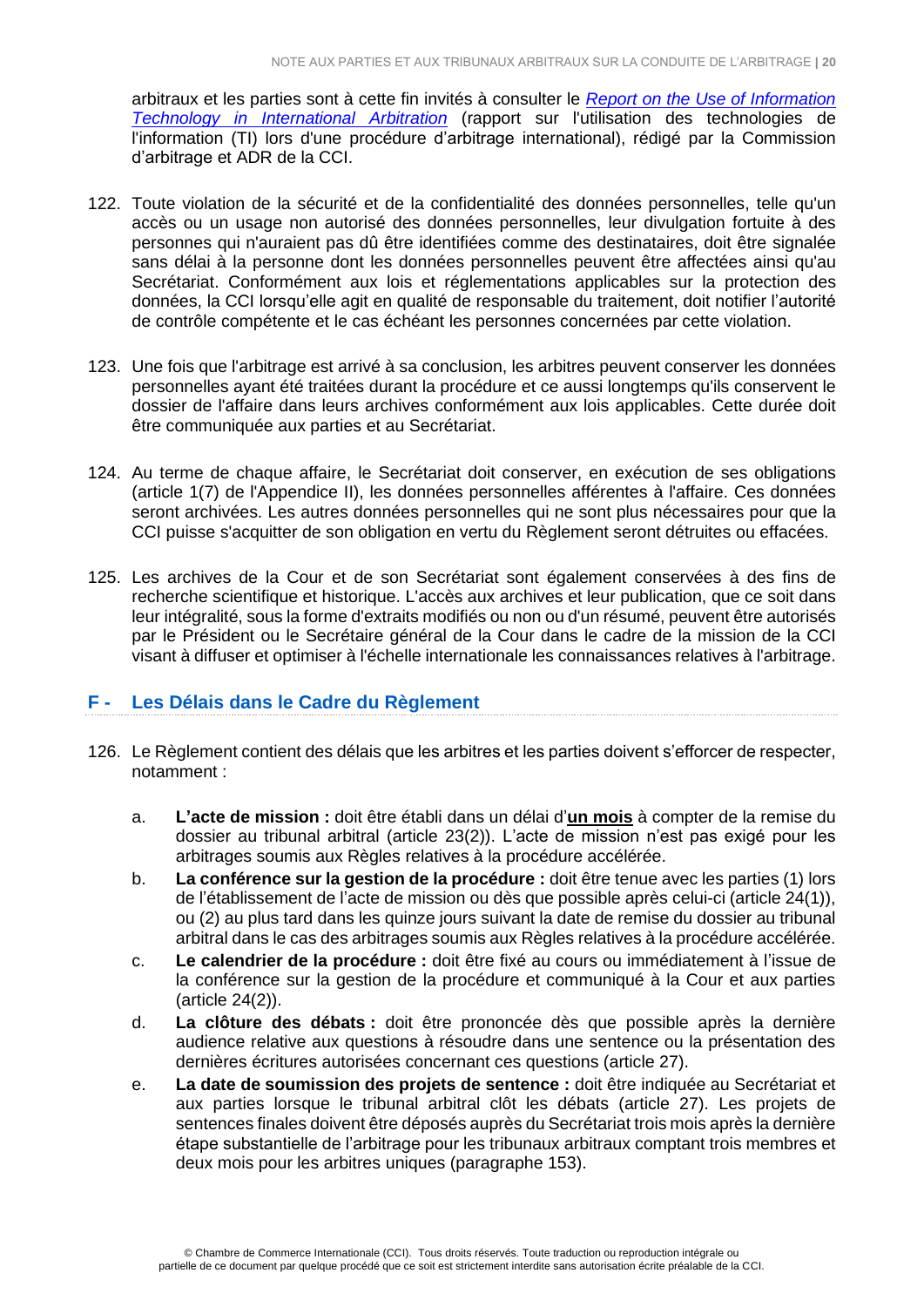f. **La sentence finale :** doit être rendue dans les six mois suivant la date de la dernière signature figurant sur l'acte de mission ou de la date de la notification de l'approbation de ce dernier (article 31(1)), ou sinon dans le délai fixé par la Cour en fonction du calendrier de la procédure, ou dans les six mois suivant la date de la conférence sur la gestion de la procédure dans le cas des arbitrages soumis aux Règles relatives à la procédure accélérée.

# <span id="page-20-0"></span>**VIII - Règles relatives à la Procédure Accélérée**

### <span id="page-20-1"></span>**A - Portée des Règles relatives à la Procédure Accélérée**

- 127. En acceptant le Règlement, les parties acceptent que l'article 30 du Règlement et l'Appendice VI (collectivement les "Règles relatives à la procédure accélérée") prévalent sur toute stipulation contraire de la convention d'arbitrage.
- 128. Les Règles relatives à la procédure accélérée s'appliquent si :
	- a. la convention d'arbitrage a été conclue après le 1<sup>er</sup> mars 2017 ;
	- b. le montant en litige n'excède pas 2 000 000 US\$ si la convention d'arbitrage a été conclue entre le 1er mars 2017 et le 31 décembre 2020, et 3 000 000 US\$ si la convention d'arbitrage a été conclue à compter du 1<sup>er</sup> janvier 2021 ; et
	- c. les parties n'ont pas exclu l'application des Règles relatives à l'arbitre d'urgence dans la convention d'arbitrage ou à un moment ultérieur. Les conventions prévoyant l'exclusion de l'application des Règles relatives à la procédure accélérée doivent exprimer en des termes précis l'intention des parties de ne pas se soumettre auxdites Règles. Le simple fait que les parties aient fait référence dans la convention d'arbitrage à un tribunal arbitral composé de trois membres, ou aient adopté des délais s'écartant de ceux prévus par les Règles relatives à la procédure accélérée, n'est pas suffisant à cet effet. Il est recommandé aux parties désirant exclure l'application des Règles relatives à la procédure accélérée d'utiliser les clauses types indiquées dans le Règlement.
- 129. Les Règles relatives à la procédure accélérée s'appliquent également, indépendamment de la date de la convention d'arbitrage ou du montant en litige, si les parties sont convenues d'opter pour leur application. Ces conventions prévoyant l'application desdites Règles peuvent être conclues dans la convention d'arbitrage ou par la voie d'une convention distincte ou ultérieure. Il est recommandé aux parties désirant opter pour l'application des Règles relatives à la procédure accélérée d'utiliser les clauses types indiquées dans le Règlement.
- 130. La Cour peut à tout moment, à la demande d'une partie ou d'office après consultation du tribunal arbitral et des parties, décider que les Règles relatives à la procédure accélérée ne s'appliquent plus (article 1(4) de l'Appendice VI). La Cour peut notamment utiliser ce pouvoir si de nouvelles circonstances surviennent en conséquence desquelles l'application des Règles relatives à la procédure accélérée ne serait plus appropriée.

### <span id="page-20-2"></span>**B - Détermination du Montant en Litige pour les Besoins de l'Application des Règles Relatives à la Procédure Accélérée**

131. Le montant en litige pris en compte pour déterminer si les Règles relatives à la procédure accélérée s'appliquent, inclut l'ensemble des demandes quantifiées, demandes reconventionnelles, demandes entre demandeurs, demandes entre défendeurs et demandes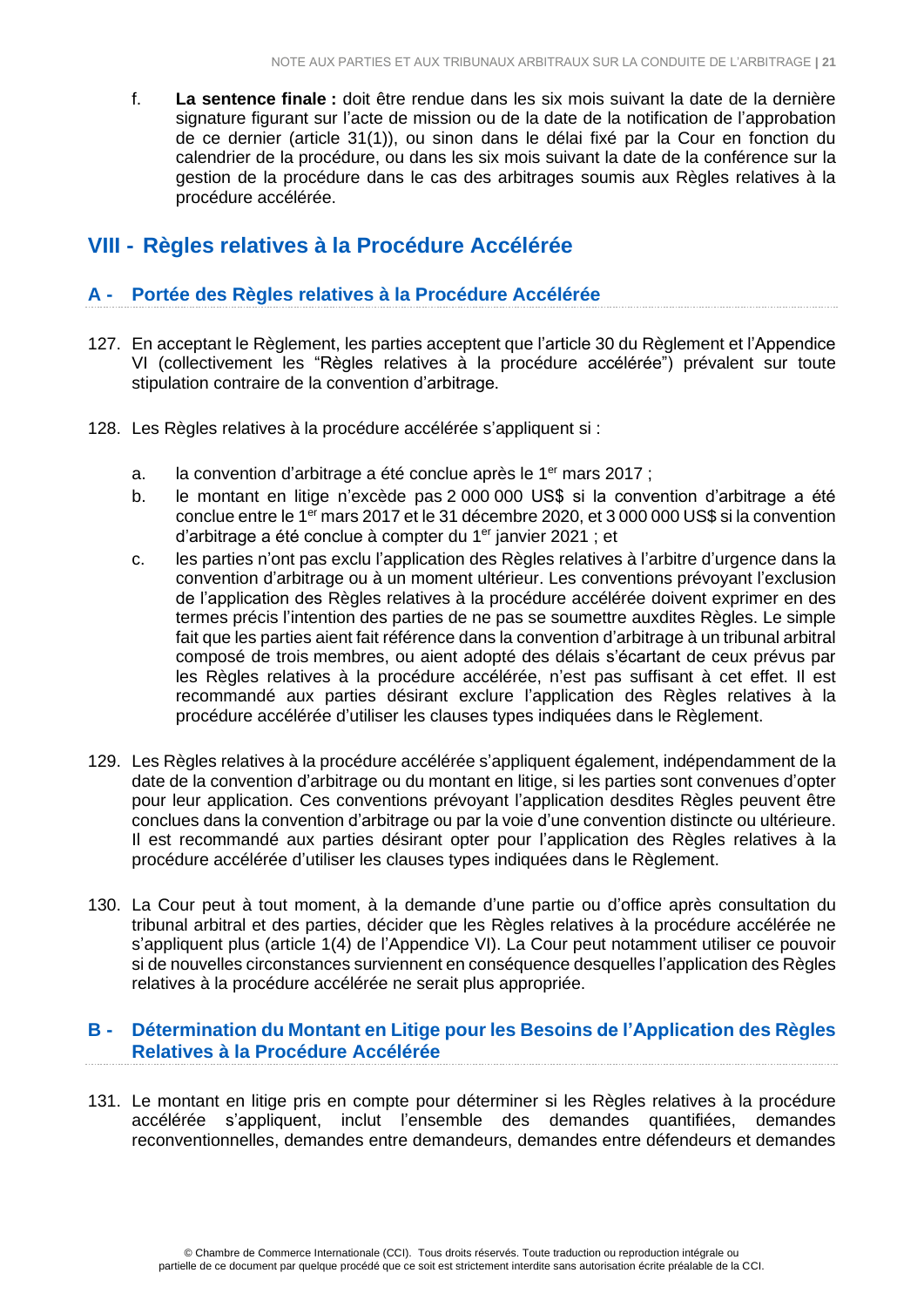conformément aux articles 7 et 8. Les demandes portant sur les intérêts et les frais ne seront pas prises en compte à cet effet.

- 132. Conformément au Règlement (articles 4(3), 5(5)(b), 7(2), 7(4), 8(2) et 8(3)), les parties doivent quantifier leurs demandes et, si possible, fournir une estimation de la valeur pécuniaire de toutes autres demandes.
- 133. Pour déterminer si les Règles relatives à la procédure accélérée s'appliquent, le Secrétariat examinera les quantifications ou estimations soumises par les parties.
- 134. Les Règles relatives à la procédure accélérée ne s'appliquent pas dans les affaires impliquant des demandes déclaratives ou non pécuniaires dont la valeur ne peut pas être estimée, sauf s'il apparaît que ces demandes non pécuniaires viennent simplement à l'appui d'une demande pécuniaire ou ne contribuent pas de manière significative à la complexité du litige.
- 135. Si une objection est soulevée concernant le caractère applicable des Règles relatives à la procédure accélérée, la question sera tranchée par la Cour après avoir mis les autres parties en mesure d'exprimer leur opinion.
- 136. Toutes les observations des parties concernant le caractère applicable des Règles relatives à la procédure accélérée doivent être formulées dans la demande d'arbitrage et dans la réponse, ou dans tout délai accordé ultérieurement par le Secrétariat.
- 137. Le tribunal arbitral, dans le cadre de sa décision sur le fond du litige, n'est lié par aucune décision adoptée par le Secrétariat ou par la Cour relativement au montant en litige en vue de déterminer si les Règles relatives à la procédure accélérée s'appliquent.
- 138. Lors de l'estimation des frais conformément à l'article 38(5), le tribunal arbitral peut tenir compte de la possibilité qu'une partie ait augmenté artificiellement la valeur de ses demandes faisant ainsi obstacle à l'application des Règles relatives à la procédure accélérée.

# <span id="page-21-0"></span>**C - Tableaux de Calcul**

- 139. Dans toutes les affaires conduites conformément aux Règles relatives à la procédure accélérée, le tableau de calcul des frais administratifs et des honoraires de l'arbitre de la procédure accélérée s'applique comme indiqué au paragraphe 179 ci-après et toute provision sur frais de l'arbitrage sera fixée sur la base de ce tableau. Les frais des arbitres indiqués dans ce tableau sont inférieurs de 20 % à ceux indiqués dans le tableau général.
- 140. Après réception de la demande d'arbitrage sur la base des Règles relatives à la procédure accélérée et du montant en litige à ce stade, le Secrétaire général fixera l'avance sur la provision pour frais de l'arbitrage. L'avance sur la provision pour frais de l'arbitrage pourra être réévaluée sur la base du tableau général si, en définitive, les Règles relatives à la procédure accélérée ne s'appliquent pas.

# <span id="page-21-1"></span>**D - Information des Parties**

141. Conformément à l'article 1(3) de l'Appendice VI, le Secrétariat informera les parties que les Règles relatives à la procédure accélérée s'appliquent (1) à réception de la réponse à la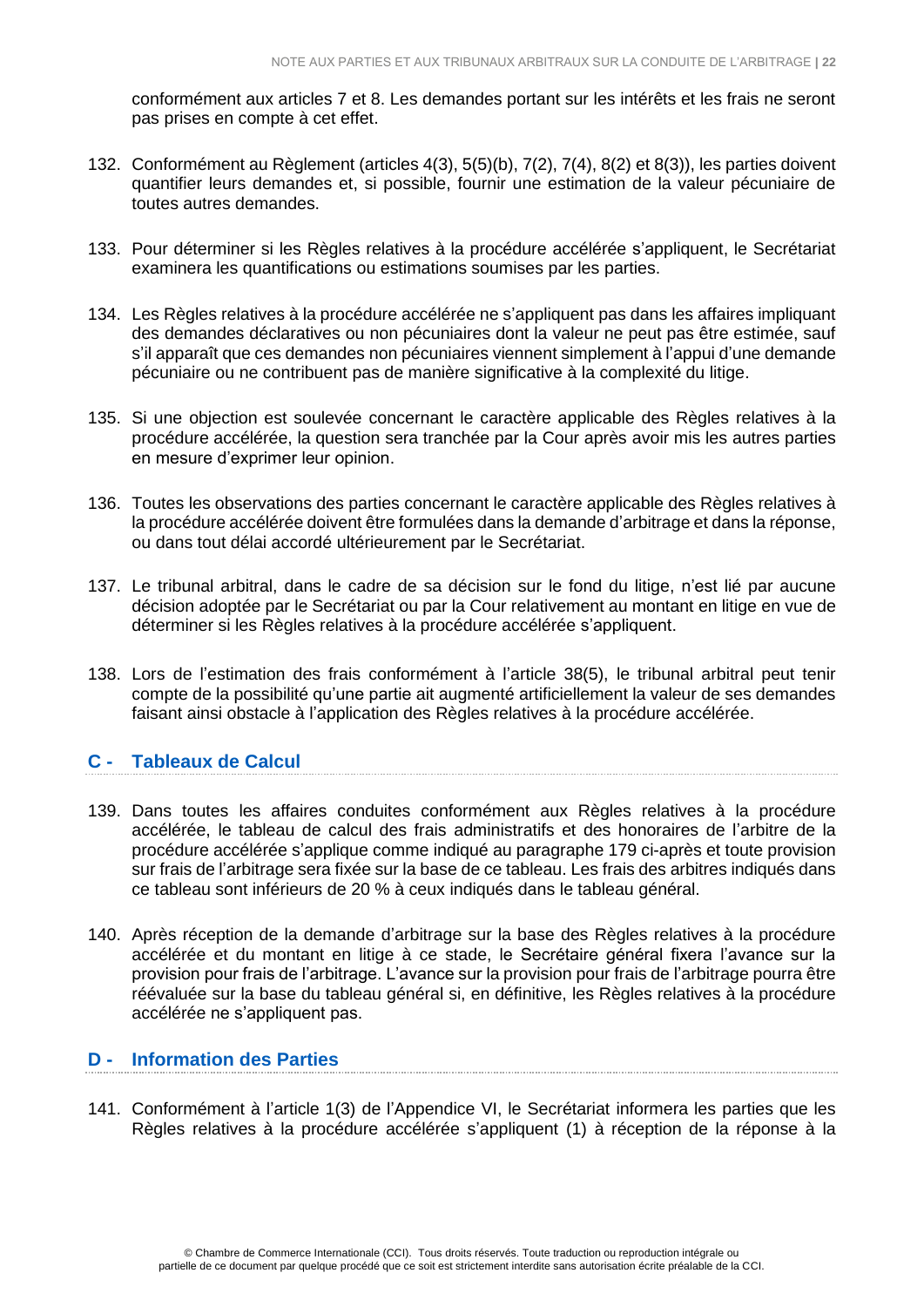demande d'arbitrage, (2) à l'expiration du délai pour soumettre la réponse, ou (3) ultérieurement à tout moment opportun.

142. En cas de dépôt d'une demande d'intervention ou de l'introduction de demandes conformément à l'article 8, le Secrétariat informera les parties du point de savoir si les Règles relatives à la procédure accélérée s'appliquent après la réception d'une réponse à la demande d'intervention ou à ces demandes ou à l'expiration du délai pour soumettre cette réponse.

### <span id="page-22-0"></span>**E - Constitution du Tribunal Arbitral**

- 143. Conformément à l'article 2 de l'Appendice VI, la Cour peut nommer un arbitre unique nonobstant toute stipulation contraire de la convention d'arbitrage.
- 144. En ayant recours à un arbitrage conformément au Règlement, les parties conviennent que la clause de leur convention d'arbitrage prévoyant la soumission des litiges à trois arbitres s'appliquera sous réserve du pouvoir de la Cour de décider, à sa discrétion, de nommer un arbitre unique si les Règles relatives à la procédure accélérée s'appliquent.
- 145. Lorsque les Règles relatives à la procédure accélérée s'appliquent, la Cour nommera normalement un arbitre unique afin de veiller à ce que la procédure d'arbitrage soit conduite avec célérité et efficacité en termes de coûts.
- 146. Cependant, la Cour peut nommer trois arbitres si elle l'estime approprié compte tenu des circonstances. Dans tous les cas, la Cour invitera les parties à présenter leurs observations par écrit avant de prendre une décision et fera tous ses efforts pour que la sentence soit susceptible de sanction légale.
- 147. Si la Cour décide que les Règles relatives à la procédure accélérée ne s'appliquent plus (paragraphe 130 ci-dessus), le tribunal arbitral restera normalement en place à moins que la Cour ne conclue, à la demande des parties ou d'office, après avoir mis les parties et le tribunal arbitral en mesure d'exprimer leur opinion, qu'il existe des circonstances justifiant le remplacement et/ou la reconstitution du tribunal arbitral. Si la Cour décide de reconstituer le tribunal arbitral et de poursuivre la procédure avec un tribunal arbitral composé de trois membres, la Cour peut envisager de désigner en qualité de président du tribunal arbitral la personne qui assumait la fonction d'arbitre unique.

# <span id="page-22-1"></span>**F - Procédure devant le Tribunal Arbitral**

- 148. Lors d'un arbitrage soumis aux Règles relatives à la procédure accélérée, le tribunal arbitral conduit la procédure de manière équitable et impartiale et veille à ce que chaque partie ait la possibilité d'être suffisamment entendue.
- 149. Conformément aux Règles relatives à la procédure accélérée, le tribunal arbitral adopte à sa discrétion les mesures procédurales qu'il juge appropriées pour conduire l'arbitrage dans le respect des délais établies par celles-ci. Notamment, après avoir mis les parties en mesure d'exprimer leur opinion, le tribunal arbitral peut (1) décider de statuer sur l'affaire seulement sur pièces, sans tenir d'audience ni entendre de témoins, (2) décider de ne pas autoriser les demandes de production de documents et/ou (3) limiter le nombre, la longueur et la portée des écritures.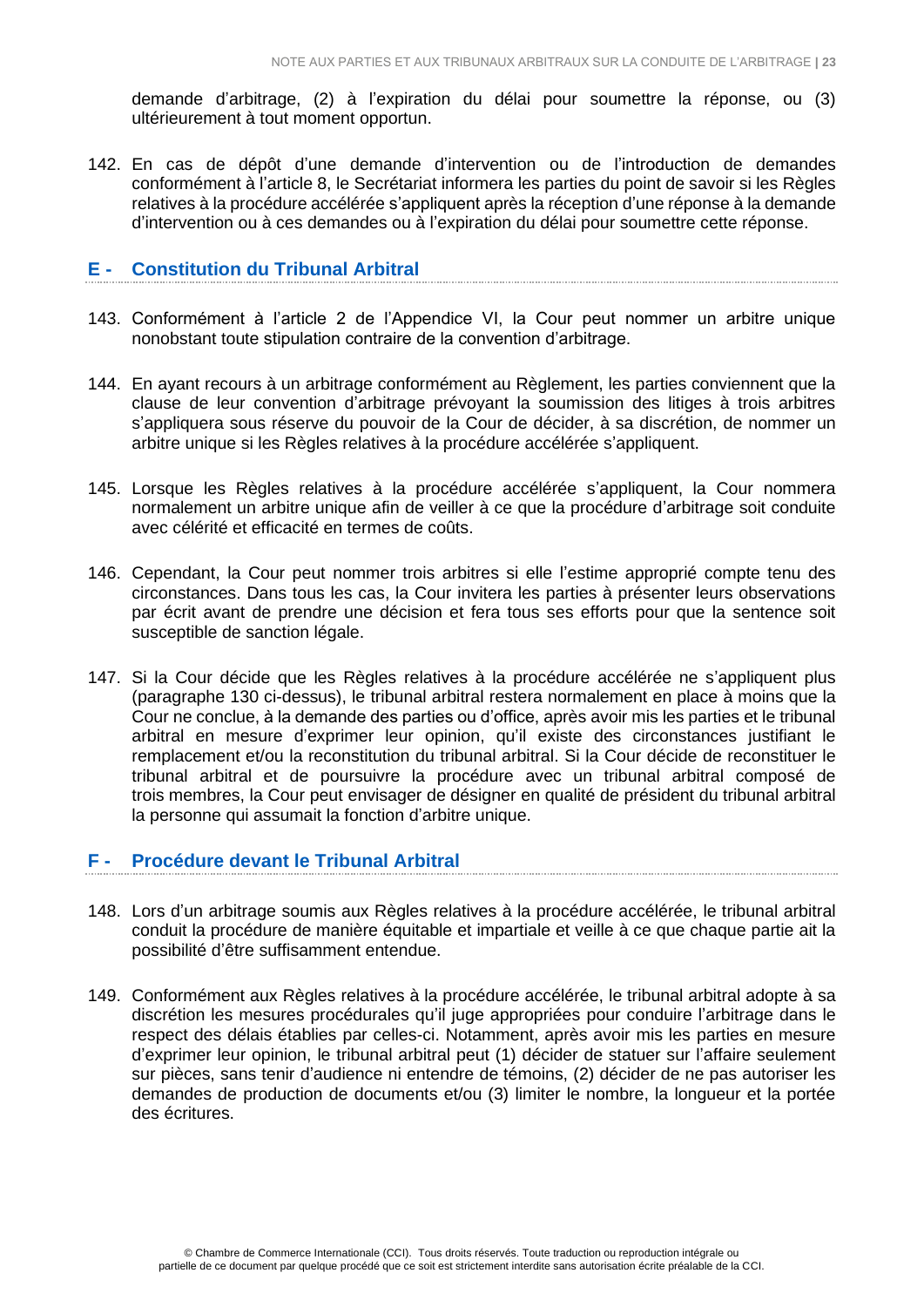# <span id="page-23-0"></span>**G - Sentence**

- 150. La sentence finale doit être établie dans un délai de six mois à compter de la date de la conférence sur la gestion de la procédure. La Cour attend des tribunaux arbitraux agissant dans le cadre des Règles relatives à la procédure accélérée qu'ils conduisent la procédure de manière à assurer le respect de cette date butoir, sans nécessité de prolongation. S'il apparaît néanmoins nécessaire de prolonger ce délai, le tribunal arbitral doit soumettre une demande motivée à la Cour.
- 151. Toute sentence rendue conformément aux Règles relatives à la procédure accélérée doit être motivée. Dans ces arbitrages, il est particulièrement adéquat de limiter les sections de la sentence relatives aux faits et/ou à la procédure aux éléments que le tribunal arbitral estime nécessaires à la bonne compréhension de la sentence et fournir une motivation aussi concise que possible.

# <span id="page-23-1"></span>**IX - Efficacité dans la Soumission des Projets de Sentence à la Cour**

# <span id="page-23-2"></span>**A - Pratique Générale**

- 152. La Cour attend des tribunaux arbitraux qu'ils rendent les sentences dans un délai de six mois à compter de l'établissement de l'acte de mission, ou dans le délai fixé par la Cour à cet égard (article 31(1)).
- 153. Bien que la Cour dispose du pouvoir de prolonger ces délais, les projets de sentence doivent être soumis par les arbitres uniques dans un délai de deux mois, et par les tribunaux arbitraux de trois membres dans un délai de trois mois, à compter de la dernière audience relative aux questions à résoudre dans la sentence, ou la présentation des dernières écritures concernant ces questions (à l'exception des écritures portant sur les frais) si celle-ci est postérieure (article 27).
- 154. Lorsque le tribunal arbitral a conduit l'arbitrage avec célérité, la Cour peut majorer les honoraires des arbitres au-delà du montant qu'elle envisagerait autrement de fixer.
- 155. Lorsque le projet de sentence est soumis après le délai mentionné au paragraphe 153, la Cour peut diminuer les honoraires tel qu'indiqué ci-après, à moins qu'elle soit convaincue que le retard est imputable à des facteurs indépendants de la volonté des arbitres ou à des circonstances exceptionnelles, et sans préjudice de toutes autres mesures qu'elle peut adopter, telle que remplacer un ou plusieurs des arbitres.
	- Si le projet de sentence est soumis à examen préalable dans les 7 mois qui suivent la dernière audience sur le fond ou la présentation des écritures (à l'exception des écritures sur les frais) si celle-ci est postérieure, les honoraires que la Cour envisagerait autrement de fixer sont diminués de 5% à 10%.
	- Si le projet de sentence est soumis à examen préalable dans les 10 mois qui suivent la dernière audience sur le fond ou la présentation des écritures (à l'exception des écritures sur les frais) si celle-ci est postérieure, les honoraires que la Cour envisagerait autrement de fixer sont diminués de 10% à 20%.
	- Si le projet de sentence est soumis à examen préalable plus de 10 mois après la dernière audience sur le fond ou la présentation des écritures (à l'exception des écritures sur les frais) si celle-ci est postérieure, les honoraires que la Cour envisagerait autrement de fixer sont diminués d'au moins 20%.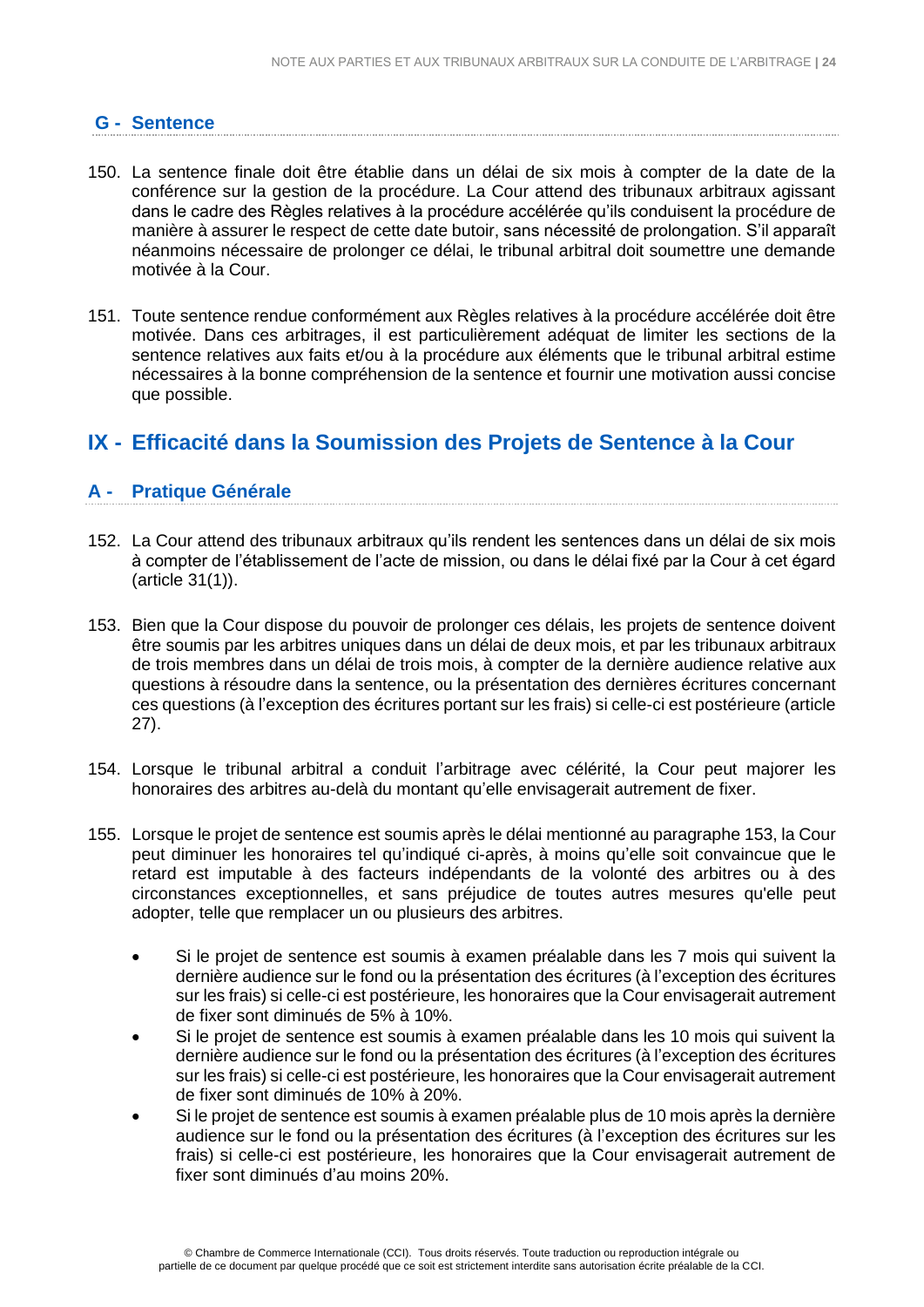156. En statuant sur ce qui précède, la Cour peut également prendre en compte les retards encourus dans la soumission d'une ou de plusieurs sentences partielles.

### <span id="page-24-0"></span>**B - Pratique Conformément aux Règles Relatives à la Procédure Accélérée**

- 157. Conformément aux Règles relatives à la procédure accélérée, le tribunal arbitral doit rendre sa sentence finale dans un délai de six mois à compter de la conférence sur la gestion de la procédure, ce délai ne pouvant être prolongé qu'en présence de circonstances limitées et justifiées.
- 158. La Cour considère que le respect de ce délai revêt un caractère essentiel dans le cadre des Règles relatives à la procédure accélérée.
- 159. Pour assurer le respect effectif de ce délai, un tribunal arbitral agissant dans le cadre des Règles relatives à la procédure accélérée doit soumettre son projet de sentence dans un délai de cinq mois à compter de la conférence sur la gestion de la procédure.
- 160. Lorsque le tribunal arbitral a conduit l'arbitrage avec célérité, la Cour peut majorer les honoraires des arbitres au-delà du montant qu'elle envisagerait autrement de fixer.
- 161. Lorsque le projet de sentence est soumis après le délai mentionné au paragraphe 159, la Cour peut diminuer les honoraires tel qu'indiqué ci-après, à moins qu'elle soit convaincue que le retard est imputable à des facteurs indépendants de la volonté des arbitres ou à des circonstances exceptionnelles, et sans préjudice de toutes autres mesures qu'elle peut adopter, telle que remplacer un ou plusieurs des arbitres.
	- Si le projet de sentence est soumis à examen préalable dans les 7 mois qui suivent la conférence sur la gestion de la procédure, les honoraires que la Cour fixerait autrement sont diminués de 5% à 10%.
	- Si le projet de sentence est soumis à examen préalable dans les 10 mois qui suivent la conférence sur la gestion de la procédure, les honoraires que la Cour fixerait autrement sont diminués de 10% à 20%.
	- Si le projet de sentence est soumis à examen préalable plus de 10 mois après la conférence sur la gestion de la procédure, les honoraires que la Cour fixerait autrement sont diminués d'au moins 20%.

# <span id="page-24-1"></span>**X - Clôture des Débats et Examen Préalable des Sentences**

# <span id="page-24-2"></span>**A - Clôture des Débats**

162. Un tribunal arbitral doit prononcer la clôture des débats dès que possible après la dernière audience ou la présentation des dernières écritures autorisées relatives aux questions à résoudre dans une sentence, que celle-ci soit finale ou autrement (article 27). Dès lors, le tribunal arbitral doit informer le Secrétariat et les parties de la date à laquelle il entend soumettre le projet de sentence pour examen par la Cour (article 34).

#### <span id="page-24-3"></span>**B - Processus d'Examen**

163. Le processus d'examen réalisé par la Cour avec l'aide de son Secrétariat est une procédure unique et minutieuse visant à s'assurer que toutes les sentences sont de la meilleure qualité possible et plus susceptibles d'être exécutoires. Avant que le projet de sentence soit soumis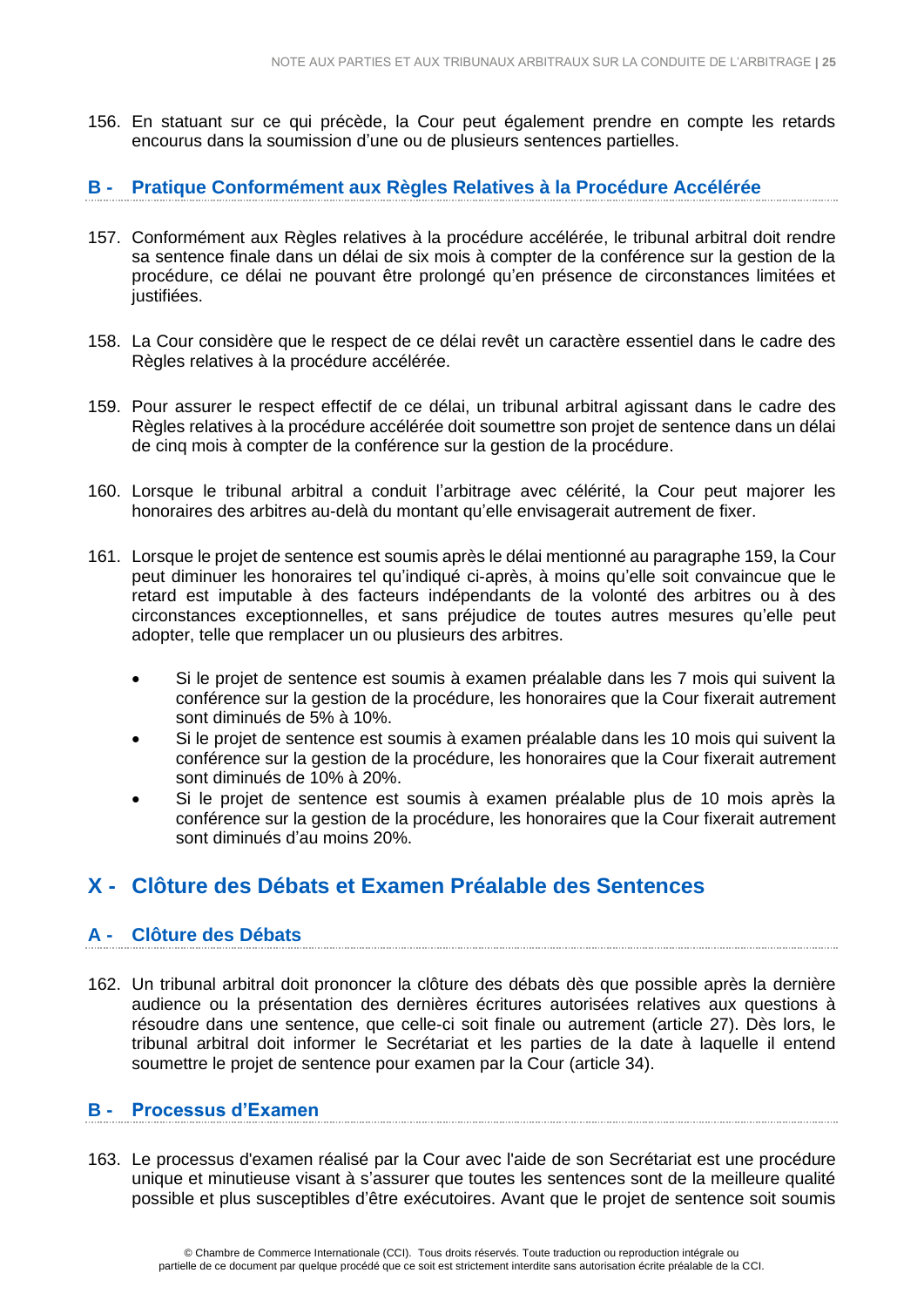à la Cour pour son examen, il est d'abord étudié par le Conseiller de l'équipe en charge de l'arbitrage qui a suivi la procédure, puis par le Secrétaire général, le Secrétaire général adjoint ou le Conseiller superviseur. Pour certains arbitrages, en règle générale ceux impliquant des parties étatiques ou des opinions dissidentes, un membre de la Cour rédigera un rapport contenant des recommandations sur le projet de sentence.

164. Tous les projets de sentence sont examinés au sein de comités, composés de trois membres de la Cour, (article 4 de l'Appendice I), au sein de comités spéciaux (article 5 de l'Appendice I) ou au sein de comités à membre unique (article 6 de l'Appendice I). Les projets de sentence examinés lors d'une session d'un comité spécial comprennent, sans toutefois s'y limiter, les projets qui se rapportent à des affaires impliquant un état ou une entité étatique, des arbitrages impliquant (i) un état ou une entité d'un état, (ii) des opinions divergentes par un ou plusieurs arbitres, et/ou (iii)des affaires qu'un comité restreint n'a pas été en mesure de trancher à l'unanimité lors de sa session ou qu'il soumet à un comité spécial pour tout autre motif.

# <span id="page-25-0"></span>**C - Information des Parties**

- 165. Dès réception d'un projet de sentence, le Secrétariat informe les parties et le tribunal arbitral que le projet sera examiné lors de l'une des prochaines sessions de la Cour.
- 166. À l'issue de l'examen, le Secrétariat informe les parties et le tribunal arbitral que la sentence a été approuvée ou qu'elle fera l'objet d'un examen complémentaire lors de l'une des prochaines sessions de la Cour.
- 167. Une fois qu'un projet de sentence est approuvé sous réserve de commentaires, le Secrétariat demandera au tribunal arbitral de lui indiquer le délai nécessaire pour la finalisation de ce projet de sentence et, dans la mesure du possible, il informera les parties du délai estimé pour la notification de la sentence. Le tribunal arbitral doit finaliser la sentence avec la plus grande célérité possible.

#### <span id="page-25-1"></span>**D - Délai pour l'Examen**

- 168. Tout projet de sentence soumis à un comité de trois membres sera examiné dans un délai de trois à quatre semaines à compter de sa réception par le Secrétariat. Les sentences soumises à l'examen d'un comité spécial (dont les sessions se tiennent habituellement une fois par mois, le dernier jeudi du mois) seront examinées dans un délai de cinq ou six semaines, en fonction de la date de dépôt du projet, ou avant si un comité spécial peut être constitué pour un examen accéléré.
- 169. En cas d'application des Règles relatives à la procédure accélérée, tout projet de sentence soumis à la Cour sera examiné dès que possible et, en tout état de cause, au plus tard dans un délai de deux à trois semaines à compter de sa réception par le Secrétariat. La Cour pourra décider, dans des circonstances exceptionnelles, de confier l'examen d'une sentence établie conformément aux Règles relatives à la procédure accélérée à un comité composé d'un seul membre de la Cour (article 4(6) de l'Appendice II).
- 170. Si le processus d'examen est retardé, autrement qu'en raison de circonstances indépendantes de la volonté de la Cour, les frais administratifs de la Cour seront diminués dans une proportion pouvant aller jusqu'à 20 %, en fonction de l'ampleur du retard.
- 171. Pour évaluer si le projet de sentence a fait l'objet d'une soumission dans les délais impartis, le Cour tient compte la première soumission du projet de sentence à la Cour pour approbation, que cette approbation soit ou non accordée.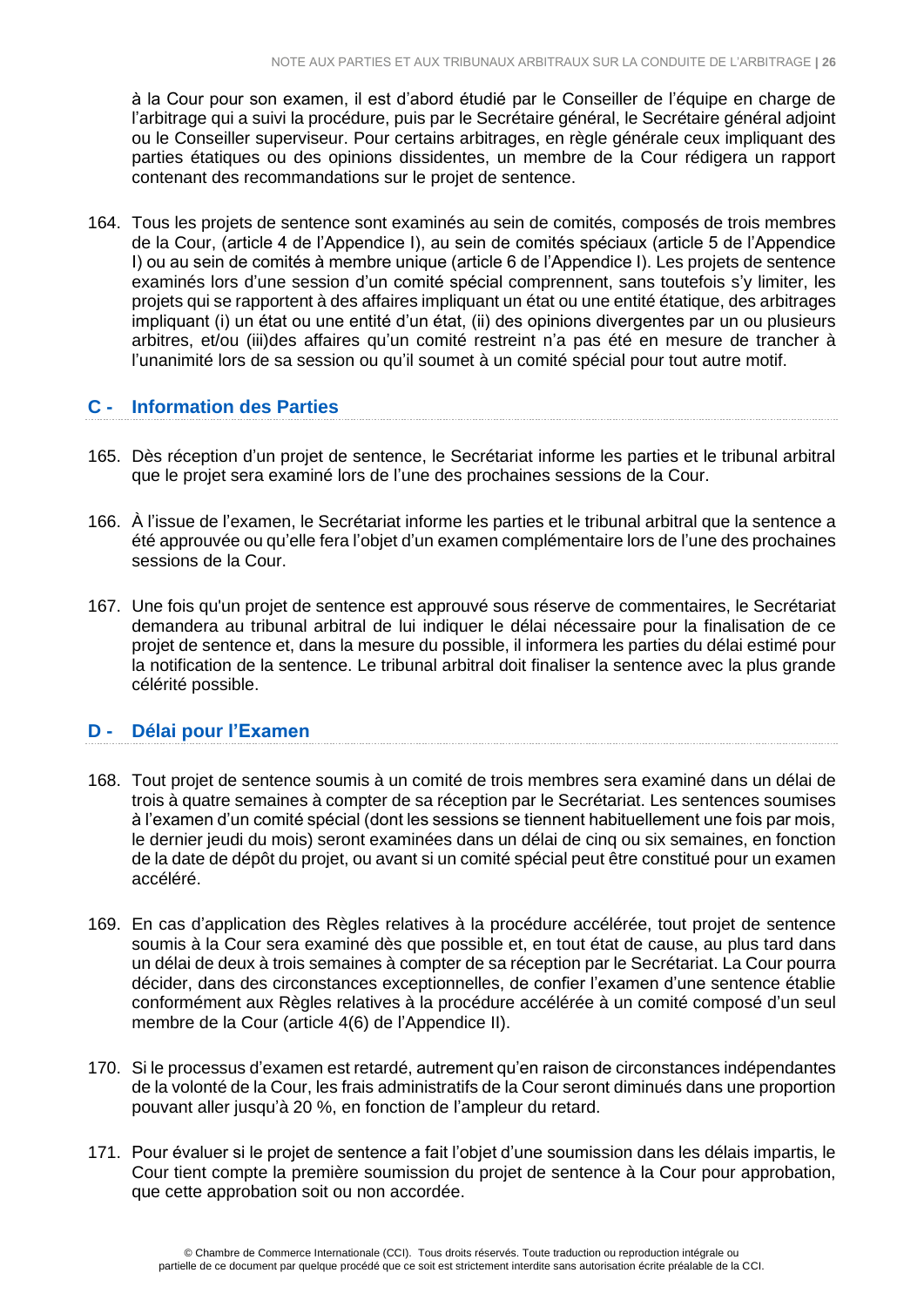# <span id="page-26-0"></span>**XI - Liste de Vérification des Sentences CCI**

172. La *[Liste de vérification des sentences CCI](https://iccwbo.org/dispute-resolution-services/arbitration/practice-notes-forms-checklists/#award_checklist)* a pour objet de fournir aux arbitres des conseils relatifs à la rédaction de sentences et ne constitue ni un document exhaustif, ni impératif, ni obligatoire. Elle n'est pas censée refléter l'opinion des membres de la Cour ou de son Secrétariat. Elle a été établie dans le seul but de faciliter le travail des arbitres. Elle ne peut être publiée ou utilisée à des fins autres que la conduite d'arbitrages CCI. Cette Liste ne tient pas compte de tous les commentaires possibles que la Cour pourrait formuler conformément à l'article 34.

# <span id="page-26-1"></span>**XII - Arbitrages Fondés sur des Traités**

- 173. Eu égard à la nature spécifique de l'arbitrage fondé sur des traités, par souci de transparence et sous réserve des impératifs de confidentialité, quels qu'ils soient, les arbitres pressentis doivent fournir dans leur *curriculum vitae* une liste complète des affaires fondées sur des traités auxquelles ils ont participé en qualité d'arbitre, d'expert ou de conseil.
- 174. Les parties peuvent convenir d'adhérer en tout ou partie au Règlement de la CNUDCI sur la transparence dans l'Arbitrage entre investisseurs et états fondé sur des traités, ou prendre ce dernier comme référence pour adopter des règles similaires. En ce cas, la Secrétariat peut intervenir en qualité de dépositaire des informations publiées.
- 175. Dans les affaires fondées sur les traités, les articles 13(6) (exigence de nationalité, voir paragraphe 45), et 29(6)(c) (exclusion des dispositions sur l'arbitre d'urgence, voir paragraphe 71(c)), sont applicables.
- 176. Dans les affaires fondées sur des traités, le Président et/ou les Vice-présidents de la Cour et les membres de la Cour ayant une expérience en matière d'arbitrage fondé sur des traités procéderont à l'examen du projet de sentence.
- 177. Par dérogation à la section IV(C) (voir paragraphe 58), et sauf objection soulevée par une partie, une sentence fondée sur un traité sera publiée dans les 6 mois à compter de la notification.

# <span id="page-26-2"></span>**XIII - Soumissions par des Amici Curiae et des Parties Non-Contestantes**

178. En application de l'article 25(3) et après consultation des parties, le tribunal arbitral peut adopter des mesures permettant les soumissions orales ou écrites par des *amici curiae* et parties non-contestantes.

# <span id="page-26-3"></span>**XIV - Les Honoraires du Tribunal Arbitral et les Frais Administratifs**

# <span id="page-26-4"></span>**A - Tableaux de Calcul**

179. Les honoraires des arbitres dans le cadre d'un arbitrage CCI sont calculés sur la base du montant en litige (ad valorem) conformément à l'article 4 de l'Appendice III. Cet article présente deux tableaux : (i) le tableau de calcul des frais administratifs et des honoraires de l'arbitre général, et (ii) le tableau applicable aux affaires conduites conformément aux Règles relatives à la procédure accélérée. Il est recommandé aux parties et aux arbitres de consulter le *[Cost](http://www.iccwbo.org/products-and-services/arbitration-and-adr/arbitration/cost-and-payment/cost-calculator/)*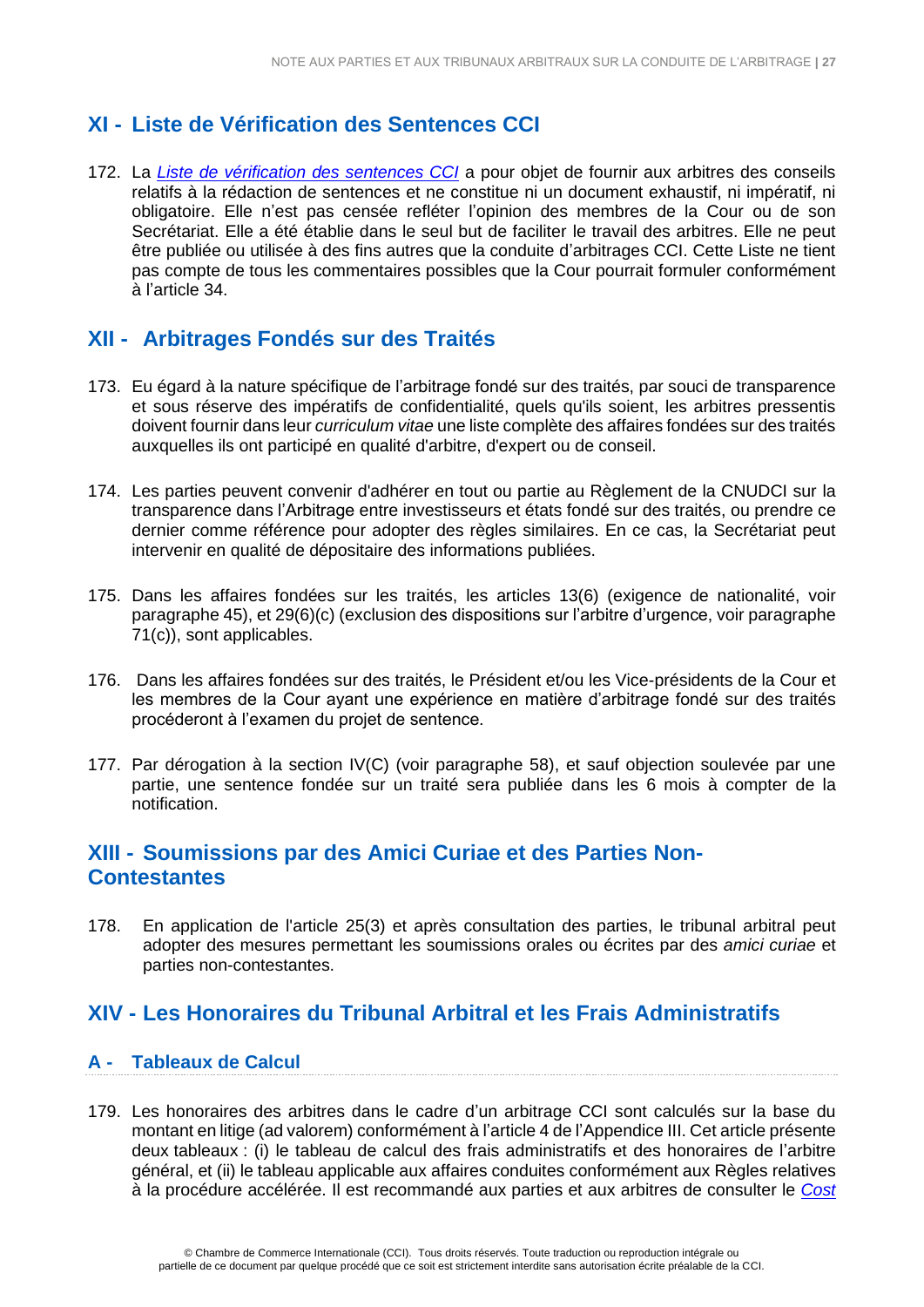*[Calculator](http://www.iccwbo.org/products-and-services/arbitration-and-adr/arbitration/cost-and-payment/cost-calculator/)* (calculateur des frais) sur le site internet de la CCI ainsi que les tableaux applicables figurant à l'article 4 de l'Appendice III.

#### <span id="page-27-0"></span>**B - Avance sur Honoraires**

180. La Cour fixe les honoraires des arbitres à la fin de l'arbitrage, bien que des avances sur honoraires puissent être accordées sur demande et à l'issue de certaines étapes au cours de l'arbitrage.

#### <span id="page-27-1"></span>**C - Répartition entre les Membres du Tribunal Arbitral**

181. Lorsque les arbitrages sont conduits par un tribunal arbitral composé de trois membres, les arbitres peuvent convenir d'une répartition des honoraires de chacun d'entre eux et informer le Secrétariat de leur accord aussitôt que possible durant la procédure. Les arbitres peuvent modifier leur accord au cours de la procédure. À moins d'être informée par écrit que le tribunal arbitral a convenu d'une répartition différente, la Cour fixe généralement les honoraires des arbitres de manière à ce que le président perçoive entre 40 % et 50 % des honoraires totaux, et chaque coarbitre reçoit entre 25 % et 30 %, selon le cas. Cependant, la Cour peut décider d'une répartition différente selon les circonstances de l'arbitrage. À moins qu'il n'en ait été convenu autrement, le même partage s'applique à toutes avances sur honoraires accordées par la Cour.

### <span id="page-27-2"></span>**D - Fixation des Honoraires**

- 182. La Cour fixe les honoraires des arbitres. Il est interdit aux parties et aux arbitres de conclure des accords distincts sur les honoraires.
- 183. La Cour fixe habituellement les honoraires des arbitres suivant un montant observant les limites définies par les tableaux de calcul ou dans des circonstances exceptionnelles, suivant un montant au-delà ou en deçà de celui résultant de ces limites. Un montant en litige exceptionnellement élevé peut être considéré comme une telle circonstance exceptionnelle pour décider si les honoraires des arbitres doivent être fixés en deçà des limites spécifiées dans les tableaux.
- 184. Conformément à l'article 2 de l'Appendice III, lorsque la Cour fixe la provision pour frais de l'arbitrage, elle prend en considération la diligence et l'efficacité de l'arbitre, le temps passé, la rapidité de la procédure, la complexité du litige et le respect du temps imparti pour soumettre les projets de sentence. À cette fin, le Secrétariat exigera des arbitres les informations spécifiées dans le paragraphe 87.
- 185. La Cour peut fixer les honoraires des arbitres suivant un montant se situant en deçà de la moyenne, y compris au montant minimum prévu par les tableaux, lorsque le montant en litige est élevé ou très élevé, ou s'approchant du montant maximum lorsque le montant en litige est bas ou très bas. Le montant de la provision pour frais n'est pas une indication du montant final des honoraires des arbitres.
- 186. À seul titre indicatif, la Cour peut procéder de la manière suivante lors de la fixation des honoraires des arbitres ou de l'octroi d'avances sur honoraires, lorsque la provision pour frais de l'arbitrage a été déterminée sur la base d'un honoraire moyen :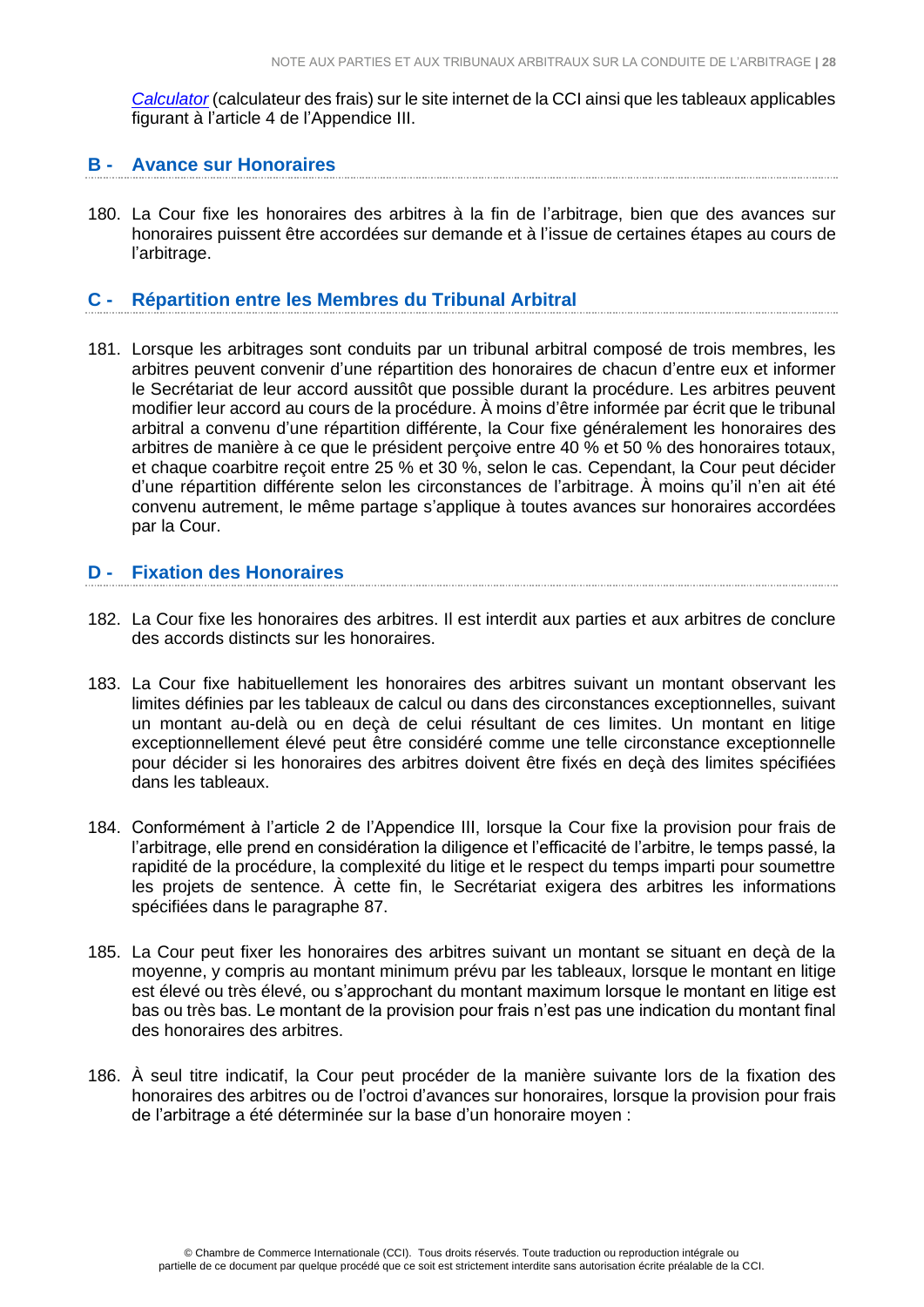- a. Conférence sur la gestion de la procédure 35% de l'honoraire minimum (dans les affaires de procédure accélérée)
- b. Acte de mission établi 50% de l'honoraire minimum
- c. Prononcé d'une sentence partielle/audience importante Honoraire minimum
- d. Plusieurs sentences partielles entre 50% de l'honoraire
- e. Prononcé d'une sentence finale entre la moviment de Honoraire moven

moyen et l'honoraire moyen

187. La Cour peut s'écarter de ces recommandations en fonction des circonstances propres à chaque arbitrage, des critères énoncés à l'article 2 de l'Appendice III ainsi que de la pratique décrite dans la section IX(A).

#### <span id="page-28-0"></span>**E - Remplacement**

188. Lors de la fixation des honoraires d'un arbitre ayant été remplacé, la Cour examine la nature de ce remplacement et les motifs le justifiant, ainsi que les étapes accomplies dans l'arbitrage et les tâches qui incomberont au successeur. La Cour peut déduire des honoraires de l'arbitre successeur ceux de l'arbitre précédent.

# <span id="page-28-1"></span>**F - Frais Administratifs**

- 189. La Cour fixe habituellement les frais administratifs de la CCI conformément au tableau de calcul. La Cour peut dans des circonstances exceptionnelles les fixer suivant un montant supérieur ou inférieur à celui résultant de l'application d'un tel tableau de calcul, sous réserve qu'ils n'excèdent pas normalement le montant maximum indiqué dans le tableau de calcul.
- 190. À seul titre indicatif, pour la fixation des frais administratifs de la CCI, la Cour peut procéder comme suit :

| a.            | Dossier transmis au Tribunal arbitral                  | 25%     |
|---------------|--------------------------------------------------------|---------|
| b.            | Conférence sur la gestion de la procédure              | 35%     |
|               | (dans les affaires de procédure accélérée)             |         |
| $C_{\bullet}$ | Acte de mission établi                                 | .50%    |
| d.            | Sentence(s) partielle(s) ou autres étapes de procédure |         |
|               | importantes conclues                                   | 75%     |
| e.            | Sentence finale                                        | $100\%$ |

191. La Cour peut s'écarter de ces recommandations en fonction des circonstances de chaque arbitrage. Les montants ci-dessus n'incluent pas en tout cas les frais de suspension ou les provisions supplémentaires pour couvrir les demandes au titre de l'article 36.

# <span id="page-28-2"></span>**G - Déclaration aux Autorités Fiscales Françaises**

192. Selon la loi applicable, la CCI peut être tenue de déclarer le montant des honoraires, y compris les avances sur honoraires, versées à un arbitre au cours de chaque année civile, ainsi que les frais remboursés pendant la même période.

# <span id="page-28-3"></span>**XV - Décisions sur les Frais de l'Arbitrage**

193. Les tribunaux arbitraux peuvent se prononcer sur des frais, autres que ceux qui seront fixés par la Cour, et ordonner tout paiement à tout moment de la procédure (article 38(3)).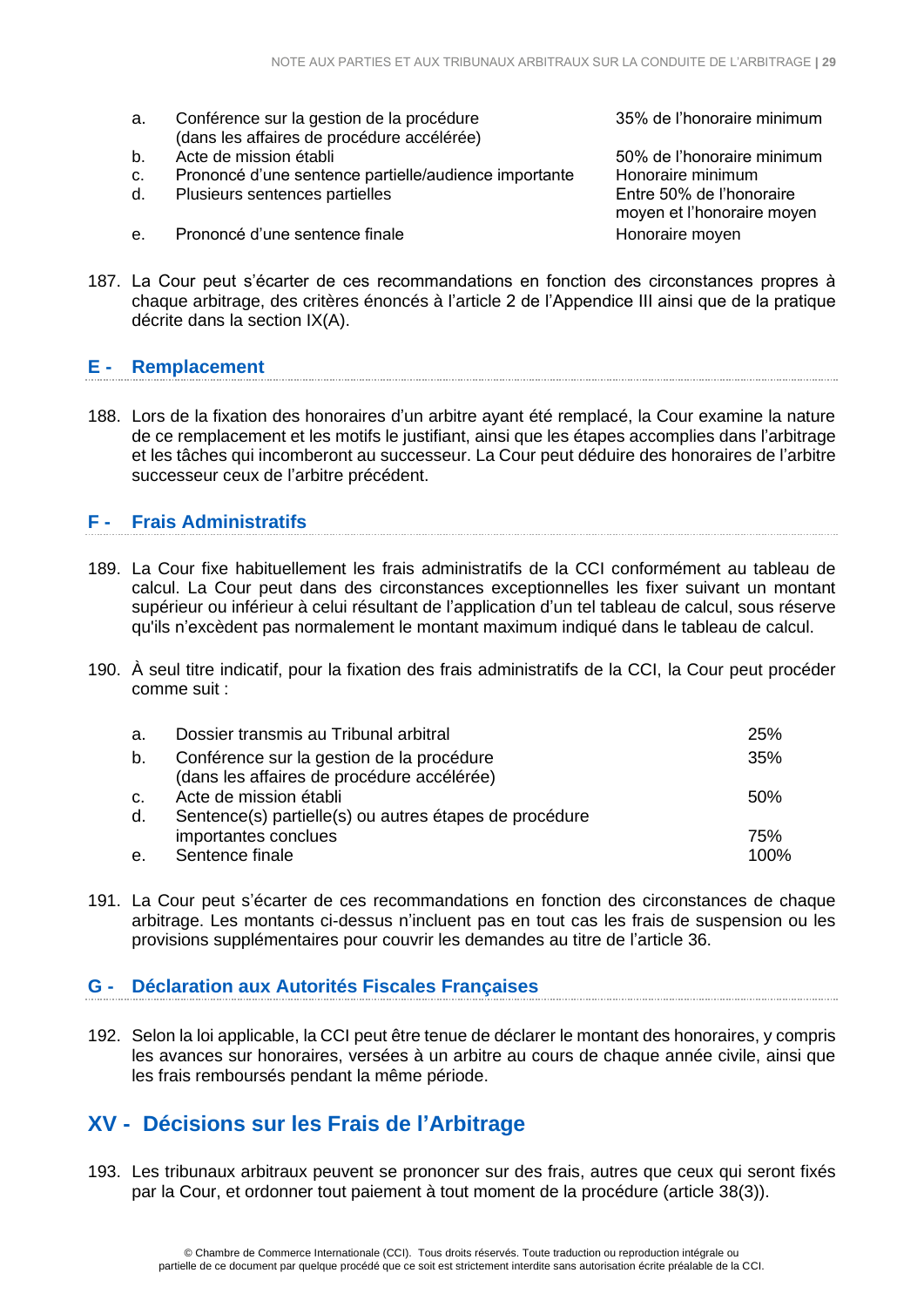- 194. Lorsqu'il se prononce sur des frais, le tribunal arbitral peut tenir compte des circonstances qu'il estime pertinentes, y compris dans quelle mesure chacune des parties a conduit l'arbitrage avec célérité et efficacité en termes de coûts (article 38(5)). Pour de plus amples informations sur ce sujet, veuillez consulter le Rapport de la Commission de la CCI *[Decisions on Costs in](http://www.iccwbo.org/Advocacy-Codes-and-Rules/Document-centre/2015/Decisions-on-Costs-in-International-Arbitration---ICC-Arbitration-and-ADR-Commission-Report/)  [International Arbitration](http://www.iccwbo.org/Advocacy-Codes-and-Rules/Document-centre/2015/Decisions-on-Costs-in-International-Arbitration---ICC-Arbitration-and-ADR-Commission-Report/)* (décisions sur les coûts en matière d'arbitrage international) disponible sur le site internet de la CCI.
- 195. Si les parties retirent leurs demandes ou s'il est mis fin à l'arbitrage avant qu'une sentence finale ne soit rendue, la Cour fixe les honoraires et frais des arbitres et les frais administratifs de la CCI. Si les parties ne sont pas convenues du partage des frais de l'arbitrage ou d'autres questions pertinentes relatives aux frais, le tribunal arbitral décide de ces questions (article 38(6)). Si celui-ci n'a pas encore été constitué au moment du retrait des demandes, toute partie peut demander à la Cour de procéder à la constitution du tribunal arbitral afin qu'il puisse se prononcer sur les frais.

# <span id="page-29-0"></span>**XVI - Signature des Actes de Mission et des Sentences – Notification des Sentences**

- 196. Sous réserve d'exigences légales obligatoires et applicables, et à moins que les parties n'en conviennent autrement, (1) l'acte de mission pourra être signé par chacune des parties et chacun des membres du tribunal arbitral en plusieurs exemplaires distincts et (2) ces exemplaires pourront être numérisés et communiqués au Secrétariat conformément à l'article 3 par courriel ou par tout autre moyen de télécommunication permettant de fournir une preuve de l'envoi. Un exemplaire original de l'acte de mission signé doit être fourni au Secrétariat.
- 197. Les sentences signées et datées par le tribunal arbitral sont envoyées au Secrétariat pour une notification aux parties (article 35(1)). La sentence doit être signée et datée à compter de la date de session de la Cour ayant approuvé le projet de sentence. La date de la sentence est celle de la signature par le dernier arbitre.
- 198. Sauf si les parties ont accepté une notification électronique de la sentence (voir paragraphe 199), le tribunal arbitral doit fournir au Secrétariat le nombre requis d'exemplaires originaux (non reliés) dont ce dernier a fait la demande. Le tribunal arbitral doit également fournir par courrier électronique au Secrétariat un PDF de l'original signé. Le Secrétariat enverra aux parties à titre gracieux une copie signée sous format PDF par courrier électronique avant la notification des exemplaires originaux. L'envoi d'une copie à titre gracieux par courrier électronique ne fait aucunement courir l'un des délais stipulés par le Règlement d'arbitrage de la CCI.
- 199. Sous réserve d'exigences légales obligatoires et applicables, les parties peuvent convenir (1) que toute sentence soit signée par les membres du tribunal arbitral en plusieurs exemplaires distincts, et/ou (2) que tous ces exemplaires seront regroupés dans un fichier électronique unique qui sera notifié aux parties par le Secrétariat par courriel ou par tout autre moyen de télécommunication permettant de fournir une preuve de l'envoi, conformément à l'article 35.
- 200. Les paragraphes 197 à 199 s'appliquent *mutatis mutandis* aux sentences supplémentaires, ainsi qu'aux *addenda* et décisions.

# <span id="page-29-1"></span>**XVII - Correction et Interprétation des Sentences**

201. Si le tribunal arbitral décide d'office de corriger la sentence, conformément à l'article 36(1), il doit informer les parties et le Secrétariat de son intention de le faire et accorder aux parties un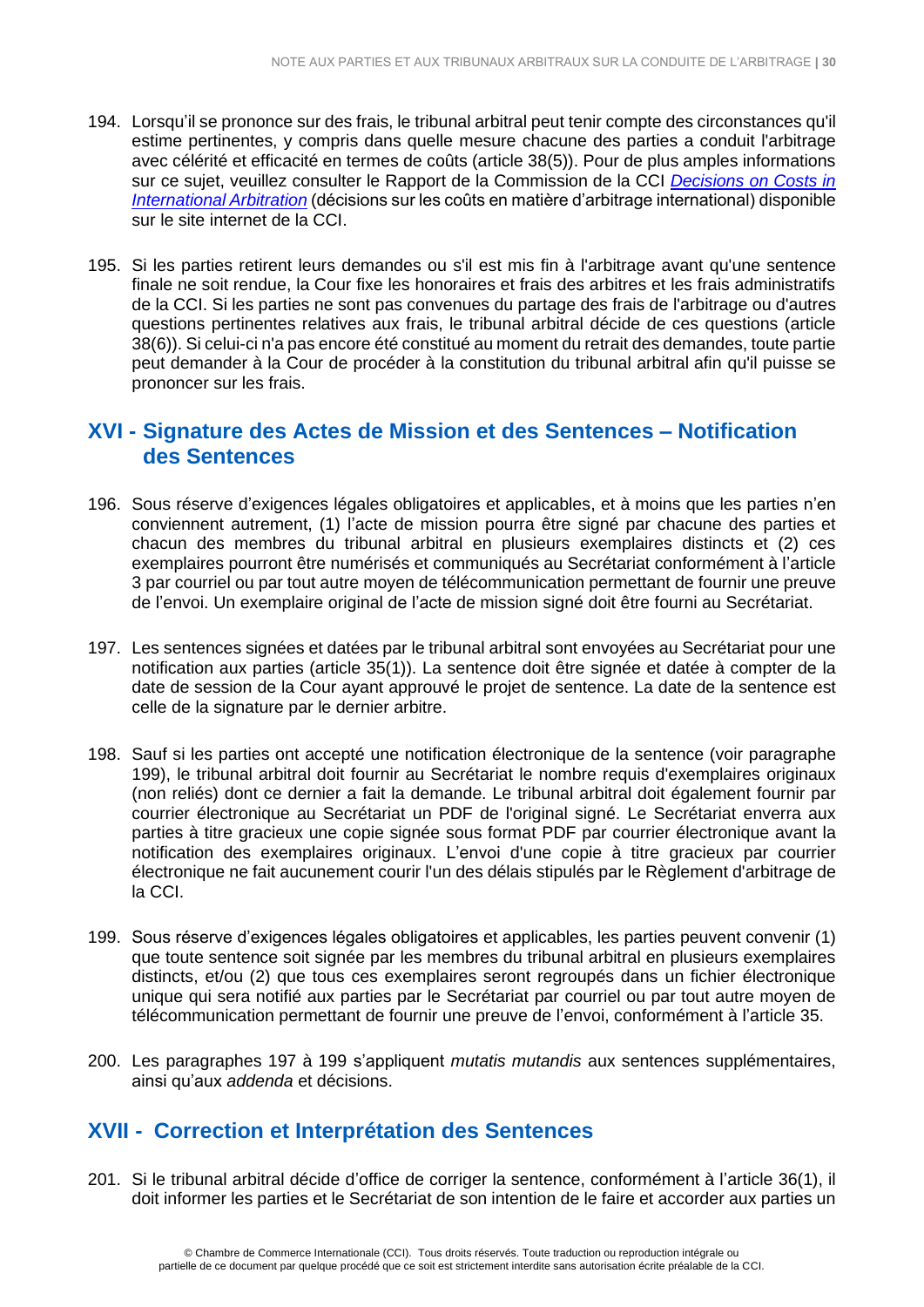délai pour présenter leurs observations par écrit. Le tribunal arbitral doit soumettre le projet d'*addendum* à l'examen de la Cour dans un délai de 30 jours à compter de la date de la sentence.

- 202. À réception d'une demande selon l'article 36(2), le Secrétariat évaluera, compte tenu des circonstances de l'affaire, notamment s'il apparaît que la demande relève du champ d'application de l'article 36(2), s'il y a lieu de demander à la Cour de fixer une provision destinée à couvrir les honoraires et frais supplémentaires du tribunal arbitral et les frais administratifs supplémentaires de la CCI (article 2(10) de l'Appendice III). Le tribunal arbitral ne doit pas traiter une demande avant que celle-ci lui soit transmise par le Secrétariat.
- 203. Même si la Cour n'a pas demandé une provision au moment où la demande a été soumise au Secrétariat, elle peut statuer sur les frais lors de l'examen et assujettir la notification de l'*addendum* ou de la décision au paiement par une partie ou par les deux parties des frais fixés par la Cour.
- 204. À réception de la demande du Secrétariat, le tribunal arbitral doit accorder aux autres parties un délai bref, normalement n'excédant pas 30 jours, pour leurs commentaires. Le tribunal arbitral peut néanmoins accorder un délai plus bref aux parties en fonction des circonstances de l'affaire, après examen de tous les éléments pertinents.
- 205. Les parties doivent tenir compte des limitations du champ d'application de l'article 36(2), lequel ne permet pas la révision ou la modification de décisions ayant pris un caractère définitif dans la sentence.
- 206. Le tribunal arbitral doit soumettre son projet de décision à l'examen de la Cour au plus tard 30 iours après l'expiration du délai accordé pour les commentaires. Si le tribunal arbitral demande une prolongation de ce délai, il doit en informer le Secrétariat.
- 207. La décision du tribunal arbitral peut prendre une des quatre formes suivantes :
	- a. *Addendum* : si le tribunal arbitral décide de corriger ou d'interpréter la sentence. Cet addendum fait partie intégrante de la sentence ;
	- b. **Décision** : si le tribunal arbitral décide qu'il n'y a *pas* lieu d'interpréter ou de corriger la sentence et ne rend pas une décision sur les frais. Une décision ne fait pas partie intégrante de la sentence.
	- c. *Addendum* **et Décision** : s'il existe deux ou plusieurs demandes et que le tribunal arbitral décide de corriger ou d'interpréter la sentence sur base d'une ou plusieurs mais pas toutes les demandes ;
	- d. **Décision et** *Addendum* **sur les frais** : si le tribunal arbitral décide qu'il n'y a pas lieu de corriger ou d'interpréter la sentence mais rend une décision sur les frais relative à la demande. Un addendum sur les frais fait partie intégrante de la sentence.
- 208. Toutes les décisions et tous les *addenda* doivent être motivés. Ces décisions et *addenda* doivent également contenir un dispositif ou conclure au rejet ou à l'accueil de la demande, selon le cas. Pour d'autres conseils sur ce que doit contenir le projet de décision ou d'*addendum*, voir la *[Liste de vérification des corrections et interprétations des sentences CCI](https://iccwbo.org/publication/icc-checklist-correction-interpretation-awards-1998-2012-icc-arbitration-rules)*. La Cour examinera l'ensemble des projets de décision ou d'*addendum,* et dès son approbation par la Cour, la décision ou l'*addendum* doit être signé par le tribunal arbitral et envoyé au Secrétariat pour notification aux parties conformément aux dispositions des paragraphes 197 à 199.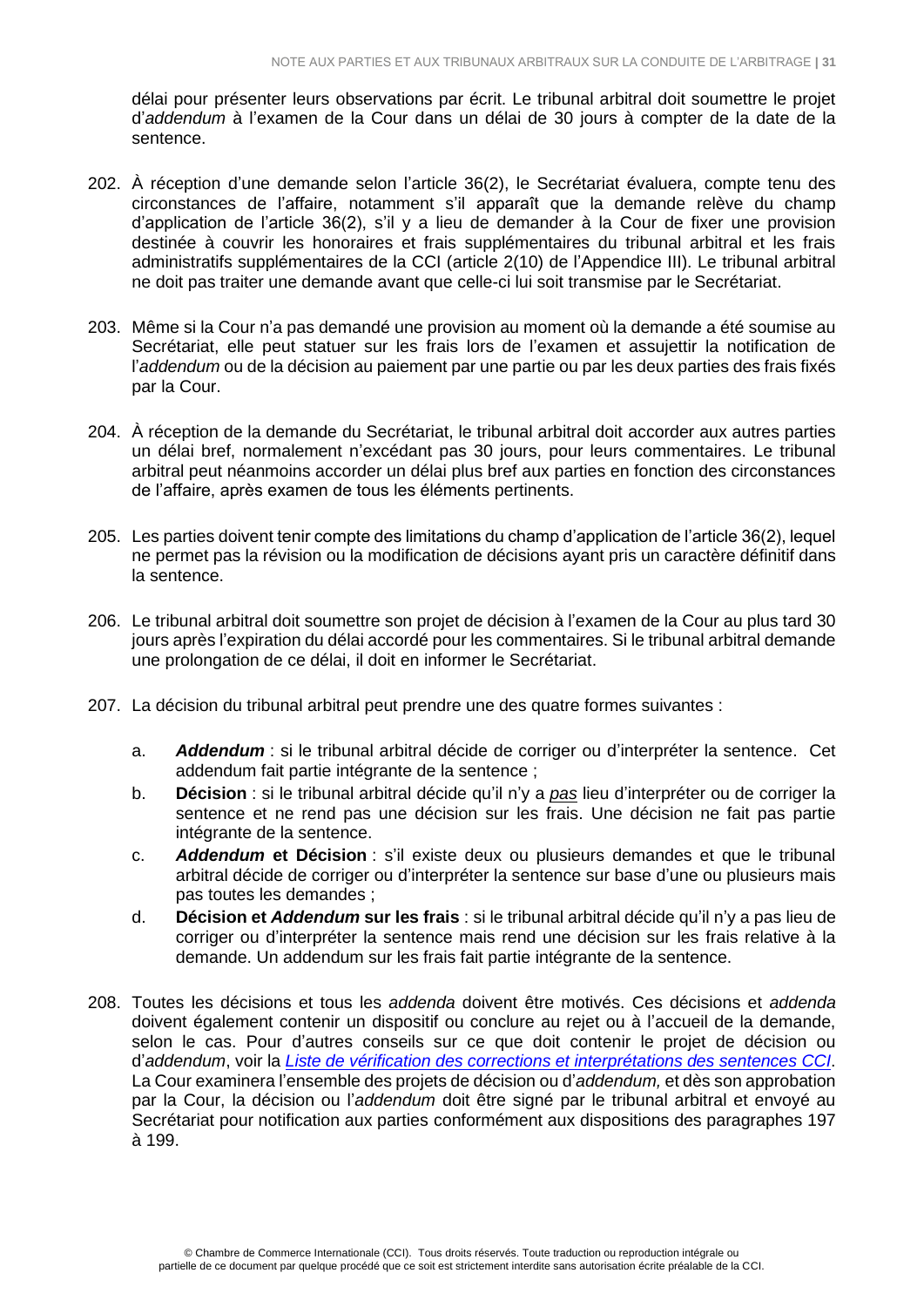209. Dans tous les cas, le tribunal arbitral doit d'abord s'assurer qu'aucune règle impérative du lieu de l'arbitrage n'empêche la correction ou l'interprétation de la sentence par le tribunal arbitral.

# **XVIII - Sentences Supplémentaires**

- 210. Une partie peut conformément à l'article 36(3) demander le prononcé d'une sentence supplémentaire portant sur des revendications sur lesquelles le tribunal arbitral a omis de statuer. Une revendication de cette nature est une demande formée au cours de l'arbitrage et sur laquelle le tribunal arbitral, compte tenu des écritures des parties, aurait dû statuer dans la sentence.
- 211. Toute demande de sentence supplémentaire doit être formée auprès du Secrétariat dans les 30 jours de la réception de la sentence par la partie demanderesse. Le tribunal arbitral doit, suivant la réception d'une demande de sentence supplémentaire, donner aux autres parties la possibilité de faire part de leurs observations sur la demande. L'octroi d'un délai aux autres parties est impératif dans tous les cas, car des objections peuvent être soulevées quant à la recevabilité de la demande ou il peut être nécessaire de déposer des écritures.
- 212. La demande de sentence supplémentaire ayant trait à des revendications formées au cours de l'arbitrage sur lesquelles le tribunal arbitral a omis de statuer, il est probable que les parties auront déjà déposé des écritures sur ces revendications au cours de l'arbitrage. Des écritures supplémentaires détaillées ne devraient donc pas être nécessaires. L'article 36(3) énonce par conséquent que les autres parties doivent se voir accorder un bref délai, n'excédant pas habituellement 30 jours, pour faire part de leurs observations quant à la demande. Le tribunal arbitral peut cependant décider, après examen de toutes les circonstances pertinentes, d'accorder un délai plus court ou plus long aux parties. De même, bien que l'évaluation d'une demande de sentence supplémentaire n'implique pas habituellement la communication de preuves complémentaires, le tribunal arbitral peut décider d'autoriser leur présentation le cas échéant.
- 213. Les paragraphes 197 à 199, 202 et 203 s'appliquent mutatis mutandis.
- 214. Si la loi nationale applicable ou la jurisprudence pertinente indique des circonstances particulières dans lesquelles un tribunal arbitral peut rendre certaines décisions au-delà de la correction ou de l'interprétation d'une sentence approuvée et notifiée ou de sentences supplémentaires, ces cas seront traités dans l'esprit du Règlement et de cette Note.

# <span id="page-31-0"></span>**XIX - Réglementations en Matière de Sanctions Internationales**

215. Des réglementations en matière de sanctions internationales peuvent être applicables à un arbitrage. Les parties et les arbitres doivent alors consulter la *[Note aux parties et aux tribunaux](https://iccwbo.org/publication/note-parties-arbitral-tribunals-icc-compliance)  [arbitraux sur la conformité CCI](https://iccwbo.org/publication/note-parties-arbitral-tribunals-icc-compliance)*, disponible sur le site internet de la CCI.

# <span id="page-31-1"></span>**XX - Secrétaires Administratifs**

216. Cette section expose la politique et la pratique de la Cour relativement à la nomination, aux obligations et à la rémunération de secrétaires administratifs ou d'autres assistants au service du tribunal arbitral ("secrétaires administratifs"), désignés à partir du 1er août 2012 inclus.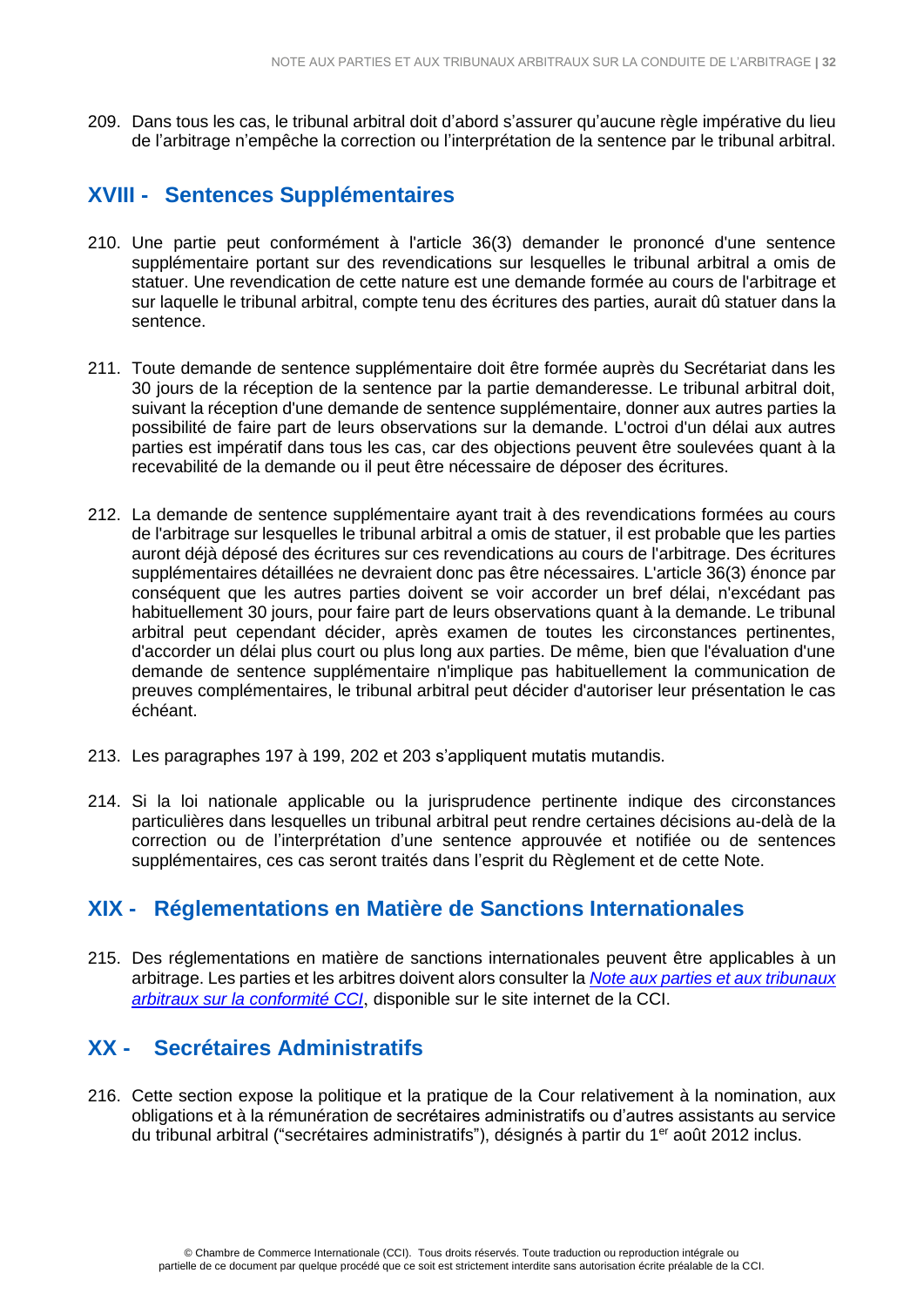217. Le secrétaire administratif peut fournir un service utile aux parties et au tribunal arbitral dans le cadre d'arbitrages CCI. Bien que principalement engagé pour seconder un tribunal arbitral composé de trois arbitres, le secrétaire administratif peut également assister un arbitre unique. Sa nomination peut intervenir à n'importe quel stade de la procédure.

# <span id="page-32-0"></span>**A - Nomination**

- 218. Lorsqu'un tribunal arbitral envisage de nommer un secrétaire administratif, il doit apprécier soigneusement l'opportunité d'une telle nomination en l'espèce.
- 219. Le secrétaire administratif doit satisfaire à des conditions d'indépendance et d'impartialité identiques à celles que le Règlement impose à l'arbitre. Les membres du personnel de la CCI ne sont pas autorisés à agir en tant que secrétaires administratifs.
- 220. La nomination du secrétaire administratif ne fait pas l'objet d'une procédure formelle. Cependant, le tribunal arbitral doit informer les parties de son intention de procéder à une telle nomination avant de l'entreprendre. À cette fin, le tribunal arbitral doit communiquer aux parties le *curriculum vitae* du secrétaire administratif pressenti ainsi qu'une déclaration d'indépendance et d'impartialité, une attestation du secrétaire administratif indiquant qu'il s'engage à agir en conformité avec la présente Note et une attestation du tribunal arbitral indiquant qu'il s'engage à assurer le respect de cette obligation par le secrétaire administratif.
- 221. Le tribunal arbitral doit rappeler clairement aux parties leur faculté de s'opposer à une telle proposition. Il ne sera pas procédé à la nomination d'un secrétaire administratif si l'une des parties s'y oppose.

#### <span id="page-32-1"></span>**B - Attributions**

- 222. Le secrétaire administratif agit sur les instructions du tribunal arbitral et sous sa stricte et constante surveillance. Le tribunal arbitral est, à tout moment, responsable du comportement du secrétaire administratif durant l'arbitrage.
- 223. Le tribunal arbitral ne saurait en aucun cas déléguer ses fonctions décisionnelles à un secrétaire administratif ni s'appuyer sur un secrétaire administratif afin qu'il exerce pour son compte les attributions essentielles d'un arbitre. De même, les tâches confiées à un secrétaire administratif, comme la préparation de notes écrites ou d'un mémorandum, ne déchargeront pas le tribunal arbitral de son obligation d'effectuer personnellement un examen du dossier et/ou de rédiger lui-même un projet de décision du tribunal arbitral.
- 224. Un secrétaire administratif peut, conformément à ce qui précède, accomplir des tâches relatives à l'organisation et à la gestion telles que :
	- la transmission de documents et de communications au nom du tribunal arbitral ;
	- l'organisation et la tenue du dossier du tribunal arbitral ainsi que la localisation de documents ;
	- l'organisation d'audiences et de réunions, et servir de liaison avec les parties à cet égard ;
	- la rédaction de correspondance à l'intention des parties et son envoi pour le compte du tribunal arbitral ;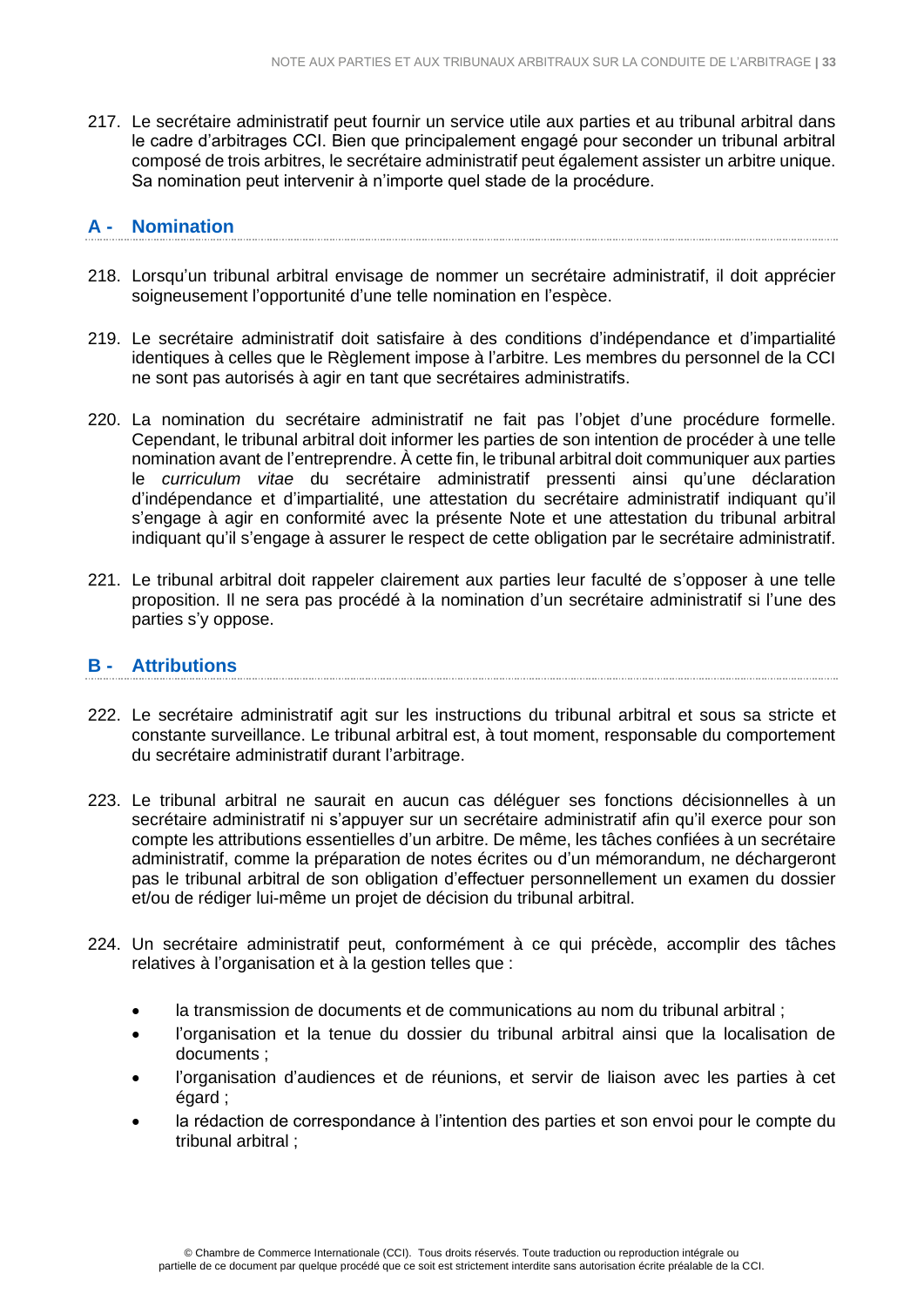- la préparation de projets d'ordonnances de procédure ainsi que la rédaction des parties factuelles d'une sentence (p. ex. résumé de la procédure, chronologie des faits, synthèse des positions des parties) qui seront soumis à l'examen du tribunal arbitral, sous réserve que ces ordonnances de procédure ainsi que ces parties d'une sentence fasse par la suite l'obiet d'un examen par le tribunal arbitral lui-même :
- la participation aux audiences, réunions et délibérations du tribunal arbitral ; la prise de notes, la réalisation de procès-verbaux, le chronométrage ;
- les recherches juridiques ou autres : et
- la relecture et la vérification de citations, dates, références dans les ordonnances de procédure et sentences ainsi que la correction d'erreurs typographiques, de grammaire ou de calcul.
- 225. Le secrétaire administratif ne peut agir ou être tenu d'agir, de manière à empêcher ou à décourager des communications directes entre les arbitres, entre le tribunal arbitral et les parties, ou entre le tribunal arbitral et le Secrétariat.
- 226. En cas de doute sur la détermination des tâches pouvant être accomplies par le secrétaire administratif, le tribunal arbitral ou le secrétaire administratif doit consulter le Secrétariat.

# <span id="page-33-0"></span>**C - Frais**

227. Le tribunal arbitral pourra demander aux parties le remboursement, sur justificatif, des frais raisonnablement engagés par le secrétaire administratif pour les audiences et les réunions.

### <span id="page-33-1"></span>**D - Rémunération**

- 228. À l'exception des frais justifiés et raisonnablement engagés par le secrétaire administratif, le recours à un secrétaire administratif ne doit imposer aucune charge financière supplémentaire aux parties.
- 229. Le tribunal arbitral doit prélever toute rémunération due au secrétaire administratif sur la somme totale des honoraires alloués à l'ensemble des arbitres, de façon à éviter toute majoration du coût total de l'arbitrage.
- 230. Le tribunal arbitral ne saurait demander aux parties un défraiement quelconque au titre des activités du secrétaire administratif. Toute entente sur les honoraires du secrétaire administratif faite directement entre les parties et le tribunal arbitral est strictement prohibée. Les honoraires du tribunal arbitral étant calculés sur la base du montant en litige *(ad valorem)*, toute rémunération due au secrétaire administratif est réputée être comprise dans les honoraires du tribunal arbitral.

# <span id="page-33-2"></span>**XXI - Frais de l'Arbitre**

#### <span id="page-33-3"></span>**A - Comment Soumettre une Demande de frais**

231. Le Secrétariat remboursera des frais sur réception d'une demande. Les demandes de remboursement de frais doivent être accompagnées des originaux des justificatifs afin que le Secrétariat puisse s'acquitter de ses responsabilités comptables, et fournir de temps en temps aux parties un état complet des dépenses encourues par les arbitres.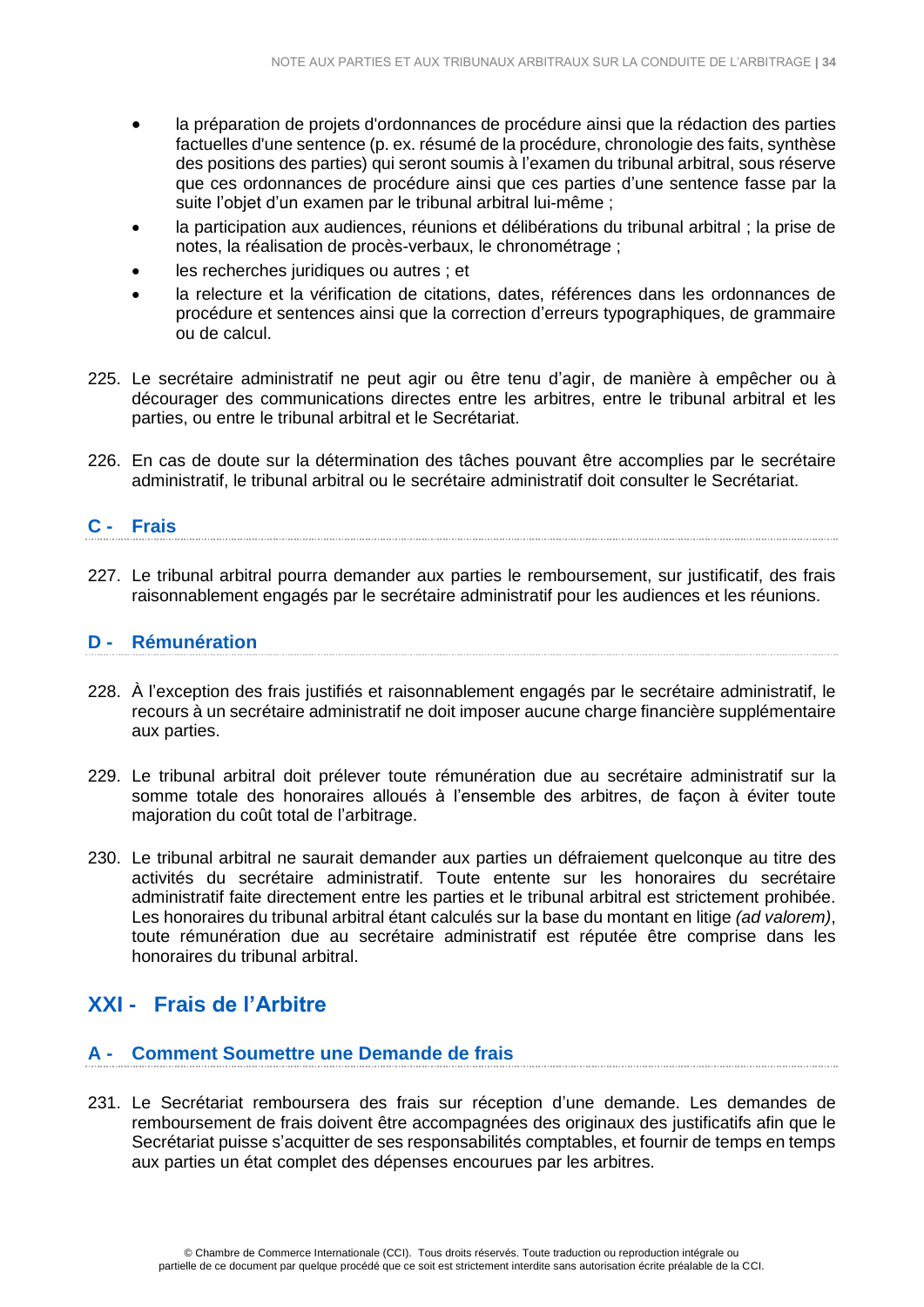# <span id="page-34-0"></span>**B - Quand Soumettre une Demande de Frais**

- 232. Les arbitres doivent soumettre leurs demandes de remboursement de frais et/ou de paiement de *per diem* forfaitaire, accompagnées de tous justificatifs nécessaires tels qu'exposés ciaprès, **le plus rapidement possible après que les dépenses ont été encourues**. Ceci permettra de veiller à ce que la provision pour frais de l'arbitrage payée par les parties soit suffisante pour couvrir les frais de l'arbitrage.
- 233. Toutes les demandes de remboursement de frais et/ou de paiement de *per diem* forfaitaire concernant une période antérieure à la soumission du projet de sentence finale doivent être envoyées au plus tard au moment où le projet de sentence finale est soumis au Secrétariat. Lorsque le tribunal est composé de trois membres, les coarbitres et le président devront coordonner la remise de leurs demandes de remboursement de frais et/ou de paiement de *per diem* forfaitaire de manière à ce que celles-ci ne parviennent pas au Secrétariat plus tard que le projet de sentence finale. Les demandes de remboursement de frais et/ou de paiement de *per diem* forfaitaire soumises **après l'approbation par la Cour de la sentence finale ne seront pas prises en compte par la Cour au moment de fixer les frais d'arbitrage et ne seront payées** que dans des circonstances exceptionnelles suivant une décision du Secrétaire général.
- 234. En cas de retrait de toutes les demandes ou s'il est mis fin à l'arbitrage avant qu'une sentence finale ne soit rendue, toute demande de remboursement de frais et/ou de paiement de *per diem* forfaitaire doit être soumise dans le délai imparti par le Secrétariat. Les demandes de remboursement de frais et/ou de paiement de *per diem* forfaitaire soumises postérieurement à la date à laquelle la Cour aura fixé les frais de l'arbitrage ne seront pas prises en compte par la Cour et ne seront pas payées.

#### <span id="page-34-1"></span>**C - Frais de Voyage**

- 235. Si un arbitre doit effectuer un voyage pour les besoins d'un arbitrage CCI, il sera remboursé du coût réel des déplacements effectués à partir de et pour retourner à son domicile professionnel habituel tel qu'indiqué sur le *curriculum vitae* soumis pour l'arbitrage CCI en question. Les frais de voyage seront remboursés conformément aux paragraphes 236 à 238.
- 236. Une demande de remboursement de frais de voyage doit être accompagnée des originaux de tous les reçus de frais réclamés ou de tout autre justificatif approprié si les reçus ne sont pas disponibles. Les frais de voyage qui ne sont pas intégralement et exhaustivement justifiés ne seront pas remboursés.
- 237. Le remboursement des frais de voyage est soumis aux limites strictes suivantes :
	- a. Transport aérien : un tarif équivalent au tarif standard applicable pour un voyage en classe affaires.
	- b. Transport ferroviaire : le prix d'un billet de première classe.
	- c. Transferts en provenance ou à destination d'aéroports ou de gares ferroviaires : le prix standard applicable pour un trajet en taxi.
	- d. Trajet en voiture privée : un montant forfaitaire pour chaque kilomètre effectué, ainsi que le coût réel des stationnements et des péages nécessaires ayant été encouru. Le montant forfaitaire est de 0,80 US\$ par kilomètre.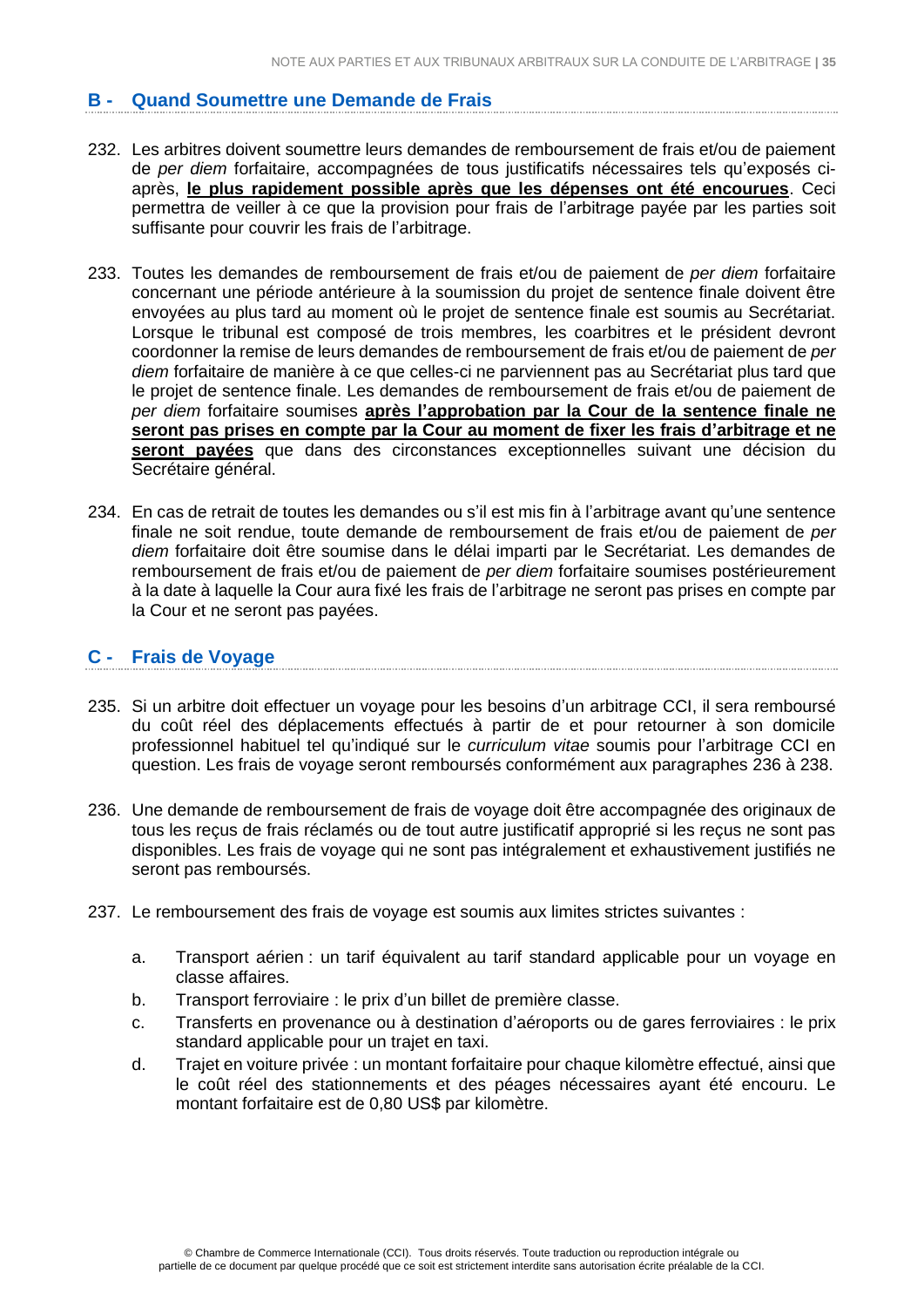238. À l'exception des frais demandés au titre du paragraphe 237(d), les frais de voyage seront si possible remboursés dans la devise du paiement original. Sinon, un arbitre peut demander un remboursement en dollars US à condition que la demande soit accompagnée d'un relevé du montant en dollars US et d'une preuve du taux de change (par exemple, une impression de [www.oanda.com\)](http://www.oanda.com/). La date de conversion de la devise devrait être la date à laquelle les frais ont été encourus.

### <span id="page-35-0"></span>**D - Per Diem Forfaitaire**

- 239. En plus des frais de voyage, un *per diem* forfaitaire sera payé à l'arbitre pour chaque jour consacré à un arbitrage CCI qu'il doit passer en dehors de son domicile professionnel habituel tel qu'indiqué sur le *curriculum vitae* soumis pour l'arbitrage CCI en question. L'arbitre n'est pas obligé de soumettre des reçus pour pouvoir demander un *per diem* forfaitaire, mais doit simplement justifier le déplacement effectué pour les besoins de l'arbitrage.
- 240. Si l'arbitre n'a pas besoin de passer la nuit à l'hôtel, le montant *per diem* forfaitaire s'élève à 400 US\$.
- 241. Si l'arbitre a besoin de passer la nuit à l'hôtel, le montant *per diem* forfaitaire s'élève à 1 200 US\$.
- 242. Le *per diem* forfaitaire applicable est censé couvrir l'intégralité des dépenses personnelles de séjour encourues par l'arbitre quelles que soient leur nature et leur valeur réelle (autres que les frais de déplacement). En particulier, le *per diem* forfaitaire applicable est censé couvrir le coût total, entre autres :
	- de l'hébergement
	- des repas
	- du pressing et d'autres services de ménage ou similaires
	- des transports urbains
	- du téléphone, de la télécopie, du courrier électronique et d'autres moyens de communication
	- des pourboires
- 243. Afin d'éviter tout doute, aucun *per diem* forfaitaire ne sera payé au titre du temps passé par un arbitre pour se rendre à la destination en question ou en revenir.
- 244. Le *per diem* forfaitaire étant censé couvrir l'intégralité des dépenses personnelles encourues par un arbitre pour un séjour en dehors de son domicile professionnel habituel dans le cadre d'un arbitrage CCI, le Secrétariat ne remboursera en aucun cas des frais en sus du *per diem* forfaitaire applicable.

### <span id="page-35-1"></span>**E - Frais de Bureau Généraux et Frais de Coursiers**

245. Les frais de bureau généraux et les charges encourues par un arbitre ou un tribunal arbitral en exerçant son activité habituelle dans le cadre d'un arbitrage CCI ne seront pas remboursés. Toutefois, un arbitre ou un tribunal arbitral peut demander le remboursement à prix coûtant de tous frais de coursiers, de photocopie, de télécopie ou de téléphone encourus pour les besoins d'un arbitrage CCI, à condition que cette demande soit accompagnée de reçus détaillés.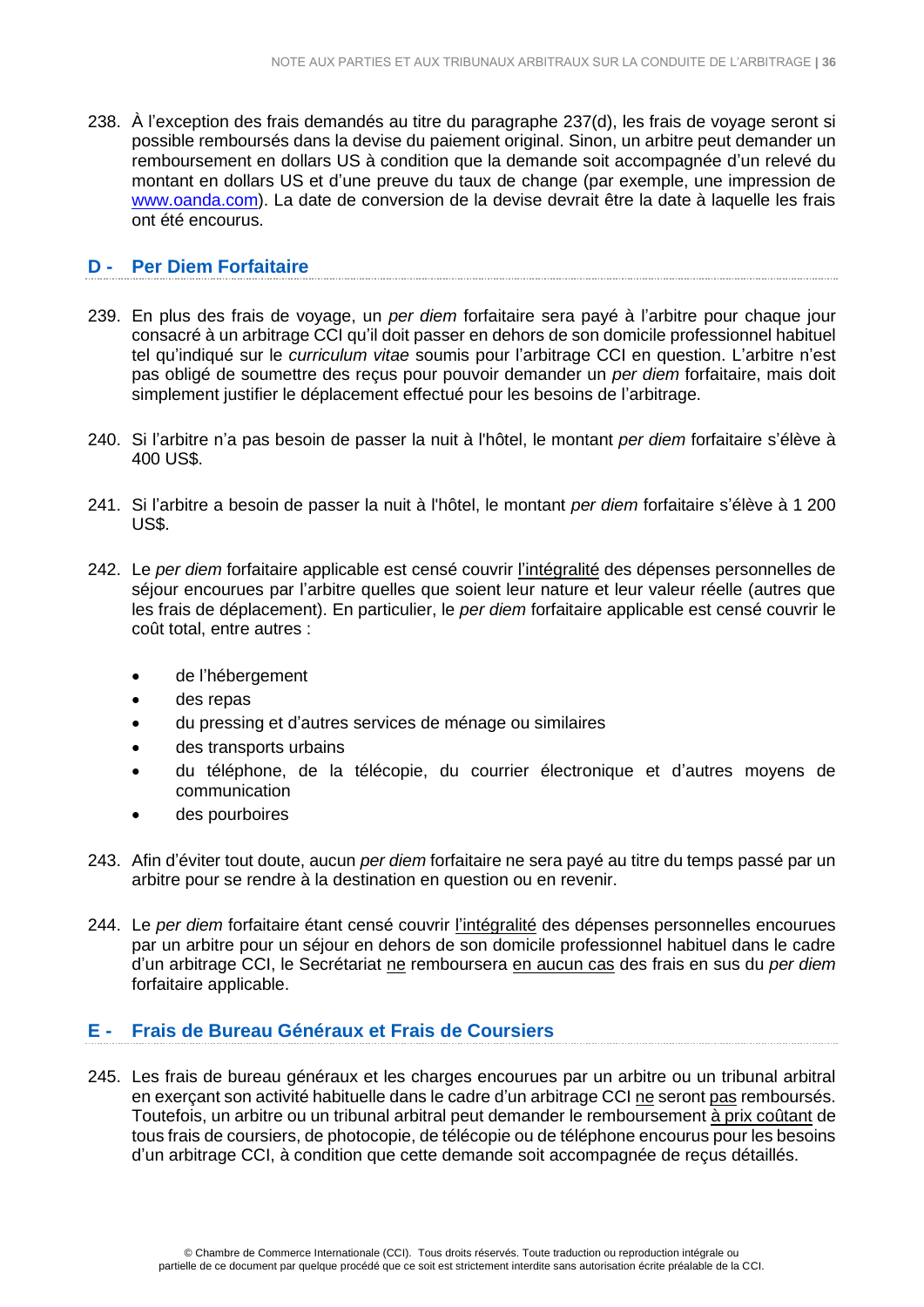#### <span id="page-36-0"></span>**F - Paiement d'Avances sur Frais**

246. Un arbitre peut demander le versement d'une avance pour les frais de voyage et/ou du *per diem* forfaitaire applicable. Si une avance est accordée, l'arbitre doit par la suite soumettre au Secrétariat les justificatifs correspondants, y compris tous les reçus, ainsi qu'une déclaration des journées de travail et des nuits passées en dehors de son domicile professionnel habituel pour cause de l'arbitrage CCI.

# <span id="page-36-1"></span>**XXII - Services Administratifs**

#### <span id="page-36-2"></span>**A - Consignation de Fonds Autres que la Provision pour Frais de l'Arbitrage**

- 247. La CCI peut fournir aux arbitres et aux parties qui en font la demande expresse écrite un service leur permettant, au cours d'un arbitrage, de consigner des fonds sur un compte dont la gestion est assurée par la CCI en vue du versement d'une provision au titre de la TVA due sur les honoraires des arbitres ou d'une provision destinée à couvrir les honoraires et frais de tout expert nommé par le tribunal arbitral, ou en vue d'un séquestre.
- 248. Lorsque les arbitres et parties bénéficient de ce service et la CCI consent à l'accorder, la CCI agit comme consignataire des fonds. La CCI reçoit les fonds d'une ou plusieurs parties qui ont reçu des instructions à cet effet d'un arbitre (président ou membre d'un tribunal arbitral agissant au nom des autres membres du tribunal arbitral, ou arbitre unique) et effectue les paiements par prélèvement sur le compte à la demande de l'arbitre.
- 249. La CCI agit en tant que consignataire des fonds concernant :
	- a. la TVA, les taxes, les charges et les impôts dus sur les honoraires des arbitres
	- b. les experts
	- c. les comptes séquestres
- 250. Ce service est disponible pour les arbitres et les parties de tout pays.
- 251. Les comptes de dépôt sont gérés uniquement en dollars US ou en Euros, à moins qu'il n'en soit décidé autrement.
- 252. Les comptes de dépôt ne produisent pas d'intérêts pour les parties ou les arbitres.

#### *Étape 1 : Demande d'Ouverture d'un Compte de Dépôt*

Tout arbitre désireux d'utiliser ce service doit en informer le Secrétariat par écrit et demande à la CCI d'agir en tant que consignataire des fonds qui seront versés par une ou plusieurs parties comme provision au titre de la TVA due sur les honoraires des arbitres ou comme provision destinée à couvrir les honoraires et frais de tout expert nommé par le tribunal arbitral, ou en vue d'un séquestre.

L'initiative de la demande d'ouverture d'un compte de dépôt, de l'appel de fonds et de paiement par prélèvement sur les montants consignés appartient exclusivement aux arbitres.

Les arbitres assument la responsabilité de s'assurer que les paiements sont faits en conformité avec les lois applicables et les pratiques bancaires.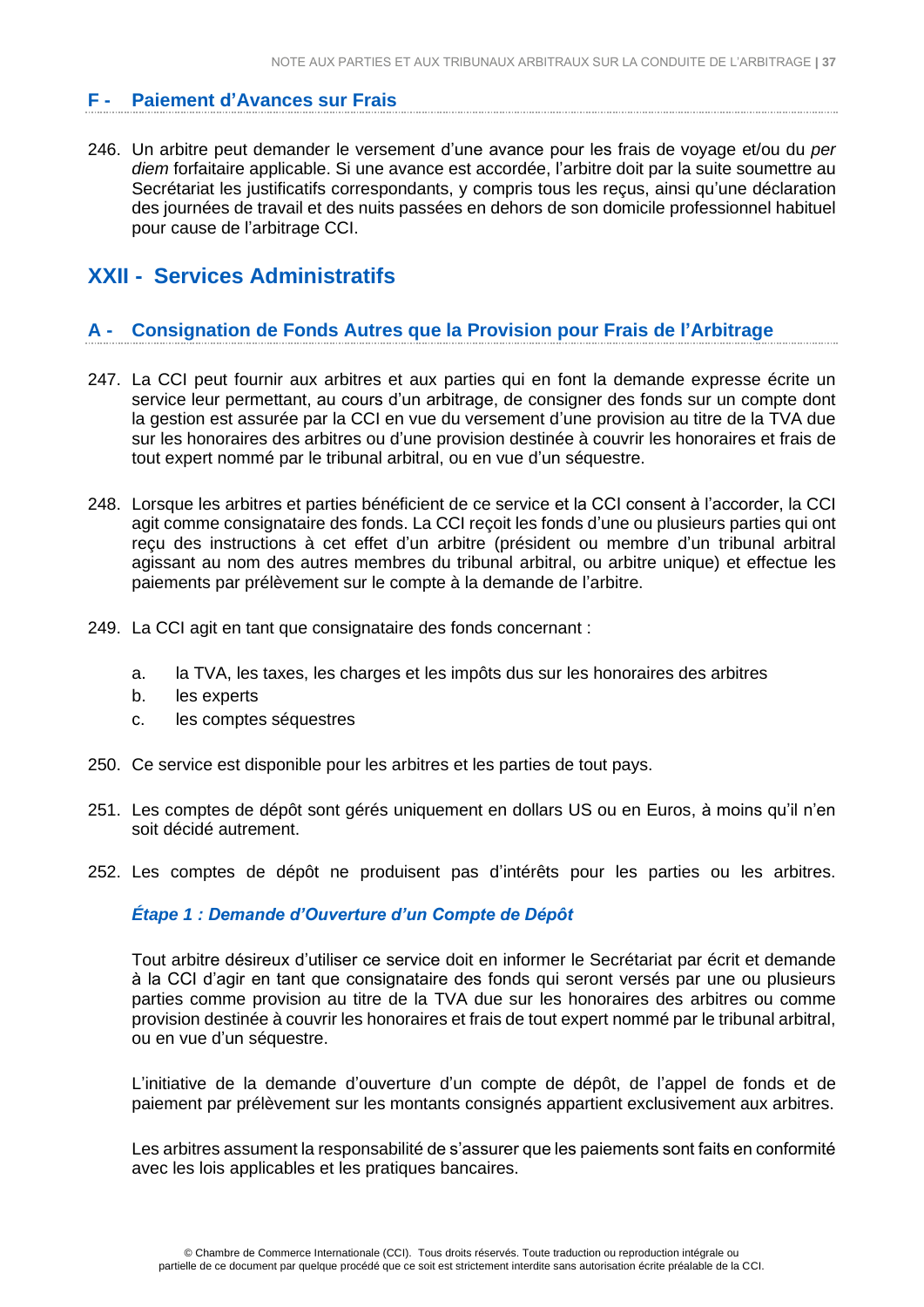### *Étape 2 : Détermination des Montants Estimés*

L'arbitre détermine le montant des fonds à payer par une ou plusieurs parties sur un compte de dépôt.

Lorsqu'au cours d'un arbitrage, le montant de la provision pour frais d'arbitrage est augmenté suite à une décision de la Cour, cette étape peut être répétée. De même, lorsqu'au cours de l'arbitrage, le montant des fonds consignés pour couvrir les honoraires et frais de tout expert ou le montant des fonds consignés sur un compte séquestre est augmenté suite à une décision du tribunal arbitral, cette étape peut être répétée.

#### *Étape 3 : Fonds Devant être Consignés*

L'arbitre demande à une ou plusieurs des parties de verser les fonds et fixe un délai à cet égard.

Le Secrétariat communiquera à la ou aux parties les instructions bancaires pertinentes.

En règle générale, les paiements intervenant dans les affaires d'arbitrage de la CCI doivent provenir directement des parties à l'affaire. La CCI acceptera des règlements effectués par des représentants dûment mandatés, sous réserve que la relation juridique entre le payeur tiers et la partie à l'affaire soit démontrée. Si le document juridique n'est pas jugé satisfaisant par les banques de la CCI conformément à leurs obligations légales en vertu de la législation française, le paiement reçu par la CCI peut être annulé et l'absence d'informations pertinentes faire l'objet d'un signalement auprès des autorités réglementaires compétentes. La partie procédant au paiement doit s'acquitter de tous les frais et/ou taxes bancaires applicables au paiement de la provision pour frais d'arbitrage. Cependant, les virements bancaires effectués au sein de l'Espace Économique Européen (EEE) sont assujettis à des frais bancaires partagés.

#### *Étape 4 : Accusé de Réception des Versements et Gestion*

Le Secrétariat confirme à l'arbitre et aux parties la réception des montants versés par la ou les parties.

Si l'arbitre ne reçoit aucune confirmation par le Secrétariat de la réception d'un paiement effectué par la ou les parties, il appartient à l'arbitre de renouveler sa demande et de fixer un délai à cet effet.

La CCI assure la gestion des fonds pour le compte de l'arbitre.

#### *Étape 5 : Paiements*

L'arbitre demande à la CCI d'effectuer les paiements par prélèvement sur les fonds consignés par les parties.

Les paiements sont effectués par la CCI dans la limite des fonds consignés.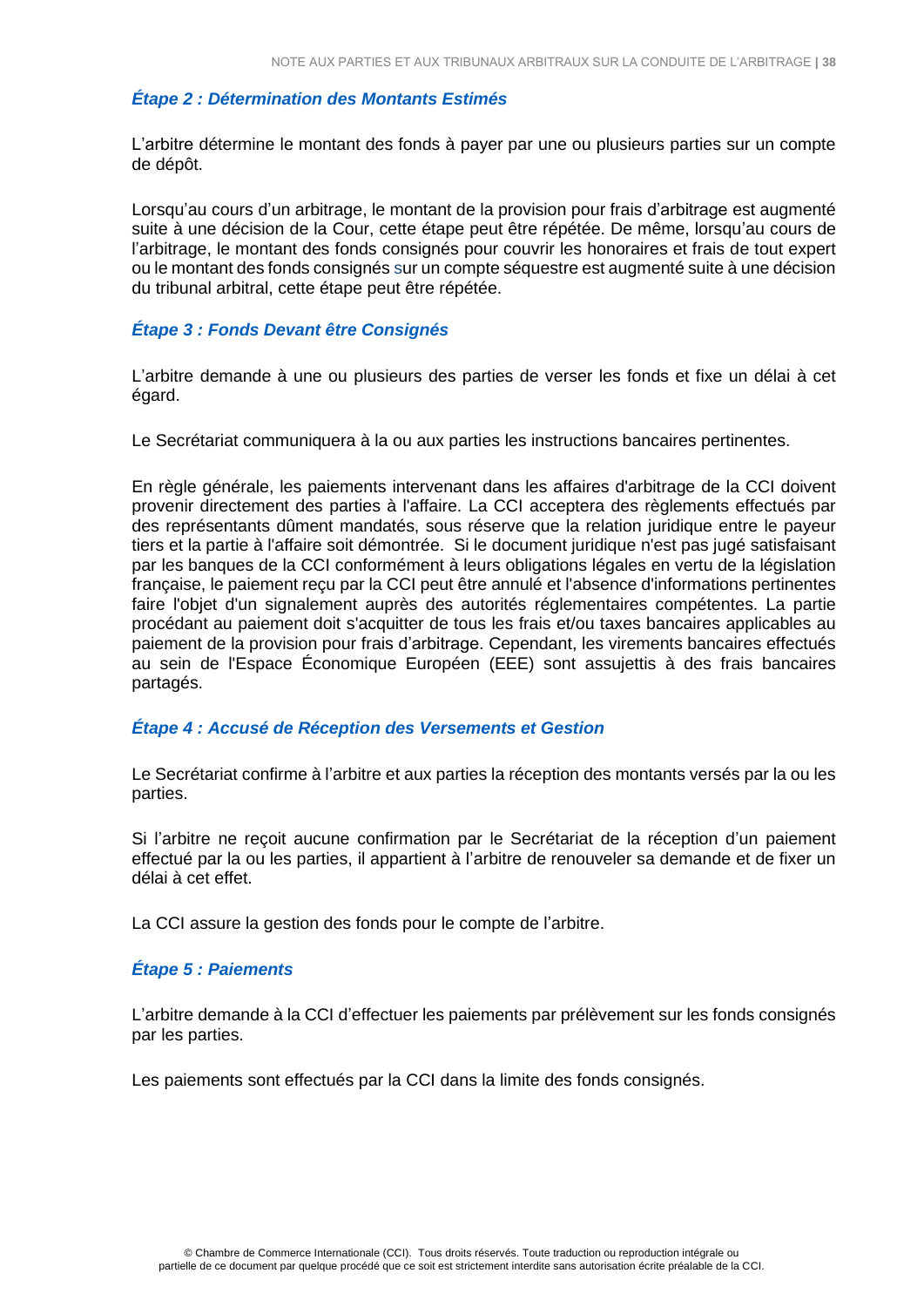# *Étape 6 : Solde du Compte*

Au terme de l'arbitrage, le Secrétariat demande des instructions à l'arbitre pour la clôture du compte de dépôt. Sur la base des informations fournies par l'arbitre et conformément à ses instructions, le Secrétariat clôture le compte de dépôt et rembourse à la ou aux parties tout surplus éventuel de fonds consignés auprès de la CCI.

La CCI peut clôturer le compte de dépôt après avoir averti l'arbitre si aucune somme n'y est consignée. Le compte sera clôturé nonobstant l'existence d'une demande de paiement de fonds formulée par l'arbitre non encore honorée.

# <span id="page-38-0"></span>**B - Fonds pour la TVA, Taxes, Charges et Impôts Dus sur les Honoraires des Arbitres**

- 253. Les paiements effectués par la CCI aux arbitres n'incluent pas la taxe sur la valeur ajoutée (TVA) ni toutes autres taxes ou charges et impôts de même nature pouvant être dus sur les honoraires de l'arbitre (article 2(13) de l'Appendice III). Les parties doivent s'acquitter du paiement de cette TVA ou de ces taxes ou charges similaires dues conformément à la loi applicable. Le recouvrement de ces taxes ou charges est une question réglée uniquement entre l'arbitre et les parties. Ladite obligation des parties ne comprend pas le paiement de toutes autres taxes, charges et impôts pouvant être dus sur les honoraires de l'arbitre, tels que, sans toutefois s'y limiter, l'impôt sur le revenu ou les sociétés, les droits de licence professionnelle, les charges ou retenues appliquées par l'ordre des avocats dont relèvent les arbitres, le régime de retraite ou de la sécurité sociale ainsi que les frais et commissions bancaires. En cas de doute, les arbitres doivent consulter le Secrétariat.
- 254. Les arbitres assujettis à la TVA peuvent demander par écrit à utiliser le service décrit ci-dessus leur permettant de confier à la CCI la gestion des fonds correspondant au montant estimé par les arbitres de la TVA à payer sur leurs honoraires et frais (ci-après les "Honoraires").
- 255. Ce service est entièrement distinct de la procédure de paiement des provisions définie par le Règlement, procédure qui n'est pas affectée par ce dispositif. Le non-paiement par les parties de la TVA sur les honoraires des arbitres ne peut pas être invoqué par ceux-ci auprès de la Cour, notamment pour justifier une suspension de l'arbitrage.
- 256. Si le président d'un tribunal arbitral demande une provision TVA pour le compte de tous les membres du tribunal arbitral assujettis à la TVA, le président doit communiquer au Secrétariat la ventilation de cette provision par arbitre.
- 257. Les arbitres assument la responsabilité exclusive de la vérification de la compatibilité de la procédure décrite ci-dessus avec la législation et la réglementation fiscales applicables à l'exercice de l'activité d'arbitrage et notamment au paiement de leurs honoraires. Les arbitres sont spécialement invités à vérifier l'assiette de la TVA devant être prise en compte dans leurs calculs.
- 258. La CCI agit exclusivement en tant que consignataire et n'est pas en mesure de donner des conseils aux arbitres sur des questions relevant du droit fiscal.
- 259. L'arbitre détermine le montant de la TVA sur ses honoraires conformément aux règles applicables à son lieu d'imposition.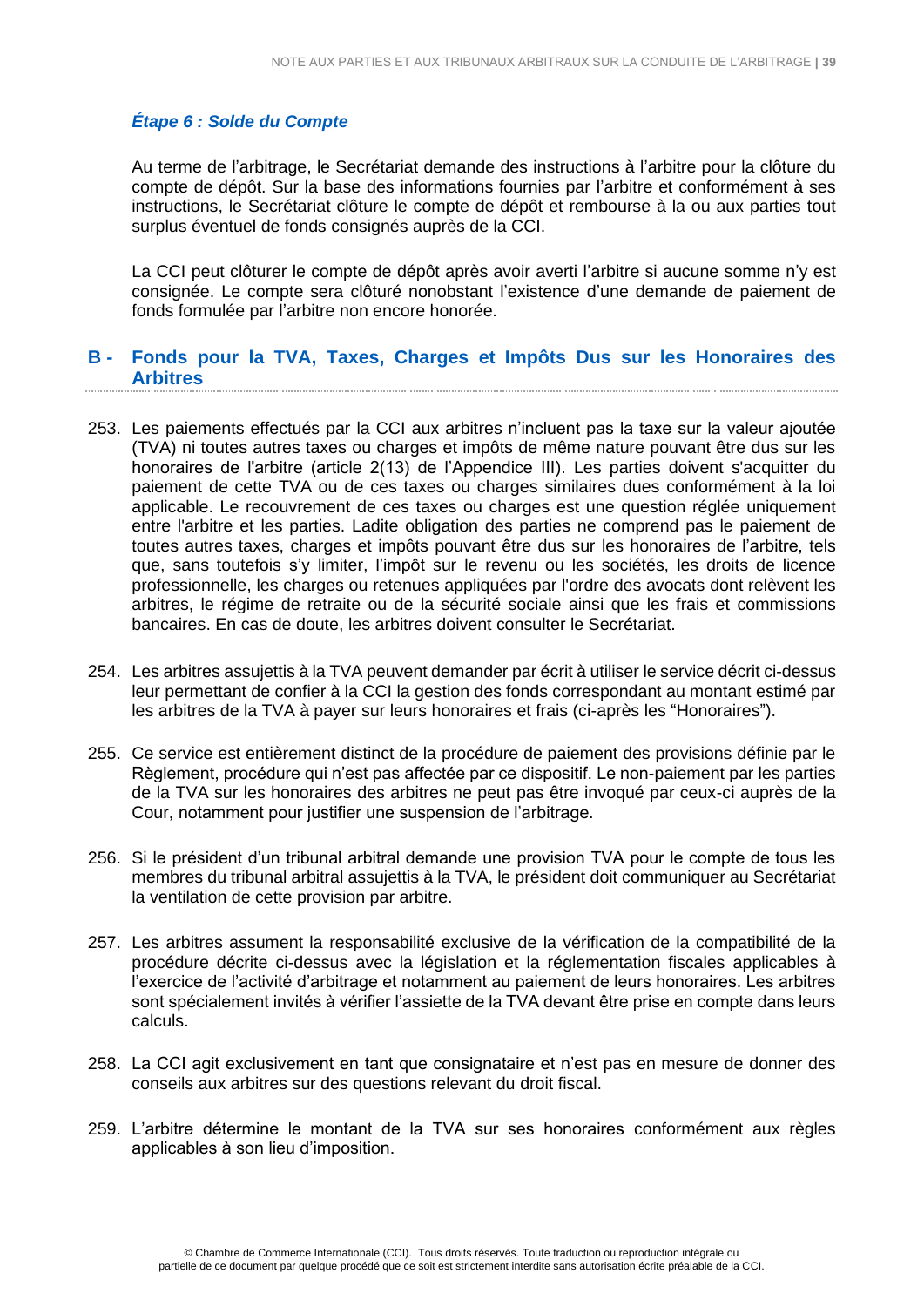- 260. Les arbitres peuvent utiliser le *[Cost Calculator](http://www.iccwbo.org/products-and-services/arbitration-and-adr/arbitration/cost-and-payment/cost-calculator/)* (calculateur des frais) disponible sur le site internet de la CCI pour estimer le montant éventuel de leurs honoraires. Ces montants ne sont cependant qu'indicatifs relativement aux frais qu'ils sont susceptibles de recevoir en définitive, lesquels peuvent être plus ou moins élevés. Les arbitres doivent également tenir compte du fait que la ventilation des honoraires entre les membres du tribunal arbitral (entre 40% et 50% pour le président, et entre 25 % et 30 % pour chaque coarbitre) à laquelle il est fait référence dans cette Note n'est qu'indicative et est susceptible d'être modifiée par la Cour.
- 261. Toute facture émise par un arbitre à l'attention d'une partie couvrant ses honoraires et, le cas échéant, la TVA qui pourrait être due sur ces honoraires, doit se rapporter à la part des honoraires et au montant des taxes dus par cette partie. En principe, un arbitre ne doit pas émettre de facture à l'attention de la CCI, sauf dans des circonstances particulières dont l'arbitre devra s'entretenir au préalable avec le Secrétariat.
- 262. Lorsque l'arbitre établit sa facture, il ou elle demande à la CCI le paiement de la somme correspondant à la TVA sur les honoraires dus par la partie. Cela s'applique lors de la sentence finale mais aussi dans l'hypothèse où la Cour décide de verser une avance sur honoraires aux arbitres qui résident dans les pays dont la législation fiscale détermine que l'avance sur honoraires donne lieu à paiement de la TVA aux autorités fiscales.

# <span id="page-39-0"></span>**XXIII - TVA applicable aux frais administratifs de la CCI**

- 263. Les frais administratifs de la CCI ne comprennent pas la Taxe sur la Valeur ajoutée française ("TVA" ; article 2(14) de l'Appendice III). À compter du 1<sup>er</sup> janvier 2021 et dans la mesure où la TVA est applicable, les frais administratifs de la CCI seront assujettis à la TVA. Par conséquent, les frais administratifs de la CCI peuvent être majorés du montant correspondant au taux en vigueur tel qu'exposé plus en détail dans la Note [explicative](https://iccwbo.org/publication/explanatory-note-on-vat-applicable-on-icc-administrative-expenses/) sur la TVA applicable aux frais [administratifs](https://iccwbo.org/publication/explanatory-note-on-vat-applicable-on-icc-administrative-expenses/) de la CCI, disponible sur le site Internet de la CCI. Le taux applicable en vertu de la loi fiscale française est actuellement de 20 %. Les demandes du Secrétariat portant sur le versement de la provision pour frais impliqueront l'émission de factures qui couvriront tous les montants demandés (à savoir, les montants correspondant aux frais administratifs de la CCI ainsi que la provision sur les honoraires et frais des arbitres).
- 264. En vertu du Règlement, les modalités de base relatives aux frais administratifs de la CCI sont qu'il appartient aux parties de les payer (de même que les honoraires et frais des arbitres) par le versement des provisions pour frais demandées par le Secrétariat (voir section VII(A)). Si elle s'applique, la TVA sera facturée sur les demandes de provisions correspondant aux frais administratifs de la CCI. À titre indicatif, la TVA sera imputée et facturée sur ce qui suit :
	- a. Les droits d'enregistrement (articles 4(4)(a) du Règlement et 1(1) de l'Appendice III).
	- b. La part des versements demandés correspondant aux frais administratifs de la CCI sur :
		- (i) Les provisions pour frais (articles 37 du Règlement et 1 de l'Appendice III) ;
		- (ii) Les provisions supplémentaires pour frais (articles 36(5) du Règlement et 2(11) de l'Appendice III) ; et
		- (iii) Les frais de Procédure de l'Arbitre d'urgence (article 7(1) de l'appendice V).
	- c. Tout droit de suspension (article 2(7) de l'Appendice III).

La CCI ne facturera pas la TVA sur la partie de la provision pour frais correspondant aux honoraires et frais des arbitres. La facturation et la collecte de la TVA due par les parties aux arbitres, le cas échéant, est une question concernant uniquement les arbitres et les parties (voir paragraphe 253).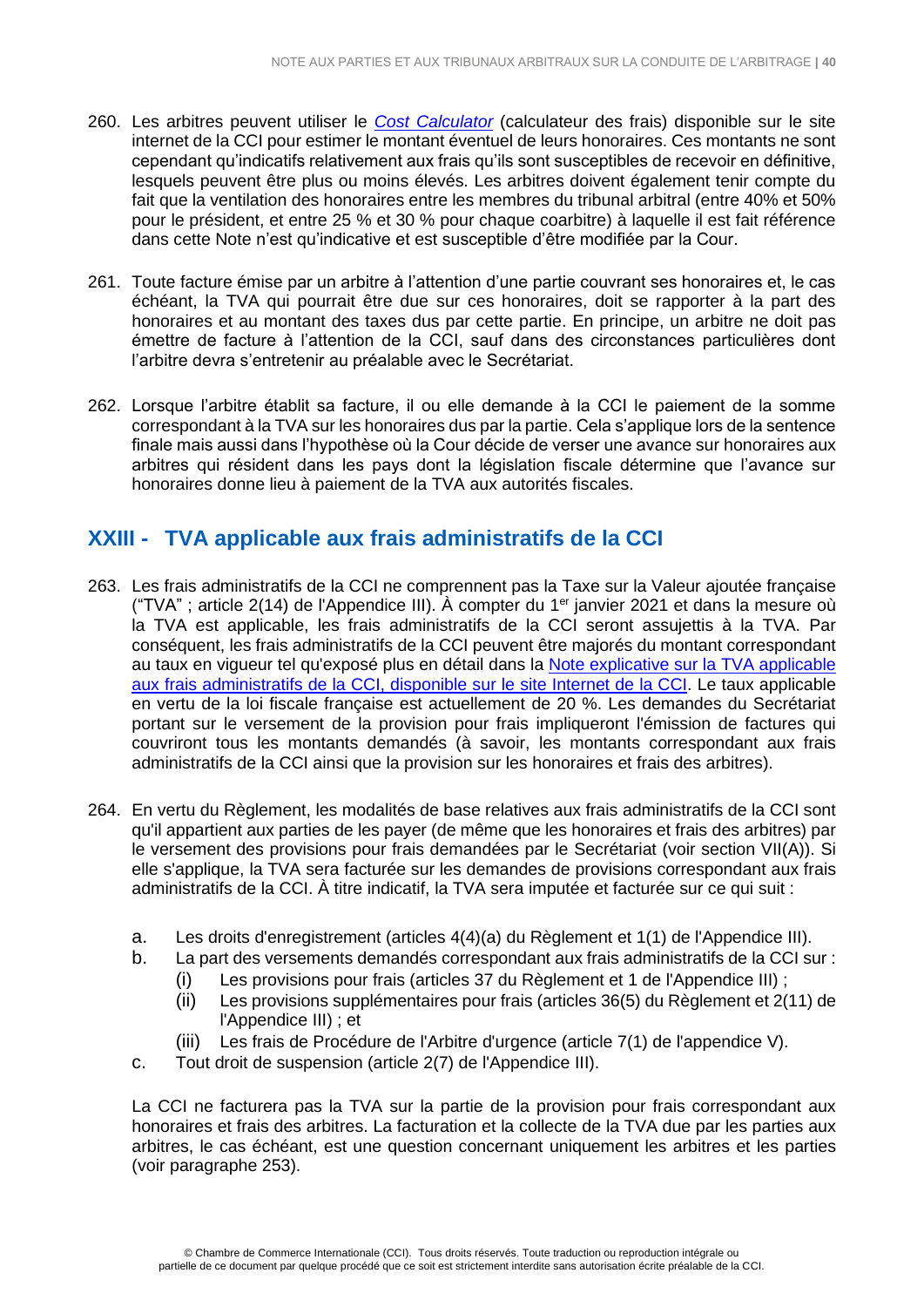# <span id="page-40-0"></span>**XXIV - Aide Concernant la Conduite de l'Arbitrage**

# <span id="page-40-1"></span>**A - Conduite de l'Arbitrage**

- 265. Le Secrétariat peut apporter une aide aux parties et aux tribunaux arbitraux concernant la conduite de l'arbitrage, notamment :
	- a. **Consignation de documents** : le Secrétariat peut, dans certaines circonstances, agir en tant que consignataire de documents.
	- b. **Conférences téléphoniques** : le Secrétariat peut aider les tribunaux arbitraux à organiser des conférences téléphoniques avec les parties et, si nécessaire, participer à ces conférences téléphoniques.
	- c. **Secrétaires administratifs** : le Secrétariat peut aider les tribunaux arbitraux à identifier des secrétaires administratifs en vue de leur désignation conformément à la section XX.
	- d. **Documents types** : le Secrétariat peut fournir aux tribunaux arbitraux des documents types relatifs à la conduite de l'arbitrage, en particulier des actes de mission et des calendriers de la procédure.
	- e. **Transparence** : conformément au paragraphe 55, la Cour peut, à la demande des parties, publier sur son site internet ou autrement mettre à la disposition du public des informations ou des documents relatifs à un arbitrage CCI soumis à des règles ou à des règlements de transparence.
	- f. **ADR** : le Centre international d'ADR de la CCI fournit aux parties et aux tribunaux arbitraux un certain nombre de services pertinents pour les arbitrages CCI en cours, en particulier la proposition et la nomination d'experts (voir section XXVI).
	- g. **ICC Commercial Crime Services** (Services de la CCI en charge de la lutte contre les délits commerciaux) : le Secrétariat peut aider les parties et les tribunaux arbitraux à communiquer avec l'ICC Commercial Crime Services (pour de plus amples informations, consulter [www.icc-ccs.org\)](http://www.icc-ccs.org/).

# <span id="page-40-2"></span>**B - Audiences et Réunions**

- 266. Le Secrétariat peut apporter une aide aux parties et aux tribunaux arbitraux concernant l'organisation d'audiences et de réunions, en particulier :
	- a. **Centre d'audiences CCI à Paris (France)** : le Centre d'audiences CCI offre des forfaits souples et une gamme d'infrastructures et de services spécialisés pour les audiences et les réunions. Les parties et les tribunaux arbitraux peuvent contacter le Secrétariat pour obtenir de plus amples informations ou consulter le site internet à l'adresse [www.icchearingcentre.org.](http://www.icchearingcentre.org/) En réservant une salle au Centre d'audiences CCI pour un arbitrage CCI, les parties et les arbitres acceptent que leurs coordonnées soient communiquées par le Secrétariat au Centre d'audiences CCI uniquement pour les besoins de cette réservation.
	- b. **Autres infrastructures pour des audiences** : la CCI a conclu des accords avec d'autres centres d'audience dans le monde entier. Les parties et les tribunaux arbitraux peuvent consulter le Secrétariat pour obtenir de plus amples informations.
	- c. **Transcription des audiences et traduction** : le Secrétariat peut fournir aux parties et aux tribunaux arbitraux des informations concernant la transcription d'audiences et les services de traduction.
	- d. **Visas et autres autorisations** : le Secrétariat peut adresser des courriers pour faciliter l'obtention de visas ou autres autorisations à des personnes participant à une audience ou à une réunion relative à un arbitrage CCI.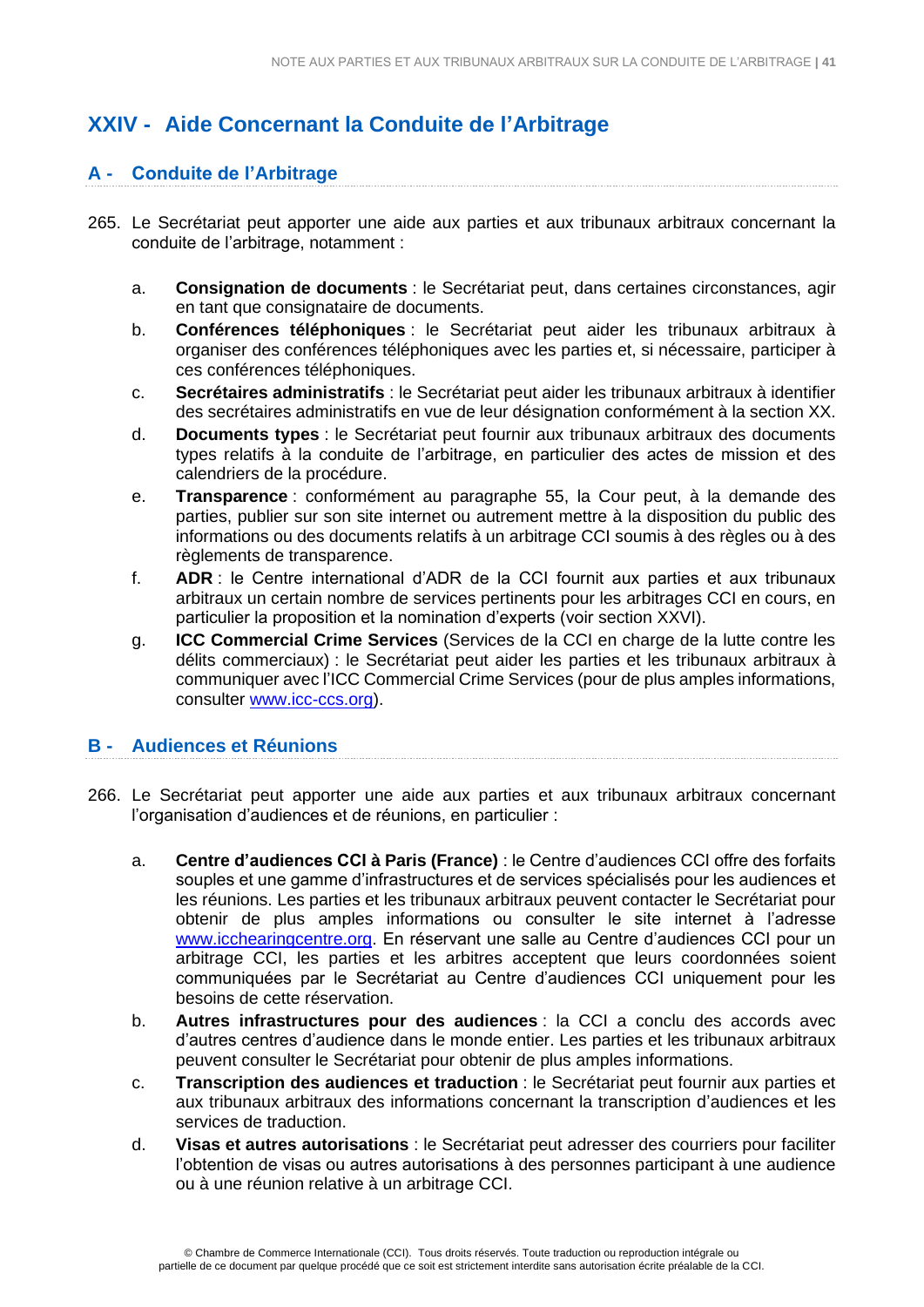e. **Hôtels** : la CCI négocie des tarifs préférentiels avec un certain nombre d'hôtels situés à Paris et dans d'autres territoires. Les parties et les tribunaux arbitraux peuvent consulter le Secrétariat pour de plus amples informations.

# <span id="page-41-0"></span>**C - Offre(s) Cachetée(s)**

- 267. Le Secrétariat peut aider les parties à produire devant un tribunal arbitral des informations concernant certaines offres de règlement non acceptées et les communications s'y rapportant (communément désignées par le terme d'"Offres cachetées"). Le Secrétariat peut également apporter une assistance en relation avec une ou plusieurs contre-offres formulées sous la forme d'une ou plusieurs Offres cachetées par le destinataire de l'offre.
- 268. Le tribunal arbitral doit envisager de consulter les parties à un stade précoce (par exemple lors de la première conférence sur la gestion de la procédure conformément à l'article 24) et de les inviter à convenir d'une procédure permettant l'utilisation d'une ou plusieurs Offres cachetées dans le cadre de l'arbitrage. En l'absence d'initiative du tribunal arbitral à cet égard, toute partie est libre de soulever cette question.
- 269. Le Secrétariat ne divulguera aucune de ces communications relatives à/aux (l')Offre(s) cachetée(s) au tribunal arbitral avant que l'ensemble des questions relatives à la responsabilité et au montant n'aient été résolues.
- 270. La procédure à suivre pour bénéficier de l'assistance du Secrétariat est la suivante :
	- a. À tout moment après que le Secrétariat a transmis la Demande d'arbitrage au ou aux défendeurs, toute partie à l'arbitrage peut envoyer au Secrétariat une copie d'une offre de règlement adressée antérieurement à une autre partie à l'arbitrage mais non acceptée, portant la mention "sans préjudice sauf concernant les frais". L'offre doit être soumise au Secrétariat dans une enveloppe cachetée portant la mention "sans préjudice sauf concernant les frais" et accompagnée d'un courrier demandant au Secrétariat de traiter l'enveloppe cachetée comme un document confidentiel et de s'abstenir de la transmettre au tribunal arbitral avant que celui-ci n'ait résolu toutes les questions relatives à la responsabilité et au montant et ne soit prêt à examiner le partage des frais. Le destinataire initial de l'offre doit recevoir en copie toutes les communications transmises au Secrétariat relative à/aux (l') Offre(s) cachetée(s).
	- b. À la suite de la réception de la correspondance visée au paragraphe (a), le Secrétariat informera :
		- (i) la partie émettrice (avec copie à l'autre partie) du fait qu'il conservera l'enveloppe cachetée en en préservant le caractère confidentiel, et
		- (ii) le destinataire initial de l'offre (avec copie à l'autre partie) des circonstances dans lesquelles l'enveloppe cachetée pourra être soumise au tribunal arbitral, en l'invitant à présenter ses observations éventuelles.
	- c. Les correspondances ultérieures découlant de l'offre initiale (y compris, à titre d'exemple, toutes contre-offres) adressées par une partie au Secrétariat dans une enveloppe cachetée portant la mention "sans préjudice sauf concernant les frais" seront conservées selon les mêmes modalités que l'offre initiale.
	- d. Au stade approprié de la procédure, le Secrétariat écrira au tribunal arbitral pour l'informer du fait qu'il conserve des correspondances échangées entre les parties susceptibles de présenter une pertinence aux fins de la détermination des frais conformément à l'article 38. Le Secrétariat demandera au tribunal arbitral : (i) de lui indiquer par écrit s'il accepte de recevoir la ou les Offres cachetées ; et, dans l'affirmative, (ii) de l'informer par écrit, le moment venu, de l'achèvement de ses délibérations sur l'ensemble des questions relatives à la responsabilité et au montant et du fait qu'il est prêt à statuer sur le partage des frais.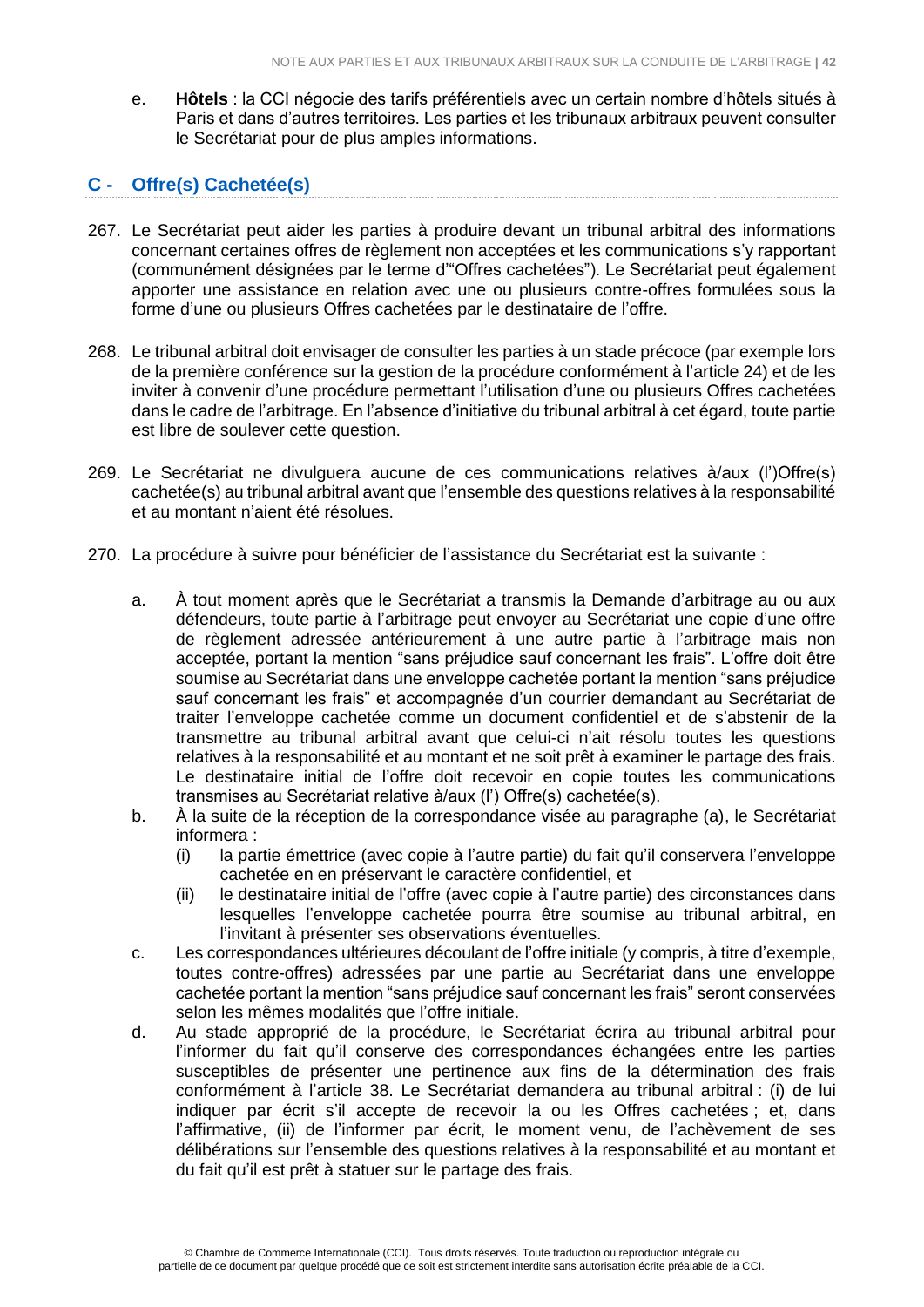- e. Si le tribunal arbitral accepte de recevoir la ou les Offres cachetées, il doit s'abstenir de prononcer la clôture des débats conformément à l'article 27 dans la mesure nécessaire pour permettre aux parties de compléter leurs écritures portant sur les frais.
- f. Une fois que le tribunal arbitral aura informé le Secrétariat qu'il est prêt à statuer sur le partage des frais conformément à l'article 38, le Secrétariat lui adressera toute la correspondance portant la mention "sans préjudice sauf concernant les frais" conservée par le Secrétariat. Une fois que le tribunal arbitral aura reçu ces informations, il ouvrira les enveloppes cachetées et transmettra aux parties des copies de tous les documents contenus dans ces enveloppes.
- g. Le tribunal arbitral décidera s'il est nécessaire de mettre en œuvre de nouvelles étapes procédurales ou s'il peut poursuivre et statuer sur le partage des frais conformément à l'article 38. Pour éviter toute ambiguïté, le tribunal arbitral décide, à sa discrétion, du poids qu'il convient d'accorder, le cas échéant, à la correspondance portant la mention "sans préjudice sauf concernant les frais" qu'il a reçue du Secrétariat.
- h. Une fois que le tribunal arbitral aura achevé ses délibérations sur les frais, il complétera son projet de sentence finale en y ajoutant sa décision relative au partage des frais et le projet sera soumis à l'examen de la Cour de la CCI conformément à l'article 34.

# <span id="page-42-0"></span>**XXV - Services Rendus après la Sentence**

- 271. Conformément à l'article 35, le Secrétariat prête son concours aux parties pour l'accomplissement de toutes formalités pouvant être nécessaires, notamment :
	- a. copies certifiées de sentences, d'actes de mission, de correspondances ou de tout autre document émis ou approuvé par le Secrétariat ou par la Cour ;
	- b. la notarisation par le notaire public à Paris de la CCI des signatures des membres du Secrétariat qui certifient des copies de documents ;
	- c. la fourniture de certificats ;
	- d. la fourniture de copies non certifiées de documents figurant dans le dossier de l'affaire, limités en taille et en nombre ;
	- e. l'envoi de lettres rappelant aux parties leur obligation de se conformer à la sentence.
- 272. Tenant compte que certains services rendus après la sentence exigent du temps et de la préparation, les parties doivent prévoir suffisamment de temps lorsqu'elles demandent un tel service au Secrétariat.

# <span id="page-42-1"></span>**XXVI - Le Centre International d'ADR**

# <span id="page-42-2"></span>**A - Règlement de Médiation de la CCI**

- 273. Les parties sont libres de résoudre leur litige à l'amiable avant ou à tout moment durant un arbitrage. Les parties peuvent envisager une procédure de règlement amiable des différends dont la gestion est assurée par le Centre international d'ADR de la CCI ("Centre") conformément au Règlement de médiation de la CCI, qui permet d'utiliser, outre la médiation, d'autres procédures de règlement amiable des différends également. Le Centre peut également aider les parties à trouver un médiateur approprié. La désignation d'un médiateur par le Centre sur la demande conjointe de toutes les parties au cours d'un arbitrage de la CCI est proposée gratuitement.
- 274. Lorsque cela est approprié, les arbitres pourraient rappeler aux parties le Règlement de médiation de la CCI.